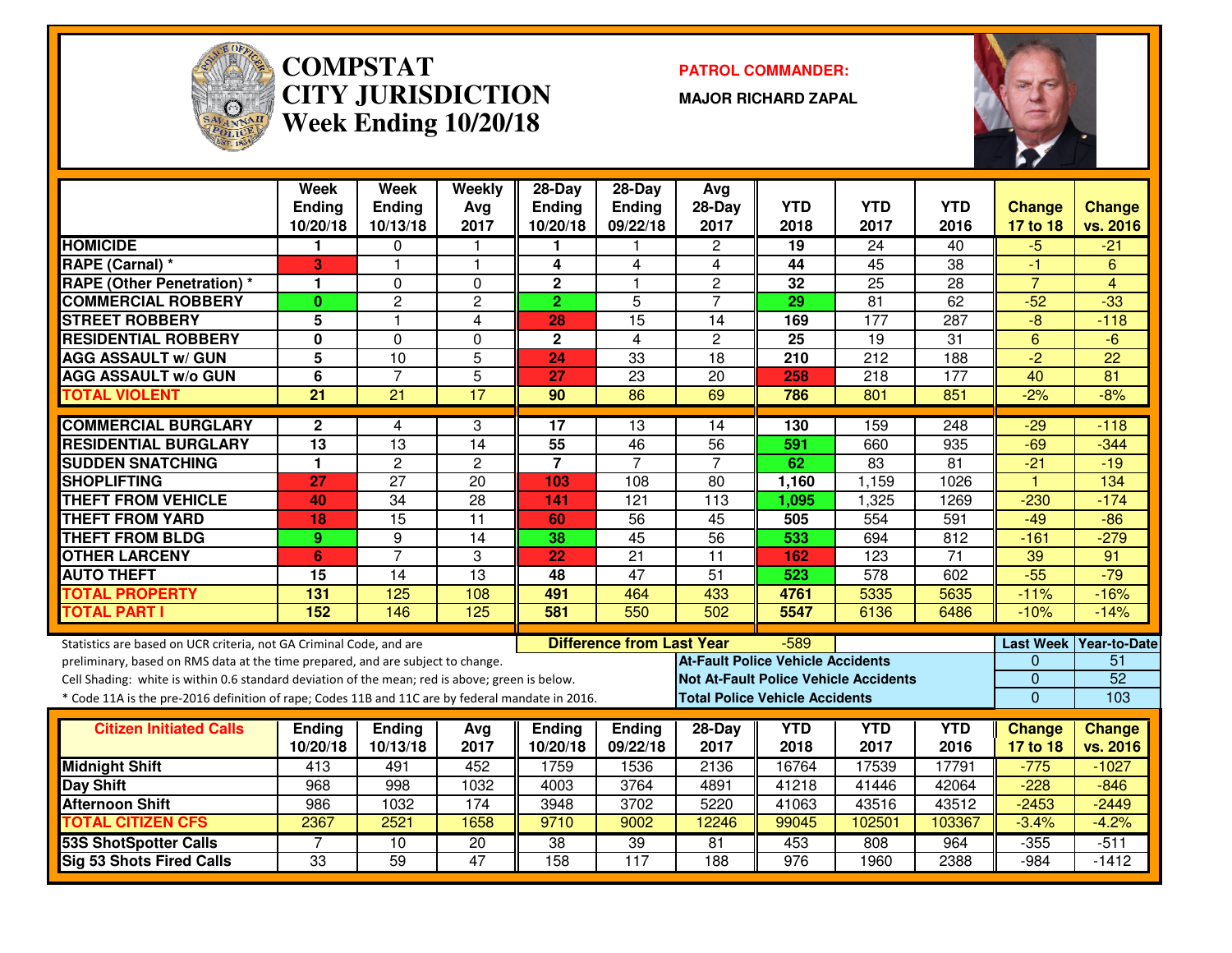

#### **COMPSTAT PRECINCT COMMANDER: NORTH PRECINCTWeek Ending 10/20/18**

**CAPT. CARY HILL**



|                                                                                                                                                                                    | <b>Week</b><br><b>Ending</b> | <b>Week</b><br><b>Ending</b> | Weekly<br>Avg           | 28-Day<br><b>Ending</b> | $28-Dav$<br><b>Ending</b>        | Avg<br>28-Day                    | <b>YTD</b>                                         | <b>YTD</b>           | <b>YTD</b>           | <b>Change</b>          | <b>Change</b>                   |
|------------------------------------------------------------------------------------------------------------------------------------------------------------------------------------|------------------------------|------------------------------|-------------------------|-------------------------|----------------------------------|----------------------------------|----------------------------------------------------|----------------------|----------------------|------------------------|---------------------------------|
| <b>HOMICIDE</b>                                                                                                                                                                    | 10/20/18                     | 10/13/18                     | 2017                    | 10/20/18<br>1           | 9/22/18                          | 2017<br>$\Omega$                 | 2018                                               | 2017                 | 2016                 | 17 to 18               | vs. 2016                        |
| <b>RAPE (Carnal) *</b>                                                                                                                                                             | 1<br>1                       | 0<br>1                       | $\Omega$<br>$\Omega$    | $\mathbf 2$             | $\Omega$<br>1                    | $\mathbf 1$                      | 5<br>11                                            | 3<br>$\overline{17}$ | 3<br>$\overline{12}$ | $\overline{2}$<br>$-6$ | $\overline{2}$<br>-1            |
|                                                                                                                                                                                    |                              |                              |                         |                         | 1                                |                                  |                                                    |                      |                      |                        |                                 |
| <b>RAPE (Other Penetration)*</b><br><b>COMMERCIAL ROBBERY</b>                                                                                                                      | 1<br>$\bf{0}$                | 0<br>0                       | $\mathbf 0$<br>$\Omega$ | 1<br>$\bf{0}$           | 1                                | $\Omega$<br>$\blacktriangleleft$ | 6<br>$\overline{5}$                                | 4<br>13              | 7<br>$\overline{7}$  | $\overline{2}$<br>$-8$ | $-1$<br>$-2$                    |
| <b>STREET ROBBERY</b>                                                                                                                                                              | $\mathbf{1}$                 | 0                            | $\mathbf{1}$            | 11                      | 4                                | 4                                | 54                                                 | 65                   | 122                  | $-11$                  | $-68$                           |
| <b>RESIDENTIAL ROBBERY</b>                                                                                                                                                         | 0                            | 0                            |                         |                         | $\Omega$                         | $\Omega$                         |                                                    | $\mathbf 1$          |                      | $\overline{4}$         | $-1$                            |
| <b>AGG ASSAULT w/ GUN</b>                                                                                                                                                          | 1                            | 3                            | 0<br>$\overline{1}$     | 0<br>$\overline{5}$     | $\overline{9}$                   | $\overline{4}$                   | 5<br>$\overline{50}$                               | 45                   | 6<br>38              | $\overline{5}$         | $\overline{12}$                 |
| <b>AGG ASSAULT w/o GUN</b>                                                                                                                                                         | 3                            | $\overline{c}$               | $\overline{c}$          | 10                      | $\overline{7}$                   | 6                                | 82                                                 | 58                   | 57                   | $\overline{24}$        | $\overline{25}$                 |
| <b>TOTAL VIOLENT</b>                                                                                                                                                               | 8                            | 6                            | $\overline{4}$          | 30                      | 23                               | 17                               | 218                                                | 206                  | 252                  | 6%                     | $-13%$                          |
|                                                                                                                                                                                    |                              |                              |                         |                         |                                  |                                  |                                                    |                      |                      |                        |                                 |
| <b>COMMERCIAL BURGLARY</b>                                                                                                                                                         | 0                            | $\overline{c}$               | -1                      | 6                       |                                  | 4                                | 30                                                 | 44                   | 51                   | $-14$                  | -21                             |
| <b>RESIDENTIAL BURGLARY</b>                                                                                                                                                        | $\mathbf 2$                  | $\mathbf{1}$                 | $\overline{c}$          | 5                       | $\overline{7}$                   | $\overline{7}$                   | 67                                                 | $\overline{78}$      | 99                   | $-11$                  | $-32$                           |
| <b>SUDDEN SNATCHING</b>                                                                                                                                                            | 1                            | 0                            | $\mathbf{1}$            | 3                       | $\mathbf{1}$                     | 3                                | 27                                                 | 40                   | 46                   | $-13$                  | $-19$                           |
| <b>SHOPLIFTING</b>                                                                                                                                                                 | 3                            | $\overline{2}$               | 3                       | 10                      | 19                               | $\overline{12}$                  | 202                                                | 159                  | 163                  | 43                     | 39                              |
| <b>THEFT FROM VEHICLE</b>                                                                                                                                                          | 5                            | 10                           | 6                       | $\overline{28}$         | $\overline{23}$                  | 24                               | 225                                                | 324                  | 425                  | $-99$                  | $-200$                          |
| <b>THEFT FROM YARD</b>                                                                                                                                                             | 4                            | 6                            | 3                       | 21                      | 20                               | 11                               | 139                                                | 172                  | 182                  | $-33$                  | $-43$                           |
| <b>THEFT FROM BLDG</b>                                                                                                                                                             | 3                            | $\overline{\mathbf{1}}$      | 4                       | $\overline{12}$         | $\overline{11}$                  | 15                               | 148                                                | 195                  | $\overline{245}$     | $-47$                  | $-97$                           |
| <b>OTHER LARCENY</b>                                                                                                                                                               | $\overline{2}$               | $\overline{c}$               | $\mathbf{1}$            | 8                       | $\overline{7}$                   | $\overline{2}$                   | 43                                                 | 33                   | 23                   | 10                     | 20                              |
| <b>AUTO THEFT</b>                                                                                                                                                                  | 5                            | 4                            | 3                       | 16                      | 12                               | 12                               | 116                                                | 147                  | 170                  | $-31$                  | $-54$                           |
| <b>TOTAL PROPERTY</b>                                                                                                                                                              | 25                           | $\overline{28}$              | $\overline{22}$         | 109                     | 101                              | $\overline{90}$                  | 997                                                | 1192                 | 1404                 | $-16%$                 | $-29%$                          |
| <b>TOTAL PART I</b>                                                                                                                                                                | 33                           | $\overline{34}$              | $\overline{27}$         | 139                     | 124                              | 107                              | 1215                                               | 1398                 | 1656                 | $-13%$                 | $-27%$                          |
|                                                                                                                                                                                    |                              |                              |                         |                         | <b>Difference from Last Year</b> |                                  |                                                    |                      |                      |                        |                                 |
| Statistics are based on UCR criteria, not GA Criminal Code, and are                                                                                                                |                              |                              |                         |                         |                                  |                                  | $-183$<br><b>At-Fault Police Vehicle Accidents</b> |                      |                      | <b>Last Week</b><br>0  | Year-to-Date<br>$\overline{10}$ |
| preliminary, based on RMS data at the time prepared, and are subject to change.<br>Cell Shading: white is within 0.6 standard deviation of the mean; red is above; green is below. |                              |                              |                         |                         |                                  |                                  | <b>Not At-Fault Police Vehicle Accidents</b>       |                      |                      | $\mathbf 0$            | $\overline{11}$                 |
| * Code 11A is the pre-2016 definition of rape; Codes 11B and 11C are by federal mandate in 2016.                                                                                   |                              |                              |                         |                         |                                  |                                  | <b>Total Police Vehicle Accidents</b>              |                      |                      | $\Omega$               | 21                              |
|                                                                                                                                                                                    |                              |                              |                         |                         |                                  |                                  |                                                    |                      |                      |                        |                                 |
|                                                                                                                                                                                    | Week                         | <b>Week</b>                  | Weekly                  | 28-Day                  | $28-Day$                         | Avg                              |                                                    |                      |                      |                        |                                 |
| <b>Citizen Initiated Calls</b>                                                                                                                                                     | <b>Ending</b>                | <b>Ending</b>                | Avg                     | <b>Ending</b>           | Ending                           | 28-Day                           | <b>YTD</b>                                         | <b>YTD</b>           | <b>YTD</b>           | <b>Change</b>          | <b>Change</b>                   |
|                                                                                                                                                                                    | 10/20/18                     | 10/13/18                     | 2017                    | 10/20/18                | 09/22/18                         | 2017                             | 2018                                               | 2017                 | 2016                 | 17 to 18               | vs. 2016                        |
| <b>Midnight Shift</b>                                                                                                                                                              | $\overline{142}$             | 157                          | 121                     | 578                     | 469                              | 484                              | 4999                                               | 4954                 | 5058                 | 45                     | $-59$                           |
| <b>Day Shift</b>                                                                                                                                                                   | 272                          | 233                          | 233                     | 1064                    | 939                              | 931                              | 10375                                              | 9688                 | 10099                | 687                    | 276                             |
| <b>Afternoon Shift</b>                                                                                                                                                             | 268                          | 268                          | 40                      | 1029                    | 879                              | 1010                             | 10021                                              | 10203                | 10328                | $-182$                 | $-307$                          |
| <b>TOTAL CITIZEN CFS</b>                                                                                                                                                           | 682                          | 658                          | 394                     | 2671                    | 2287                             | 2425                             | 25395                                              | 24845                | 25485                | 2.2%                   | $-0.4%$                         |
| <b>53S ShotSpotter Calls</b>                                                                                                                                                       | 0                            | 3                            | 3                       | 6                       | 5                                | $\overline{12}$                  | 62                                                 | $\overline{123}$     | 152                  | $-61$                  | $-90$                           |
| Sig 53 Shots Fired Calls                                                                                                                                                           | $\overline{c}$               | $\overline{11}$              | $\overline{7}$          | 22                      | 26                               | 29                               | 261                                                | 292                  | 378                  | $-31$                  | $-117$                          |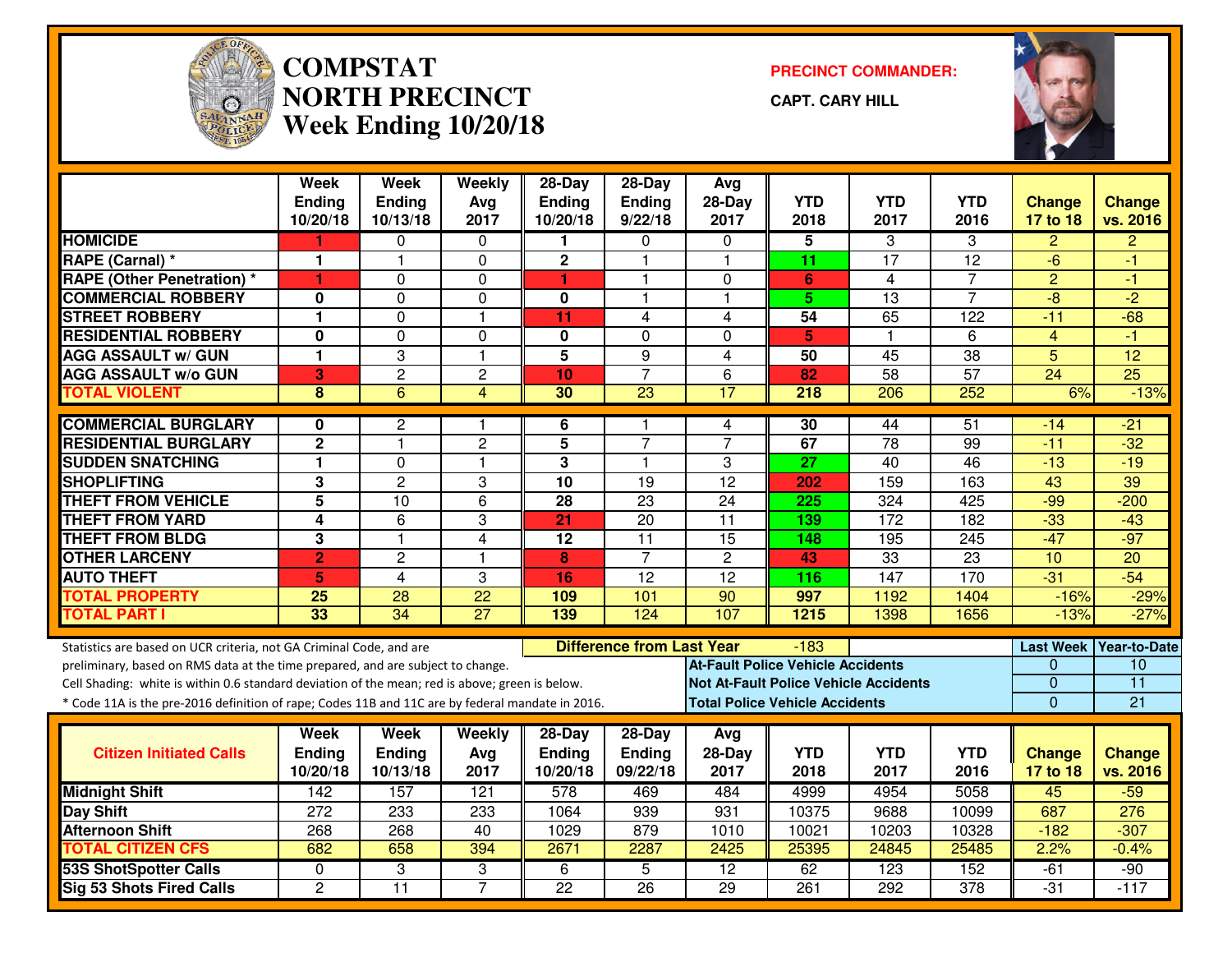# **BEAT 21 North PrecinctWeek Ending 10/20/18**

|                                  | <b>Last 4 Weeks</b> |                                  |                 |                | 28 Days        | 28 Day         |                |                |                |                      |                |
|----------------------------------|---------------------|----------------------------------|-----------------|----------------|----------------|----------------|----------------|----------------|----------------|----------------------|----------------|
|                                  | <b>Ending</b>       | <b>Ending</b>                    | <b>Ending</b>   | <b>Ending</b>  | <b>Ending</b>  | <b>Average</b> | <b>YTD</b>     | <b>YTD</b>     | <b>YTD</b>     | <b>Change</b>        | <b>Change</b>  |
|                                  | 09/29/18            | 10/06/18                         | 10/13/18        | 10/20/18       | 10/20/18       | 2017           | 2018           | 2017           | 2016           | 17 to 18             | vs. 2016       |
| <b>HOMICIDE</b>                  | $\mathbf{0}$        | 0                                | 0               | 0              | $\Omega$       | 0.0            | $\mathbf 0$    | 0              | 0              | $\mathbf{0}$         | $\overline{0}$ |
| RAPE (Carnal) *                  | 0                   | 0                                | $\mathbf 0$     | $\Omega$       | 0              | 0.1            | $\mathbf 0$    | $\mathbf{1}$   | $\mathbf{1}$   | $-1$                 | $-1$           |
| <b>RAPE (Other Penetration)*</b> | 0                   | 0                                | $\mathbf 0$     | 0              | 0              | 0.0            | $\mathbf{1}$   | 0              | 0              | $\mathbf{1}$         | 1              |
| <b>COMMERCIAL ROBBERY</b>        | $\mathbf 0$         | 0                                | $\mathbf 0$     | 0              | 0              | 0.1            | $\mathbf 0$    | $\mathbf{1}$   | $\mathbf{1}$   | $-1$                 | $-1$           |
| <b>STREET ROBBERY</b>            | $\Omega$            | 0                                | 0               | $\Omega$       | 0              | 0.2            | $\mathbf{0}$   | $\overline{2}$ | 0              | $-2$                 | $\mathbf{0}$   |
| <b>RESIDENTIAL ROBBERY</b>       | 0                   | 0                                | $\mathbf 0$     | $\mathbf 0$    | 0              | 0.0            | $\mathbf 0$    | 0              | 0              | $\mathbf{0}$         | $\overline{0}$ |
| <b>AGG ASSAULT w/ GUN</b>        | 0                   | 0                                | $\mathbf 0$     | $\mathbf{0}$   | 0              | 0.2            | $\overline{2}$ | $\mathbf{1}$   | 0              | $\mathbf{1}$         | $\overline{2}$ |
| <b>AGG ASSAULT W/o GUN</b>       | $\mathbf 0$         | 0                                | $\mathbf 0$     | 0              | 0              | 0.2            | 3              | 1              | 4              | $\overline{2}$       | $-1$           |
| <b>TOTAL VIOLENT</b>             | $\mathbf{0}$        | $\overline{0}$                   | $\overline{0}$  | $\mathbf{0}$   | $\mathbf{0}$   | 0.7            | 6              | 6              | $6\phantom{1}$ | 0%                   | 0%             |
| <b>COMMERCIAL BURGLARY</b>       | $\mathbf{0}$        | 1                                | 1               | 0              | $\overline{2}$ | 0.2            | 5.             | $\overline{2}$ | $\overline{2}$ | 3                    | 3              |
| <b>RESIDENTIAL BURGLARY</b>      | $\mathbf{0}$        | 0                                | $\mathbf 0$     | 0              | 0              | 1.1            | 12             | 12             | 6              | $\mathbf{0}$         | 6              |
| <b>SUDDEN SNATCHING</b>          | 0                   | 0                                | $\mathbf 0$     | 0              | 0              | 0.1            | $\mathbf{0}$   | $\mathbf{1}$   | 0              | $-1$                 | $\mathbf{0}$   |
| <b>SHOPLIFTING</b>               | $\mathbf{0}$        | 0                                | $\mathbf 0$     | 0              | 0              | 0.2            | $\overline{2}$ | 2              | 0              | $\Omega$             | $\overline{2}$ |
| <b>THEFT FROM VEHICLE</b>        | $\mathbf{1}$        | 0                                | 3               | 3              | $\overline{7}$ | 2.8            | 34             | 26             | 16             | 8                    | 18             |
| <b>THEFT FROM YARD</b>           | 0                   | 0                                | $\mathbf{1}$    | 0              | $\mathbf{1}$   | 1.2            | 14             | 13             | 17             | $\blacktriangleleft$ | $-3$           |
| <b>THEFT FROM BLDG</b>           | 0                   | 0                                | $\mathbf 0$     | $\mathbf{1}$   | $\mathbf{1}$   | 3.0            | 13             | 38             | 25             | $-25$                | $-12$          |
| <b>OTHER LARCENY</b>             | $\overline{2}$      | 0                                | 1               | 0              | 3              | 0.2            | 12             | $\mathbf{3}$   | 4              | 9                    | 8              |
| <b>AUTO THEFT</b>                | 0                   | $\overline{2}$                   | $\mathbf 0$     | $\overline{2}$ | 4              | 1.1            | 18             | 12             | 15             | 6 <sup>°</sup>       | $\overline{3}$ |
| <b>TOTAL PROPERTY</b>            | $\overline{3}$      | $\overline{3}$                   | $6\overline{6}$ | 6              | 18             | 9.7            | 110            | 109            | 85             | 1%                   | 29%            |
| <b>TOTAL PART I</b>              | $\overline{3}$      | $\overline{3}$                   | 6               | $6\phantom{1}$ | 18             | 10.4           | 116            | 115            | 91             | 1%                   | 27%            |
|                                  |                     | <b>Difference from Last Year</b> |                 | $\mathbf{1}$   |                |                |                |                |                |                      |                |

 **Difference from Last Year**

Statistics are based on UCR criteria, not GA Criminal Code.

\* Rape Code 11A is the historical definition of rape (aka Legacy Rape); Rape Codes 11B and 11C are those moved from Part II to Part I in 2017.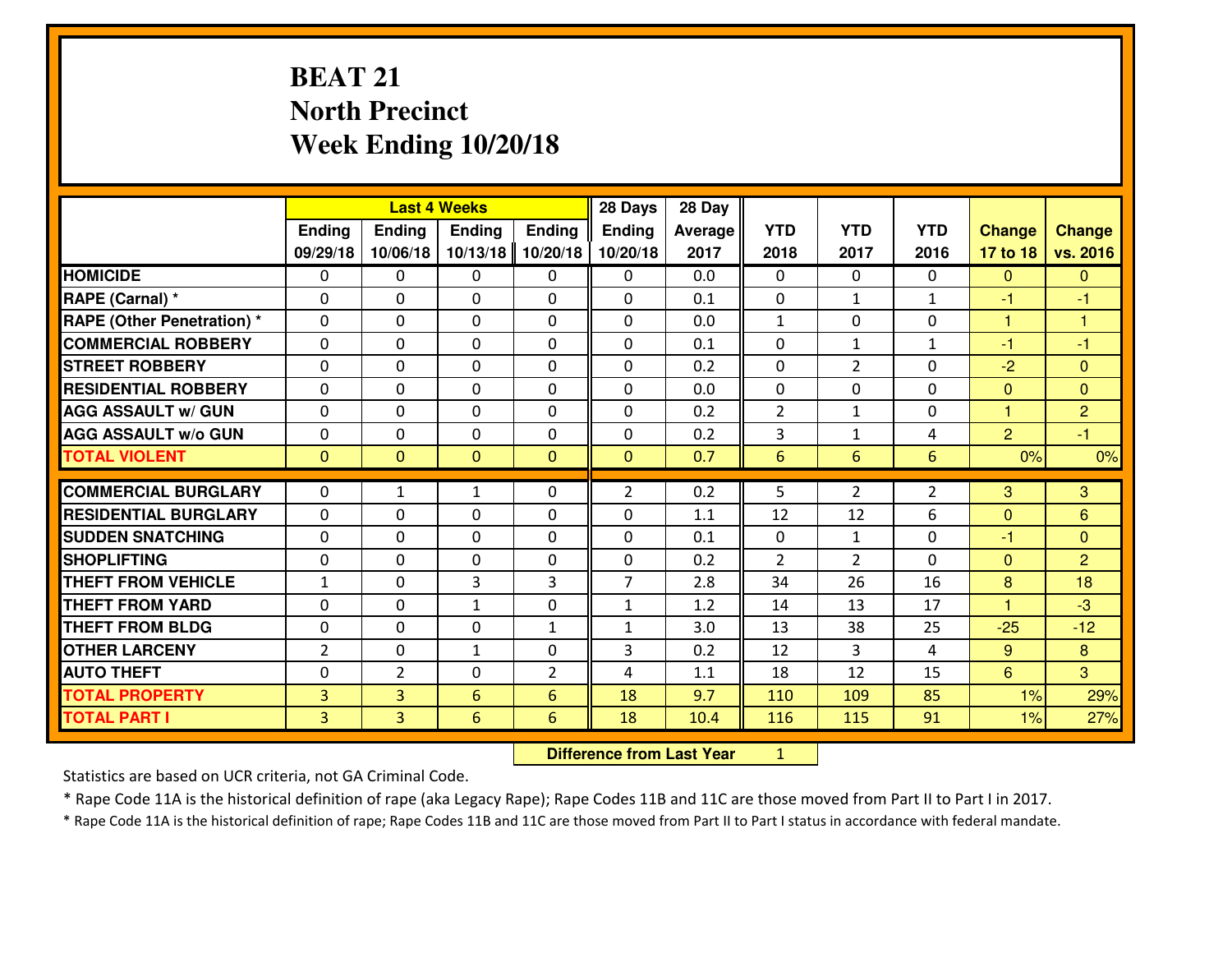# **BEAT 22 North PrecinctWeek Ending 10/20/18**

|                                   |                |                | <b>Last 4 Weeks</b> |                | 28 Days        | 28 Day         |                |                |                |                |                |
|-----------------------------------|----------------|----------------|---------------------|----------------|----------------|----------------|----------------|----------------|----------------|----------------|----------------|
|                                   | Ending         | Ending         | <b>Ending</b>       | <b>Ending</b>  | <b>Ending</b>  | <b>Average</b> | <b>YTD</b>     | <b>YTD</b>     | <b>YTD</b>     | <b>Change</b>  | <b>Change</b>  |
|                                   | 09/29/18       | 10/06/18       | 10/13/18            | 10/20/18       | 10/20/18       | 2017           | 2018           | 2017           | 2016           | 17 to 18       | vs. 2016       |
| <b>HOMICIDE</b>                   | $\Omega$       | 0              | 0                   | $\mathbf{1}$   | 1              | 0.0            | 4              | $\Omega$       | $\mathfrak{D}$ | 4              | $\overline{2}$ |
| RAPE (Carnal) *                   | $\mathbf{0}$   | 0              | $\mathbf{0}$        | 0              | $\Omega$       | 0.2            | 3              | $\overline{2}$ | $\mathbf{1}$   | $\mathbf{1}$   | $\overline{2}$ |
| <b>RAPE (Other Penetration) *</b> | $\Omega$       | 0              | $\mathbf{0}$        | $\Omega$       | $\Omega$       | 0.1            | $\mathbf{1}$   | $\mathbf{1}$   | $\mathbf{1}$   | $\Omega$       | $\Omega$       |
| <b>COMMERCIAL ROBBERY</b>         | $\mathbf{0}$   | 0              | 0                   | 0              | $\Omega$       | 0.2            | $\overline{2}$ | $\overline{2}$ | 4              | $\mathbf{0}$   | $-2$           |
| <b>STREET ROBBERY</b>             | 0              | $\overline{2}$ | $\mathbf 0$         | 0              | $\overline{2}$ | 0.8            | 10             | 8              | 9              | $\overline{2}$ | 1              |
| <b>RESIDENTIAL ROBBERY</b>        | $\Omega$       | $\Omega$       | $\mathbf 0$         | $\Omega$       | 0              | 0.0            | $\Omega$       | $\Omega$       | $\overline{2}$ | $\overline{0}$ | $-2$           |
| <b>AGG ASSAULT w/ GUN</b>         | 0              | 0              | $\mathbf{1}$        | $\mathbf{1}$   | $\overline{2}$ | 2.2            | 12             | 22             | 11             | $-10$          | $\mathbf{1}$   |
| <b>AGG ASSAULT W/o GUN</b>        | $\overline{2}$ | 0              | $\overline{2}$      | $\overline{2}$ | 6              | 1.8            | 20             | 14             | 16             | $6\phantom{1}$ | $\overline{4}$ |
| <b>TOTAL VIOLENT</b>              | $\overline{2}$ | $\overline{2}$ | 3                   | $\overline{4}$ | 11             | 5.2            | 52             | 49             | 46             | 6%             | 13%            |
| <b>COMMERCIAL BURGLARY</b>        | $\overline{2}$ | 0              | $\mathbf{0}$        | $\Omega$       | $\overline{2}$ | 1.0            | 5              | $\overline{7}$ | $\overline{7}$ | $-2$           | $-2$           |
| <b>RESIDENTIAL BURGLARY</b>       | $\mathbf{1}$   | 0              | $\mathbf 0$         | 0              | $\mathbf{1}$   | 2.2            | 19             | 23             | 26             | $-4$           | $-7$           |
| <b>SUDDEN SNATCHING</b>           | 0              | 0              | $\mathbf 0$         | 0              | 0              | 0.1            | 3              | $\mathbf{1}$   | $\mathbf{1}$   | 2              | $\overline{2}$ |
| <b>SHOPLIFTING</b>                | 0              | $\mathbf{1}$   | $\mathbf 0$         | $\mathbf{1}$   | $\overline{2}$ | 2.7            | 34             | 32             | 18             | $\overline{2}$ | 16             |
| <b>THEFT FROM VEHICLE</b>         | $\Omega$       | 3              | $\mathbf 0$         | $\mathbf{1}$   | 4              | 2.8            | 31             | 26             | 36             | 5              | $-5$           |
| <b>THEFT FROM YARD</b>            | 0              | $\mathbf{1}$   | $\mathbf{1}$        | $\mathbf{1}$   | 3              | 1.2            | 19             | 13             | 21             | 6              | $-2$           |
| <b>THEFT FROM BLDG</b>            | 0              | $\overline{2}$ | 1                   | 0              | 3              | 2.1            | 16             | 26             | 28             | $-10$          | $-12$          |
| <b>OTHER LARCENY</b>              | 0              | 0              | $\mathbf 0$         | 0              | 0              | 0.4            | $\mathbf{1}$   | 3              | 3              | $-2$           | $-2$           |
| <b>AUTO THEFT</b>                 | $\mathbf{0}$   | $\mathbf{1}$   | $\mathbf{1}$        | 0              | $\overline{2}$ | 2.6            | 23             | 28             | 31             | $-5$           | $-8$           |
| <b>TOTAL PROPERTY</b>             | 3              | 8              | $\overline{3}$      | 3              | 17             | 15.1           | 151            | 159            | 171            | $-5%$          | $-12%$         |
| <b>TOTAL PART I</b>               | 5              | 10             | 6                   | $\overline{7}$ | 28             | 20.3           | 203            | 208            | 217            | $-2%$          | $-6%$          |
|                                   |                |                |                     |                |                |                |                |                |                |                |                |

 **Difference from Last Year**-5

Statistics are based on UCR criteria, not GA Criminal Code.

\* Rape Code 11A is the historical definition of rape (aka Legacy Rape); Rape Codes 11B and 11C are those moved from Part II to Part I in 2017.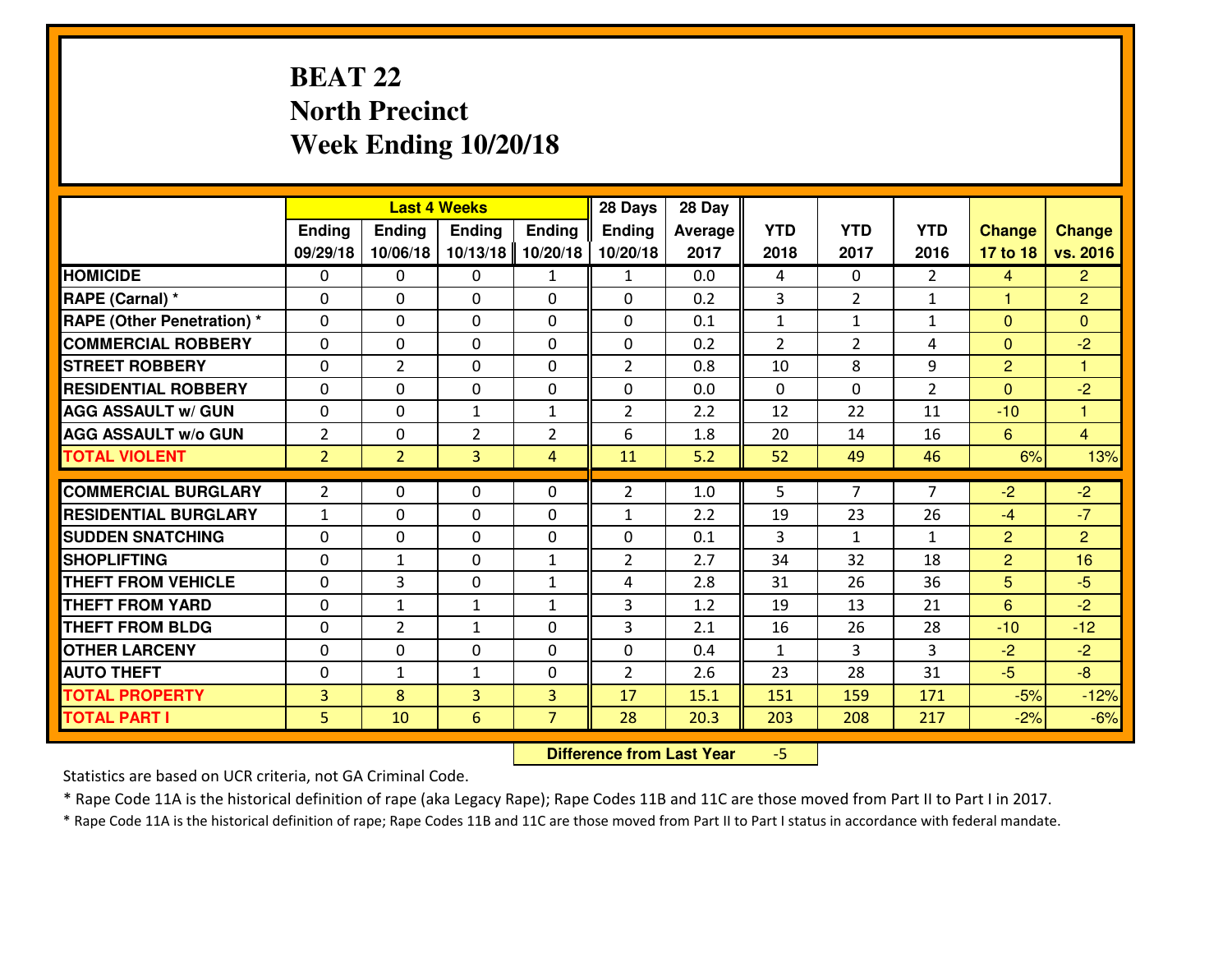# **BEAT 23 North PrecinctWeek Ending 10/20/18**

|                             |                |                | <b>Last 4 Weeks</b> |               | 28 Days        | 28 Day  |                |                |                |                |                      |
|-----------------------------|----------------|----------------|---------------------|---------------|----------------|---------|----------------|----------------|----------------|----------------|----------------------|
|                             | Ending         | Ending         | <b>Ending</b>       | <b>Ending</b> | <b>Ending</b>  | Average | <b>YTD</b>     | <b>YTD</b>     | <b>YTD</b>     | <b>Change</b>  | <b>Change</b>        |
|                             | 09/29/18       | 10/06/18       | 10/13/18            | 10/20/18      | 10/20/18       | 2017    | 2018           | 2017           | 2016           | 17 to 18       | vs. 2016             |
| <b>HOMICIDE</b>             | $\Omega$       | 0              | 0                   | 0             | 0              | 0.1     | 1              | $\mathbf{1}$   | 0              | $\Omega$       | 1                    |
| RAPE (Carnal) *             | $\mathbf{0}$   | 0              | $\mathbf{1}$        | 0             | $\mathbf{1}$   | 0.2     | 3              | $\overline{2}$ | 5              | $\mathbf{1}$   | $-2$                 |
| RAPE (Other Penetration) *  | $\Omega$       | 0              | $\mathbf{0}$        | $\Omega$      | $\Omega$       | 0.0     | $\mathbf{0}$   | 0              | $\overline{2}$ | $\Omega$       | $-2$                 |
| <b>COMMERCIAL ROBBERY</b>   | 0              | 0              | $\mathbf 0$         | 0             | 0              | 0.2     | $\mathbf{1}$   | $\overline{2}$ | 0              | $-1$           | $\blacktriangleleft$ |
| <b>STREET ROBBERY</b>       | 0              | $\mathbf{1}$   | $\mathbf 0$         | 0             | $\mathbf{1}$   | 0.5     | 5              | 6              | 16             | $-1$           | $-11$                |
| <b>RESIDENTIAL ROBBERY</b>  | $\Omega$       | $\Omega$       | $\mathbf 0$         | $\Omega$      | 0              | 0.1     | $\overline{3}$ | $\mathbf{1}$   | $\mathbf{1}$   | $\overline{2}$ | $\overline{2}$       |
| <b>AGG ASSAULT w/ GUN</b>   | $1\,$          | 0              | $\mathbf{1}$        | 0             | $\overline{2}$ | 0.7     | 17             | $\overline{7}$ | 16             | 10             | $\mathbf{1}$         |
| <b>AGG ASSAULT W/o GUN</b>  | $1\,$          | $\mathbf{1}$   | $\mathbf 0$         | $\mathbf 0$   | $\overline{2}$ | 1.2     | 15             | 14             | 11             | $\mathbf{1}$   | $\overline{4}$       |
| <b>TOTAL VIOLENT</b>        | $\overline{2}$ | $\overline{2}$ | $\overline{2}$      | $\mathbf{0}$  | 6              | 2.8     | 45             | 33             | 51             | 36%            | $-12%$               |
| <b>COMMERCIAL BURGLARY</b>  | $\mathbf{1}$   | 0              | $\mathbf{0}$        | $\Omega$      | $\mathbf{1}$   | 1.9     | 10             | 16             | 9              | $-6$           | 1                    |
| <b>RESIDENTIAL BURGLARY</b> | 0              | 0              | $\mathbf 0$         | $\mathbf{1}$  | $\mathbf{1}$   | 1.8     | 15             | 18             | 24             | -3             | $-9$                 |
| <b>SUDDEN SNATCHING</b>     | 0              | 0              | 0                   | 0             | 0              | 0.3     | 2              | 4              | $\mathbf{1}$   | $-2$           | 1                    |
| <b>SHOPLIFTING</b>          | 0              | 1              | $\mathbf 0$         | 0             | $\mathbf{1}$   | 1.0     | 30             | 12             | 12             | 18             | 18                   |
| <b>THEFT FROM VEHICLE</b>   | $\mathbf{1}$   | 0              | $\overline{2}$      | 0             | 3              | 3.1     | 29             | 37             | 52             | $-8$           | $-23$                |
| <b>THEFT FROM YARD</b>      | $\overline{2}$ | $\mathbf{1}$   | $\mathbf{1}$        | 0             | 4              | 1.9     | 25             | 24             | 20             | $\mathbf{1}$   | 5                    |
| <b>THEFT FROM BLDG</b>      | 0              | $\mathbf{1}$   | $\mathbf 0$         | 0             | $\mathbf{1}$   | 1.9     | 21             | 20             | 21             | $\mathbf{1}$   | $\overline{0}$       |
| <b>OTHER LARCENY</b>        | 0              | 0              | $\mathbf 0$         | 0             | 0              | 0.3     | 6              | 4              | $\mathbf{1}$   | $\overline{2}$ | 5                    |
| <b>AUTO THEFT</b>           | $\mathbf{1}$   | 0              | $\mathbf{1}$        | 0             | $\overline{2}$ | 3.1     | 14             | 34             | 24             | $-20$          | $-10$                |
| <b>TOTAL PROPERTY</b>       | 5              | 3              | 4                   | $\mathbf{1}$  | 13             | 15.3    | 152            | 169            | 164            | $-10%$         | $-7%$                |
| <b>TOTAL PART I</b>         | $\overline{7}$ | 5              | 6                   | $\mathbf{1}$  | 19             | 18.1    | 197            | 202            | 215            | $-2%$          | $-8%$                |
|                             |                |                |                     |               |                |         |                |                |                |                |                      |

 **Difference from Last Year**-5

Statistics are based on UCR criteria, not GA Criminal Code.

\* Rape Code 11A is the historical definition of rape (aka Legacy Rape); Rape Codes 11B and 11C are those moved from Part II to Part I in 2017.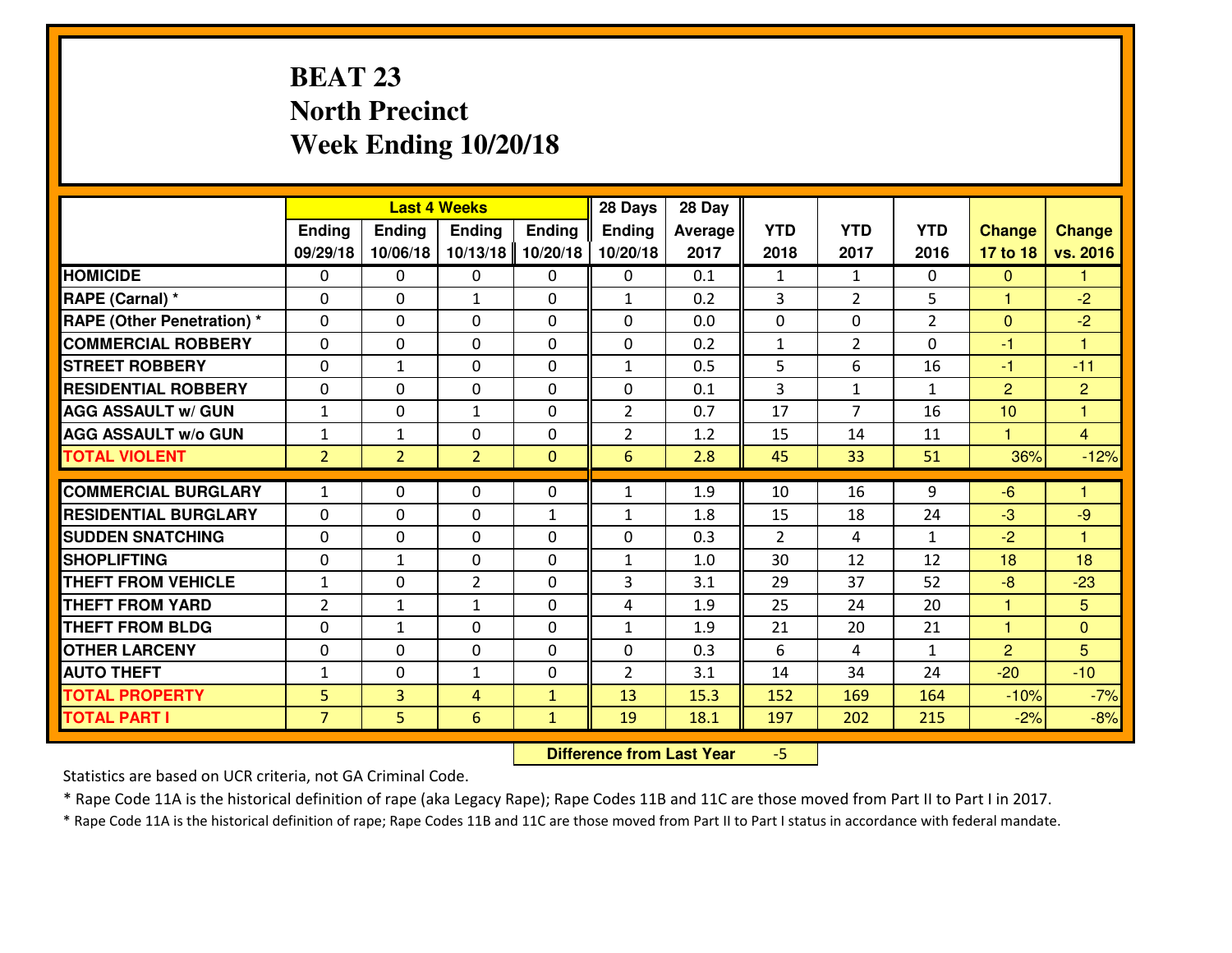# **BEAT 24 North PrecinctWeek Ending 10/20/18**

|                             |                |                | <b>Last 4 Weeks</b> |                | 28 Days        | 28 Day  |                |                |                |               |                 |
|-----------------------------|----------------|----------------|---------------------|----------------|----------------|---------|----------------|----------------|----------------|---------------|-----------------|
|                             | Ending         | Ending         | <b>Ending</b>       | <b>Ending</b>  | <b>Ending</b>  | Average | <b>YTD</b>     | <b>YTD</b>     | <b>YTD</b>     | <b>Change</b> | <b>Change</b>   |
|                             | 09/29/18       | 10/06/18       | 10/13/18            | 10/20/18       | 10/20/18       | 2017    | 2018           | 2017           | 2016           | 17 to 18      | vs. 2016        |
| <b>HOMICIDE</b>             | $\mathbf{0}$   | 0              | 0                   | 0              | 0              | 0.1     | $\mathbf{0}$   | $\Omega$       | $\mathbf{1}$   | $\mathbf{0}$  | $-1$            |
| RAPE (Carnal) *             | 0              | 0              | $\mathbf{0}$        | 0              | $\Omega$       | 0.1     | $\mathbf{0}$   | $\mathbf{1}$   | 0              | -1            | $\mathbf{0}$    |
| RAPE (Other Penetration) *  | $\Omega$       | 0              | $\mathbf{0}$        | $\Omega$       | $\Omega$       | 0.0     | $\Omega$       | 0              | 0              | $\mathbf{0}$  | $\mathbf{0}$    |
| <b>COMMERCIAL ROBBERY</b>   | $\mathbf{0}$   | 0              | $\mathbf{0}$        | 0              | $\Omega$       | 0.4     | $\mathbf{0}$   | 4              | $\mathbf{1}$   | $-4$          | $-1$            |
| <b>STREET ROBBERY</b>       | 0              | 0              | $\mathbf 0$         | $\mathbf{1}$   | $\mathbf{1}$   | 1.0     | 6              | 13             | 26             | $-7$          | $-20$           |
| <b>RESIDENTIAL ROBBERY</b>  | 0              | 0              | $\mathbf 0$         | 0              | 0              | 0.0     | 0              | $\mathbf{0}$   | $\overline{2}$ | $\mathbf{0}$  | $-2$            |
| <b>AGG ASSAULT w/ GUN</b>   | 0              | 0              | $\mathbf 0$         | 0              | 0              | 0.4     | $\mathbf{1}$   | 4              | $\mathbf{1}$   | $-3$          | $\mathbf{0}$    |
| <b>AGG ASSAULT W/o GUN</b>  | $\mathbf{1}$   | 0              | $\mathbf 0$         | 0              | $\mathbf{1}$   | 0.4     | 8              | $\overline{2}$ | 4              | 6             | $\overline{4}$  |
| <b>TOTAL VIOLENT</b>        | $\mathbf{1}$   | $\mathbf{0}$   | $\mathbf{0}$        | $\mathbf{1}$   | $\overline{2}$ | 2.3     | 15             | 24             | 35             | $-38%$        | $-57%$          |
| <b>COMMERCIAL BURGLARY</b>  | $\Omega$       | 0              |                     | 0              | $\mathbf{1}$   | 0.3     | $\overline{2}$ | 3              | 11             | -1            | $-9$            |
|                             |                |                | 1                   |                |                |         |                |                |                |               |                 |
| <b>RESIDENTIAL BURGLARY</b> | 0              | 0              | $\mathbf 0$         | 0              | 0              | 1.2     | $\overline{7}$ | 13             | 16             | $-6$          | $-9$            |
| <b>SUDDEN SNATCHING</b>     | $\mathbf{0}$   | 0              | $\mathbf{0}$        | $\mathbf{1}$   | $\mathbf{1}$   | 0.2     | 4              | $\overline{2}$ | 4              | 2             | $\mathbf{0}$    |
| <b>SHOPLIFTING</b>          | 0              | 0              | $\mathbf 0$         | $\mathbf{1}$   | $\mathbf{1}$   | 4.2     | 59             | 45             | 53             | 14            | $6\phantom{1}6$ |
| <b>THEFT FROM VEHICLE</b>   | $\mathbf{1}$   | $\mathbf{1}$   | $\mathbf{0}$        | 0              | $\overline{2}$ | 7.9     | 35             | 87             | 63             | $-52$         | $-28$           |
| <b>THEFT FROM YARD</b>      | $\mathbf{1}$   | 1              | $\mathbf 0$         | $\mathbf{1}$   | 3              | 2.8     | 20             | 29             | 34             | $-9$          | $-14$           |
| <b>THEFT FROM BLDG</b>      | 0              | 3              | $\mathbf 0$         | $\mathbf{0}$   | 3              | 1.2     | 22             | 11             | 27             | 11            | $-5$            |
| <b>OTHER LARCENY</b>        | 0              | 1              | $\mathbf 0$         | 0              | $\mathbf{1}$   | 0.9     | 4              | 9              | 5              | $-5$          | $-1$            |
| <b>AUTO THEFT</b>           | 0              | $\mathbf{1}$   | $\mathbf 0$         | $\overline{2}$ | 3              | 2.4     | 12             | 28             | 34             | $-16$         | $-22$           |
| <b>TOTAL PROPERTY</b>       | $\overline{2}$ | $\overline{7}$ | $\mathbf{1}$        | 5              | 15             | 21.2    | 165            | 227            | 247            | $-27%$        | $-33%$          |
| <b>TOTAL PART I</b>         | 3              | $\overline{7}$ | $\mathbf{1}$        | 6              | 17             | 23.5    | 180            | 251            | 282            | $-28%$        | $-36%$          |

 **Difference from Last Year**-71

Statistics are based on UCR criteria, not GA Criminal Code.

\* Rape Code 11A is the historical definition of rape (aka Legacy Rape); Rape Codes 11B and 11C are those moved from Part II to Part I in 2017.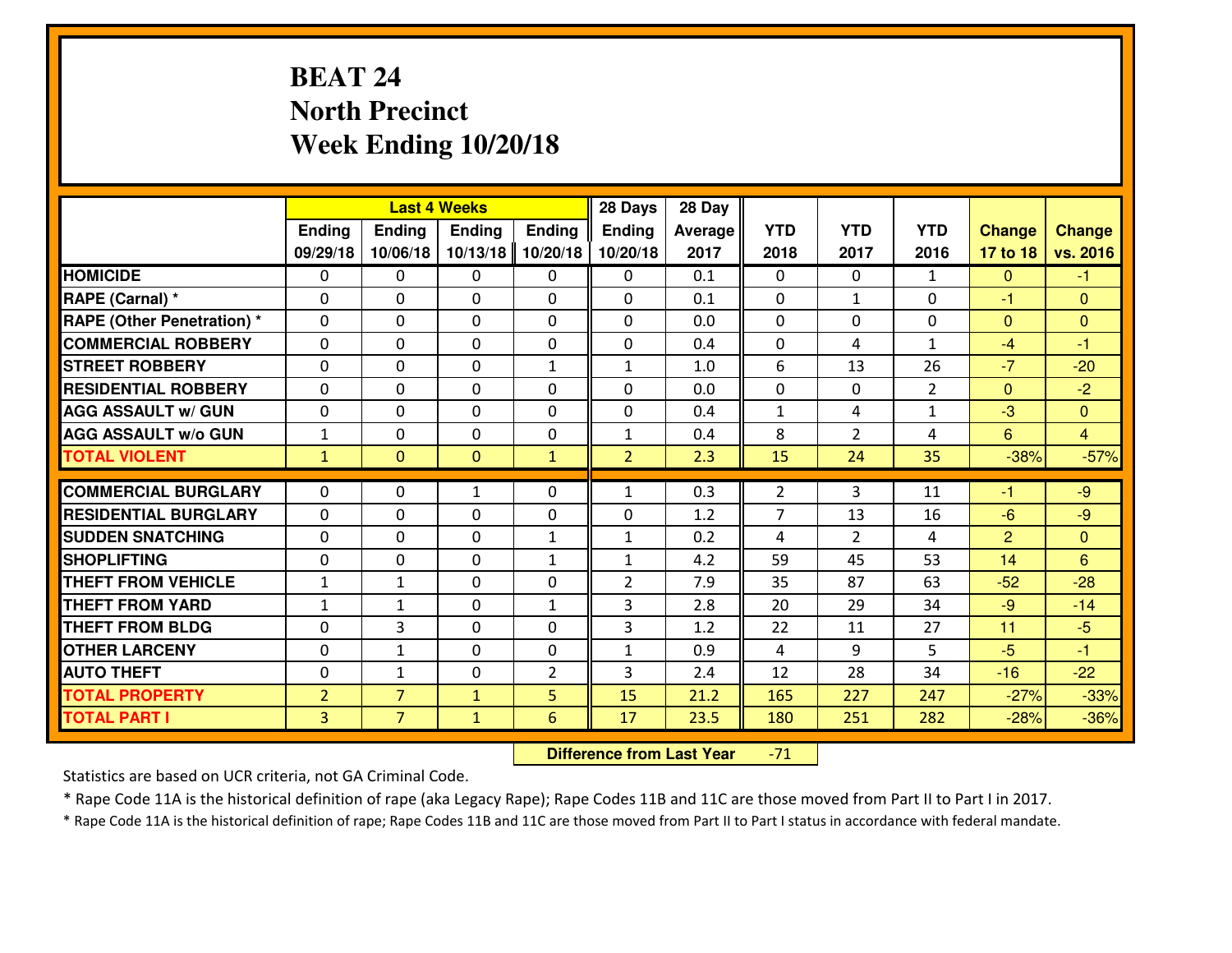# **BEAT 25 North PrecinctWeek Ending 10/20/18**

|                                  |                |                | <b>Last 4 Weeks</b> |                | 28 Days        | 28 Day  |                |                |                |                      |                |
|----------------------------------|----------------|----------------|---------------------|----------------|----------------|---------|----------------|----------------|----------------|----------------------|----------------|
|                                  | Ending         | Ending         | Ending              | <b>Ending</b>  | <b>Ending</b>  | Average | <b>YTD</b>     | <b>YTD</b>     | <b>YTD</b>     | <b>Change</b>        | <b>Change</b>  |
|                                  | 09/29/18       | 10/06/18       | 10/13/18            | 10/20/18       | 10/20/18       | 2017    | 2018           | 2017           | 2016           | 17 to 18             | vs. 2016       |
| <b>HOMICIDE</b>                  | 0              | 0              | 0                   | 0              | 0              | 0.0     | 0              | $\Omega$       | 0              | $\Omega$             | $\mathbf{0}$   |
| RAPE (Carnal) *                  | $\Omega$       | 0              | 0                   | $\Omega$       | 0              | 0.0     | $\overline{2}$ | 3              | 0              | -1                   | $\overline{2}$ |
| <b>RAPE (Other Penetration)*</b> | $\Omega$       | $\Omega$       | $\Omega$            | $\Omega$       | $\Omega$       | 0.0     | $\Omega$       | $\Omega$       | $\overline{2}$ | $\Omega$             | $-2$           |
| <b>COMMERCIAL ROBBERY</b>        | $\Omega$       | $\Omega$       | $\mathbf 0$         | $\Omega$       | 0              | 0.0     | $\Omega$       | $\mathbf{1}$   | $\Omega$       | $-1$                 | $\Omega$       |
| <b>ISTREET ROBBERY</b>           | 2              | 3              | $\mathbf{0}$        | 0              | 5              | 0.0     | 12             | 19             | 26             | $-7$                 | $-14$          |
| <b>RESIDENTIAL ROBBERY</b>       | 0              | 0              | $\mathbf 0$         | 0              | 0              | 0.0     | $\mathbf{0}$   | $\mathbf{0}$   | 0              | $\mathbf{0}$         | $\mathbf{0}$   |
| <b>AGG ASSAULT W/ GUN</b>        | 0              | 0              | $\mathbf 0$         | 0              | 0              | 0.0     | $\overline{3}$ | $\overline{2}$ | 0              | $\mathbf{1}$         | 3              |
| <b>AGG ASSAULT W/o GUN</b>       | 0              | 0              | $\mathbf{0}$        | 0              | 0              | 0.0     | 4              | 3              | $\overline{2}$ | $\blacktriangleleft$ | $\overline{2}$ |
| <b>TOTAL VIOLENT</b>             | $\overline{2}$ | $\overline{3}$ | $\mathbf{O}$        | $\mathbf{0}$   | 5 <sup>1</sup> | 0.0     | 21             | 28             | 30             | $-25%$               | $-30%$         |
| <b>COMMERCIAL BURGLARY</b>       | $\Omega$       | 0              | $\mathbf{0}$        | $\Omega$       | $\Omega$       | 0.0     | $\mathbf{1}$   | 3              | 11             | $-2$                 | $-10$          |
| <b>RESIDENTIAL BURGLARY</b>      | $\Omega$       | $\Omega$       | $\mathbf 0$         | $\mathbf{1}$   | $\mathbf{1}$   | 0.0     | 4              | 4              | 6              | $\mathbf{0}$         | $-2$           |
| <b>SUDDEN SNATCHING</b>          | 0              | $\Omega$       | $\mathbf 0$         | $\Omega$       | 0              | 0.0     | $\Omega$       | $\mathbf{1}$   | 5              | $-1$                 | $-5$           |
| <b>SHOPLIFTING</b>               | 0              | 0              | $\mathbf{1}$        | 0              | $\mathbf{1}$   | 0.0     | 15             | 25             | 28             | $-10$                | $-13$          |
| <b>THEFT FROM VEHICLE</b>        | $\overline{3}$ | 3              | $\overline{2}$      | $\mathbf{1}$   | 9              | 0.0     | 47             | 64             | 120            | $-17$                | $-73$          |
| <b>THEFT FROM YARD</b>           | $\mathbf{1}$   | 0              | $\mathbf 0$         | $\overline{2}$ | 3              | 0.0     | 23             | 49             | 41             | $-26$                | $-18$          |
| <b>THEFT FROM BLDG</b>           | $\mathbf{0}$   | 0              | 0                   | 0              | 0              | 0.0     | 17             | 29             | 31             | $-12$                | $-14$          |
| <b>OTHER LARCENY</b>             | 0              | 0              | $\mathbf 0$         | $\mathbf{1}$   | $\mathbf{1}$   | 0.0     | 8              | 9              | 5              | $-1$                 | 3              |
| <b>AUTO THEFT</b>                | 0              | $\mathbf{1}$   | 0                   | 0              | 1              | 0.0     | 14             | 22             | 20             | $-8$                 | $-6$           |
| <b>TOTAL PROPERTY</b>            | 4              | 4              | 3                   | 5              | 16             | 0.0     | 129            | 206            | 267            | $-37%$               | $-52%$         |
| <b>TOTAL PART I</b>              | 6              | $\overline{7}$ | 3                   | 5              | 21             | 0.0     | 150            | 234            | 297            | $-36%$               | $-49%$         |

 **Difference from Last Year**-84

Statistics are based on UCR criteria, not GA Criminal Code.

\* Rape Code 11A is the historical definition of rape (aka Legacy Rape); Rape Codes 11B and 11C are those moved from Part II to Part I in 2017.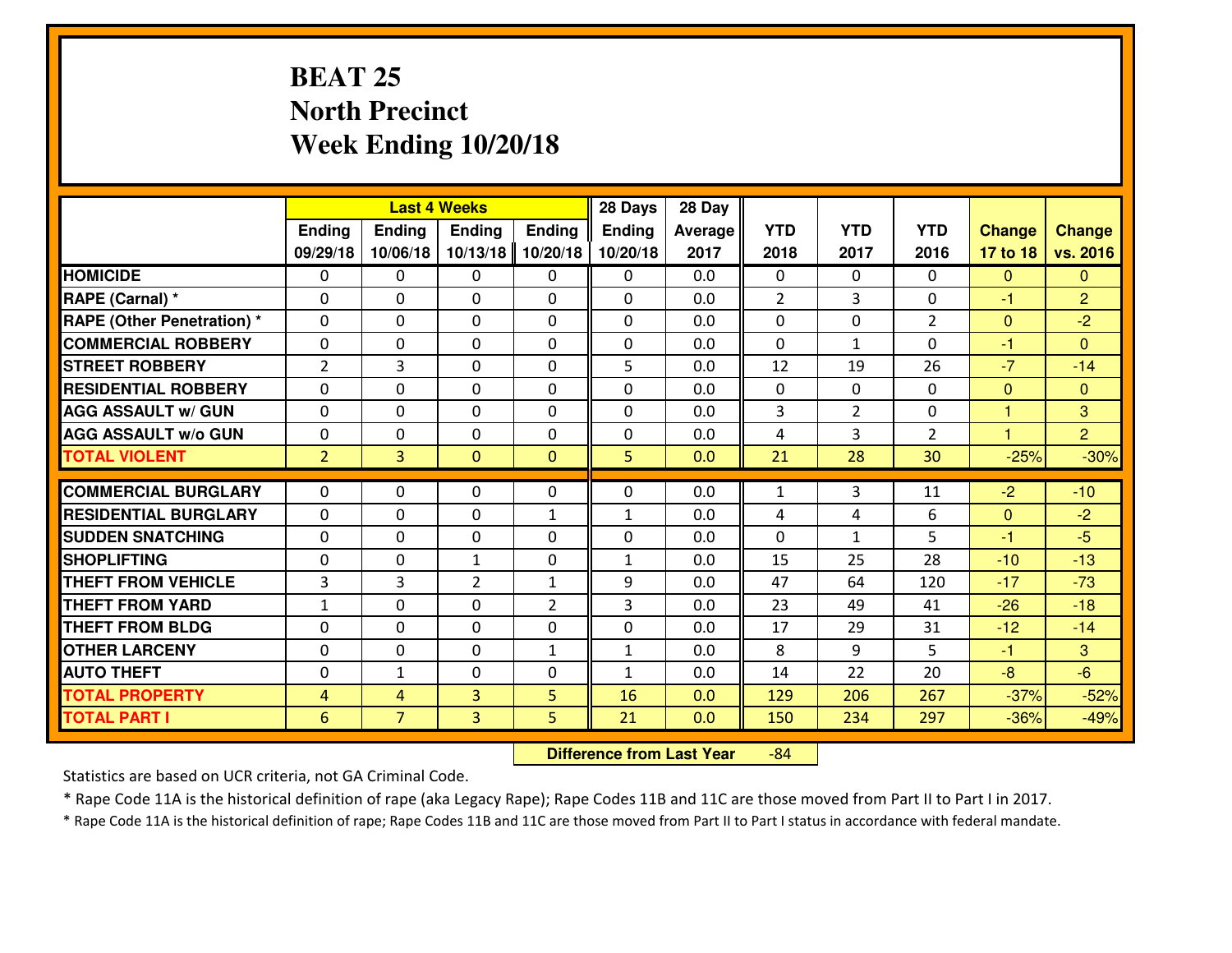# **BEAT 26 North PrecinctWeek Ending 10/20/18**

|                                  |                |               | <b>Last 4 Weeks</b> |                | 28 Days        | 28 Day  |                |                |              |                |               |
|----------------------------------|----------------|---------------|---------------------|----------------|----------------|---------|----------------|----------------|--------------|----------------|---------------|
|                                  | Ending         | <b>Ending</b> | <b>Ending</b>       | Ending         | <b>Ending</b>  | Average | <b>YTD</b>     | <b>YTD</b>     | <b>YTD</b>   | <b>Change</b>  | <b>Change</b> |
|                                  | 09/29/18       | 10/06/18      | 10/13/18            | 10/20/18       | 10/20/18       | 2017    | 2018           | 2017           | 2016         | 17 to 18       | vs. 2016      |
| <b>HOMICIDE</b>                  | $\Omega$       | 0             | 0                   | 0              | 0              | 0.0     | 0              | $\Omega$       | 0            | $\Omega$       | $\Omega$      |
| RAPE (Carnal) *                  | $\Omega$       | 0             | $\mathbf{0}$        | $\mathbf{1}$   | $\mathbf{1}$   | 0.1     | 3              | $\overline{2}$ | 3            | $\mathbf{1}$   | $\Omega$      |
| <b>RAPE (Other Penetration)*</b> | 0              | 0             | $\mathbf 0$         | 0              | 0              | 0.1     | 0              | $\mathbf{1}$   | $\mathbf{1}$ | $-1$           | $-1$          |
| <b>COMMERCIAL ROBBERY</b>        | 0              | 0             | $\mathbf 0$         | 0              | 0              | 0.2     | 0              | 3              | $\mathbf{1}$ | $-3$           | $-1$          |
| <b>STREET ROBBERY</b>            | $\mathbf{0}$   | $\mathbf{1}$  | $\mathbf 0$         | 0              | $\mathbf{1}$   | 0.6     | 13             | $\overline{7}$ | 23           | $6\phantom{1}$ | $-10$         |
| <b>RESIDENTIAL ROBBERY</b>       | 0              | 0             | $\mathbf 0$         | 0              | 0              | 0.0     | $\mathbf{0}$   | 0              | 0            | $\mathbf{0}$   | $\mathbf{0}$  |
| <b>AGG ASSAULT w/ GUN</b>        | 0              | 0             | $\mathbf 0$         | 0              | 0              | 0.2     | $\overline{2}$ | $\overline{3}$ | 3            | $-1$           | $-1$          |
| <b>AGG ASSAULT W/o GUN</b>       | 0              | 0             | 0                   | $\mathbf{0}$   | $\mathbf 0$    | 0.5     | 22             | 8              | 10           | 14             | 12            |
| <b>TOTAL VIOLENT</b>             | $\mathbf{0}$   | $\mathbf{1}$  | $\mathbf{O}$        | $\mathbf{1}$   | $\overline{2}$ | 1.6     | 40             | 24             | 41           | 67%            | $-2%$         |
| <b>COMMERCIAL BURGLARY</b>       | $\Omega$       | 0             | $\mathbf{0}$        | 0              | $\Omega$       | 0.7     | 2              | 9              | 7            | $-7$           | $-5$          |
| <b>RESIDENTIAL BURGLARY</b>      | $\mathbf{0}$   | 0             | 0                   | 0              | 0              | 0.0     | $\mathbf{1}$   | $\mathbf{1}$   | 6            | $\mathbf{0}$   | $-5$          |
| <b>SUDDEN SNATCHING</b>          | $\mathbf{0}$   | 1             | 0                   | 0              | $\mathbf{1}$   | 0.5     | 11             | 15             | 13           | $-4$           | $-2$          |
| <b>SHOPLIFTING</b>               | $\mathbf{1}$   | $\mathbf{1}$  | $\mathbf 0$         | $\mathbf{1}$   | 3              | 2.0     | 26             | 28             | 26           | $-2$           | $\Omega$      |
| <b>THEFT FROM VEHICLE</b>        | 0              | 0             | 1                   | 0              | $\mathbf{1}$   | 3.3     | 26             | 40             | 87           | $-14$          | $-61$         |
| <b>THEFT FROM YARD</b>           | $\overline{2}$ | 1             | 3                   | 0              | 6              | 2.2     | 22             | 26             | 28           | $-4$           | $-6$          |
| <b>THEFT FROM BLDG</b>           | $\mathbf{1}$   | 0             | $\mathbf 0$         | $\mathbf{0}$   | $\mathbf{1}$   | 2.5     | 27             | 39             | 60           | $-12$          | $-33$         |
| <b>OTHER LARCENY</b>             | 0              | $\mathbf{1}$  | $\mathbf{1}$        | $\mathbf 0$    | $\overline{2}$ | 0.3     | 9              | 3              | 3            | $6\phantom{1}$ | 6             |
| <b>AUTO THEFT</b>                | 0              | 0             | $\mathbf 0$         | $\mathbf{1}$   | $\mathbf{1}$   | 1.3     | 19             | 13             | 22           | 6              | $-3$          |
| <b>TOTAL PROPERTY</b>            | $\overline{4}$ | 4             | 5                   | $\overline{2}$ | 15             | 12.7    | 143            | 174            | 252          | $-18%$         | $-43%$        |
| <b>TOTAL PART I</b>              | $\overline{4}$ | 5             | 5                   | 3              | 17             | 14.3    | 183            | 198            | 293          | $-8%$          | $-38%$        |
|                                  |                |               |                     |                |                |         |                |                |              |                |               |

 **Difference from Last Year** $-15$ 

Statistics are based on UCR criteria, not GA Criminal Code.

\* Rape Code 11A is the historical definition of rape (aka Legacy Rape); Rape Codes 11B and 11C are those moved from Part II to Part I in 2017.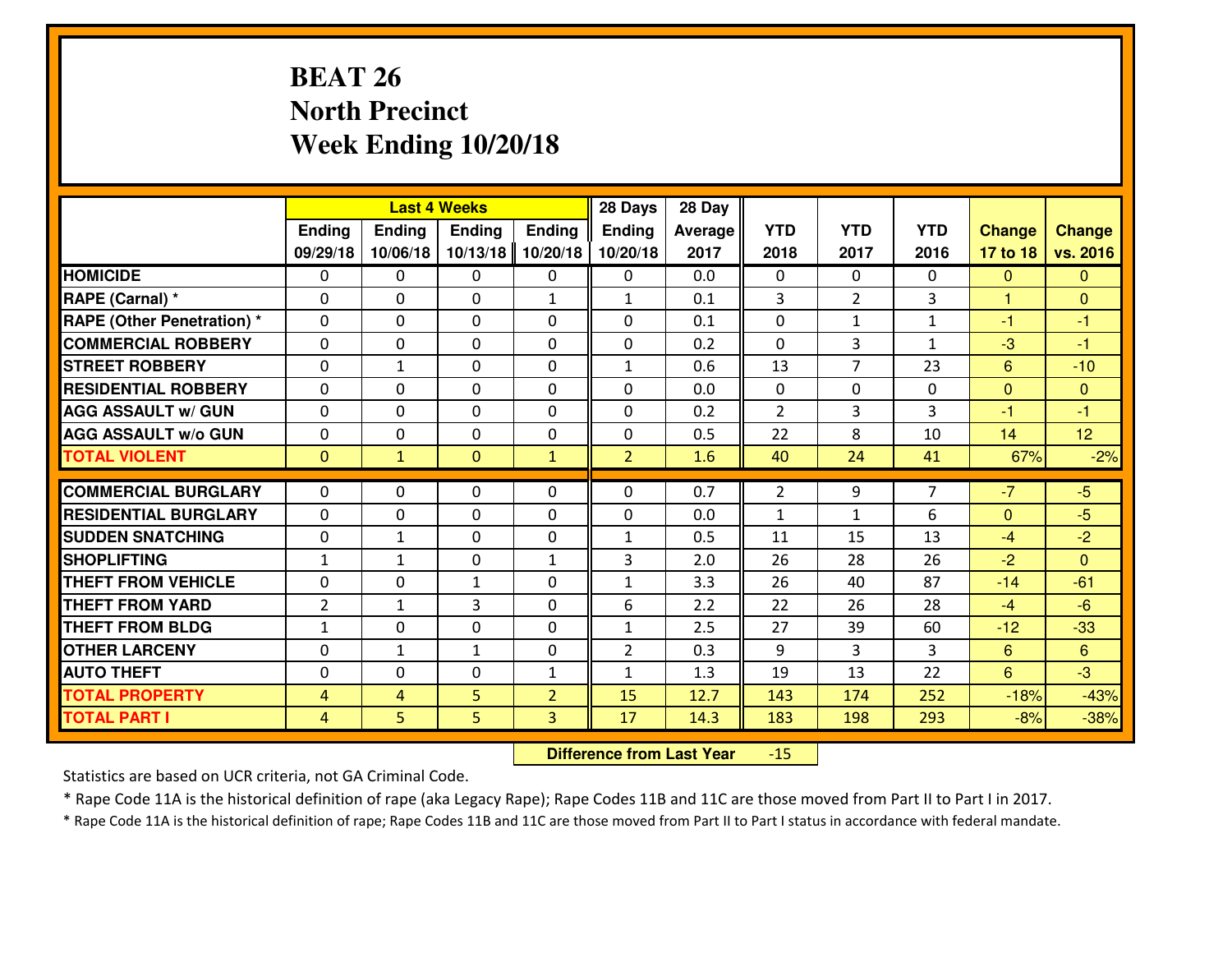# **BEAT 27 North PrecinctWeek Ending 10/20/18**

|                                  |              |                | <b>Last 4 Weeks</b> |                | 28 Days        | 28 Day  |                |                |                |                |                      |
|----------------------------------|--------------|----------------|---------------------|----------------|----------------|---------|----------------|----------------|----------------|----------------|----------------------|
|                                  | Ending       | Ending         | Ending              | <b>Ending</b>  | <b>Ending</b>  | Average | <b>YTD</b>     | <b>YTD</b>     | <b>YTD</b>     | <b>Change</b>  | <b>Change</b>        |
|                                  | 09/29/18     | 10/06/18       | 10/13/18            | 10/20/18       | 10/20/18       | 2017    | 2018           | 2017           | 2016           | 17 to 18       | vs. 2016             |
| <b>HOMICIDE</b>                  | 0            | 0              | 0                   | 0              | 0              | 0.2     | 0              | $\overline{2}$ | 0              | $-2$           | $\mathbf{0}$         |
| RAPE (Carnal) *                  | $\Omega$     | 0              | 0                   | 0              | 0              | 0.6     | 0              | 6              | $\overline{2}$ | $-6$           | $-2$                 |
| <b>RAPE (Other Penetration)*</b> | $\Omega$     | $\Omega$       | $\mathbf 0$         | $\mathbf{1}$   | $\mathbf{1}$   | 0.2     | 4              | $\overline{2}$ | $\mathbf{1}$   | $\overline{2}$ | 3                    |
| <b>COMMERCIAL ROBBERY</b>        | $\Omega$     | $\Omega$       | $\mathbf 0$         | $\Omega$       | 0              | 0.0     | $\overline{2}$ | 0              | $\Omega$       | $\overline{2}$ | $\overline{2}$       |
| <b>ISTREET ROBBERY</b>           | $\mathbf{1}$ | 0              | $\mathbf{0}$        | 0              | $\mathbf{1}$   | 1.0     | 8              | 10             | 22             | $-2$           | $-14$                |
| <b>RESIDENTIAL ROBBERY</b>       | 0            | 0              | $\mathbf 0$         | 0              | 0              | 0.0     | $\overline{2}$ | $\mathbf{0}$   | $\mathbf{1}$   | $\overline{2}$ | $\blacktriangleleft$ |
| <b>AGG ASSAULT W/ GUN</b>        | 0            | 0              | $\mathbf{1}$        | 0              | $\mathbf{1}$   | 0.5     | 13             | 6              | $\overline{7}$ | $\overline{7}$ | 6                    |
| <b>AGG ASSAULT W/o GUN</b>       | 0            | 0              | $\mathbf 0$         | $\mathbf{1}$   | $\mathbf{1}$   | 2.1     | 10             | 16             | 10             | $-6$           | $\overline{0}$       |
| <b>TOTAL VIOLENT</b>             | $\mathbf{1}$ | $\overline{0}$ | $\mathbf{1}$        | $\overline{2}$ | $\overline{4}$ | 4.5     | 39             | 42             | 43             | $-7%$          | $-9%$                |
| <b>COMMERCIAL BURGLARY</b>       | $\Omega$     | 0              | $\mathbf{0}$        | $\Omega$       | $\Omega$       | 0.3     | 5              | 4              | 4              | 1              | 1                    |
| <b>RESIDENTIAL BURGLARY</b>      | $\mathbf{1}$ | 0              | $\mathbf{1}$        | $\Omega$       | $\overline{2}$ | 0.5     | 9              | $\overline{7}$ | 15             | $\overline{2}$ | $-6$                 |
| <b>SUDDEN SNATCHING</b>          | $\mathbf{1}$ | 0              | $\mathbf 0$         | $\Omega$       | $\mathbf{1}$   | 2.2     | $\overline{7}$ | 16             | 22             | $-9$           | $-15$                |
| <b>SHOPLIFTING</b>               | $\mathbf{1}$ | 0              | $\mathbf{1}$        | 0              | $\overline{2}$ | 1.6     | 36             | 15             | 26             | 21             | 10                   |
| <b>THEFT FROM VEHICLE</b>        | 0            | 0              | $\overline{2}$      | 0              | $\overline{2}$ | 3.9     | 23             | 44             | 51             | $-21$          | $-28$                |
| <b>THEFT FROM YARD</b>           | $1\,$        | 0              | $\mathbf 0$         | 0              | $\mathbf{1}$   | 1.5     | 16             | 18             | 21             | $-2$           | $-5$                 |
| <b>THEFT FROM BLDG</b>           | $\mathbf{1}$ | 0              | 0                   | 2              | 3              | 4.3     | 32             | 32             | 53             | $\mathbf{0}$   | $-21$                |
| <b>OTHER LARCENY</b>             | 0            | 0              | $\mathbf 0$         | $\mathbf{1}$   | $\mathbf{1}$   | 0.2     | 3              | $\overline{2}$ | $\overline{2}$ | 1              | $\blacktriangleleft$ |
| <b>AUTO THEFT</b>                | 0            | $\mathbf{1}$   | $\overline{2}$      | 0              | 3              | 1.1     | 16             | 10             | 24             | $6\phantom{1}$ | $-8$                 |
| <b>TOTAL PROPERTY</b>            | 5            | $\mathbf{1}$   | 6                   | $\overline{3}$ | 15             | 15.7    | 147            | 148            | 218            | $-1%$          | $-33%$               |
| <b>TOTAL PART I</b>              | 6            | $\mathbf{1}$   | $\overline{7}$      | 5              | 19             | 20.3    | 186            | 190            | 261            | $-2%$          | $-29%$               |
|                                  |              |                |                     |                |                |         |                |                |                |                |                      |

 **Difference from Last Year**-4

Statistics are based on UCR criteria, not GA Criminal Code.

\* Rape Code 11A is the historical definition of rape (aka Legacy Rape); Rape Codes 11B and 11C are those moved from Part II to Part I in 2017.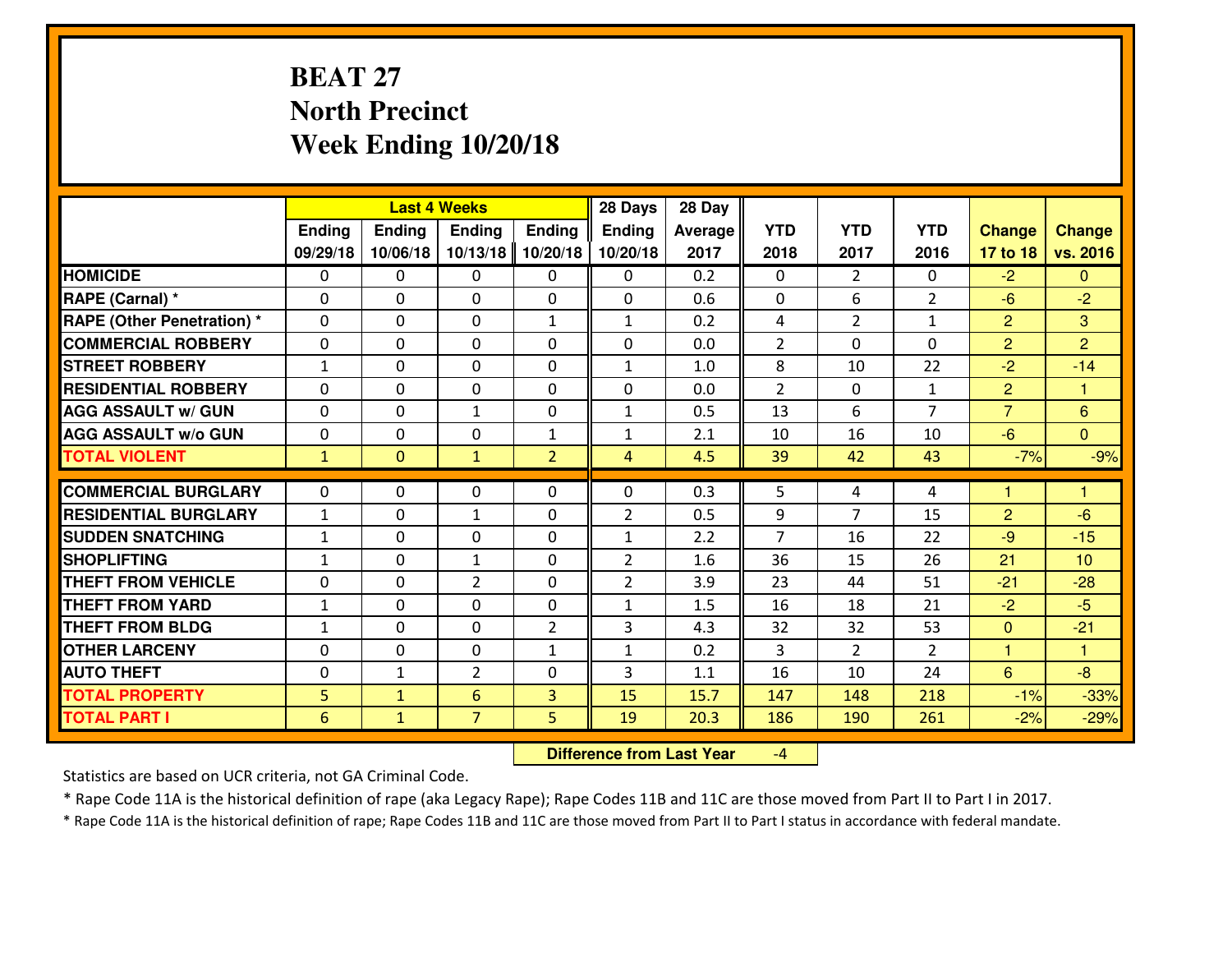

#### **COMPSTAT PRECINCT COMMANDER: CENTRAL PRECINCTWeek Ending 10/20/18**

**CAPT. BEN HERRON**



|                                                                                                  | <b>Week</b>      | <b>Week</b>      | Weekly           | $28-Day$                | $28-Day$                         | Avg                                      |                 |                                              |                  |                  |                 |
|--------------------------------------------------------------------------------------------------|------------------|------------------|------------------|-------------------------|----------------------------------|------------------------------------------|-----------------|----------------------------------------------|------------------|------------------|-----------------|
|                                                                                                  | <b>Ending</b>    | <b>Ending</b>    | Ava              | <b>Ending</b>           | Ending                           | $28-Day$                                 | <b>YTD</b>      | <b>YTD</b>                                   | <b>YTD</b>       | <b>Change</b>    | <b>Change</b>   |
|                                                                                                  | 10/20/18         | 10/13/18         | 2017             | 10/20/18                | 09/22/18                         | 2017                                     | 2018            | 2017                                         | 2016             | 17 to 18         | vs. 2016        |
| <b>HOMICIDE</b>                                                                                  | 0                | 0                | 0                | 0                       |                                  |                                          | $\mathbf{2}$    | 7                                            | $\overline{23}$  | $-5$             | $-21$           |
| RAPE (Carnal) *                                                                                  | 0                | 0                | $\Omega$         | 0                       | $\Omega$                         | 1                                        | 11              | 15                                           | 10               | $-4$             |                 |
| <b>RAPE (Other Penetration) *</b>                                                                | 0                | $\mathbf{0}$     | $\mathbf 0$      | $\overline{\mathbf{0}}$ | $\overline{0}$                   | $\overline{1}$                           | $\overline{7}$  | $\overline{7}$                               | $\overline{7}$   | $\mathbf{0}$     | $\Omega$        |
| <b>COMMERCIAL ROBBERY</b>                                                                        | 0                | 0                | $\mathbf 0$      | $\mathbf{0}$            | 3                                | $\overline{c}$                           | 8               | 18                                           | 15               | $-10$            | $-7$            |
| <b>STREET ROBBERY</b>                                                                            | $\overline{2}$   | $\mathbf{1}$     | $\overline{1}$   | 9                       | 5                                | 5                                        | 50              | $\overline{47}$                              | $\overline{75}$  | 3                | $-25$           |
| <b>RESIDENTIAL ROBBERY</b>                                                                       | 0                | 0                | $\Omega$         | $\mathbf 0$             | 3                                | $\overline{1}$                           | 8               | 8                                            | 8                | $\Omega$         | $\mathbf{0}$    |
| <b>AGG ASSAULT w/ GUN</b>                                                                        | 4                | $\overline{2}$   | $\overline{2}$   | $\overline{7}$          | $\overline{9}$                   | $\overline{7}$                           | $\overline{72}$ | 79                                           | 57               | $-7$             | 15              |
| <b>AGG ASSAULT w/o GUN</b>                                                                       | $\mathbf 2$      | 3                | $\overline{c}$   | $\overline{7}$          | 3                                | 6                                        | 64              | 69                                           | 45               | $-5$             | $\overline{19}$ |
| <b>TOTAL VIOLENT</b>                                                                             | $\overline{5}$   | $\overline{6}$   | 6                | $\overline{23}$         | $\overline{24}$                  | 23                                       | 222             | 250                                          | 240              | $-11%$           | $-8%$           |
| <b>COMMERCIAL BURGLARY</b>                                                                       | $\mathbf 1$      | 0                | -1               | 1                       | 4                                | 4                                        | 31              | 35                                           | 96               | $-4$             | $-65$           |
| <b>RESIDENTIAL BURGLARY</b>                                                                      | 3                | 5                | 4                | 14                      | 11                               | 17                                       | 168             | 183                                          | 268              | $-15$            | $-100$          |
| <b>SUDDEN SNATCHING</b>                                                                          | $\mathbf{0}$     | $\mathbf{1}$     | $\overline{0}$   | $\blacksquare$          | $\overline{2}$                   | $\overline{2}$                           | $\overline{10}$ | $\overline{21}$                              | 17               | $-11$            | $-7$            |
| <b>SHOPLIFTING</b>                                                                               | $\overline{2}$   | 10               | 5                | 25                      | 20                               | 18                                       | 178             | 205                                          | 135              | $-27$            | 43              |
| <b>THEFT FROM VEHICLE</b>                                                                        | 19               | $\overline{2}$   | $\overline{8}$   | 41                      | 30                               | $\overline{32}$                          | 277             | 328                                          | 345              | $-51$            | $-68$           |
| <b>THEFT FROM YARD</b>                                                                           | $\overline{7}$   | $\overline{5}$   | 4                | $\overline{22}$         | $\overline{15}$                  | $\overline{16}$                          | 157             | 176                                          | 198              | $-19$            | $-41$           |
| <b>THEFT FROM BLDG</b>                                                                           | $\overline{2}$   | $\overline{c}$   | $\overline{4}$   | $6\phantom{1}$          | 15                               | $\overline{16}$                          | 137             | 168                                          | $\overline{227}$ | $-31$            | $-90$           |
| <b>OTHER LARCENY</b>                                                                             | 1                | 3                | $\overline{1}$   | $\overline{7}$          | 8                                | 3                                        | 44              | 33                                           | 17               | $\overline{11}$  | $\overline{27}$ |
| <b>AUTO THEFT</b>                                                                                | 3                | $\overline{4}$   | $\overline{4}$   | 11                      | $\overline{12}$                  | $\overline{16}$                          | 156             | 169                                          | 169              | $-13$            | $-13$           |
| <b>TOTAL PROPERTY</b>                                                                            | 38               | 32               | 31               | 128                     | 117                              | 124                                      | 1158            | 1318                                         | 1472             | $-12%$           | $-21%$          |
| <b>TOTAL PART I</b>                                                                              | 43               | $\overline{38}$  | $\overline{37}$  | 151                     | $\overline{141}$                 | 147                                      | 1380            | 1568                                         | 1712             | $-12%$           | $-19%$          |
| Statistics are based on UCR criteria, not GA Criminal Code, and are                              |                  |                  |                  |                         | <b>Difference from Last Year</b> |                                          | -188            |                                              |                  | <b>Last Week</b> | Year-to-Date    |
| preliminary, based on RMS data at the time prepared, and are subject to change.                  |                  |                  |                  |                         |                                  | <b>At-Fault Police Vehicle Accidents</b> |                 |                                              |                  | $\Omega$         | $\overline{19}$ |
| Cell Shading: white is within 0.6 standard deviation of the mean; red is above; green is below.  |                  |                  |                  |                         |                                  |                                          |                 | <b>Not At-Fault Police Vehicle Accidents</b> |                  | 0                | $\overline{13}$ |
| * Code 11A is the pre-2016 definition of rape; Codes 11B and 11C are by federal mandate in 2016. |                  |                  |                  |                         |                                  | <b>Total Police Vehicle Accidents</b>    |                 |                                              |                  | $\mathbf 0$      | 32              |
|                                                                                                  |                  |                  |                  |                         |                                  |                                          |                 |                                              |                  |                  |                 |
|                                                                                                  | Week             | Week             | Weekly           | $28$ -Day               | $28-Day$                         | Avg                                      |                 |                                              |                  |                  |                 |
| <b>Citizen Initiated Calls</b>                                                                   | <b>Ending</b>    | Ending           | Avg              | <b>Ending</b>           | Ending                           | 28-Day                                   | <b>YTD</b>      | <b>YTD</b>                                   | <b>YTD</b>       | <b>Change</b>    | <b>Change</b>   |
|                                                                                                  | 10/20/18         | 10/13/18         | 2017             | 10/20/18                | 09/22/18                         | 2017                                     | 2018            | 2017                                         | 2016             | 17 to 18         | vs. 2016        |
| <b>Midnight Shift</b>                                                                            | 116              | 104              | 126              | 430                     | 420                              | 503                                      | 4361            | 4525                                         | 4656             | $-164$           | $-295$          |
| Day Shift                                                                                        | $\overline{245}$ | 256              | $\overline{271}$ | 1026                    | 1016                             | 1085                                     | 10276           | 10598                                        | 10833            | $-322$           | $-557$          |
| <b>Afternoon Shift</b>                                                                           | 252              | $\overline{271}$ | 47               | 1009                    | 986                              | 1176                                     | 10159           | 11383                                        | 11122            | $-1224$          | $-963$          |
| <b>TOTAL CITIZEN CFS</b>                                                                         | 613              | 631              | 444              | 2465                    | 2422                             | 2764                                     | 24796           | 26506                                        | 26611            | $-6.5%$          | $-6.8%$         |
| 53S ShotSpotter Calls                                                                            | 4                | $\mathbf{2}$     | 9                | $\overline{13}$         | 9                                | $\overline{37}$                          | 154             | 378                                          | 370              | $-224$           | $-216$          |
| <b>Sig 53 Shots Fired Calls</b>                                                                  | 8                | $\overline{12}$  | $\overline{15}$  | $\overline{33}$         | 30                               | 62                                       | 391             | 640                                          | 682              | $-249$           | $-291$          |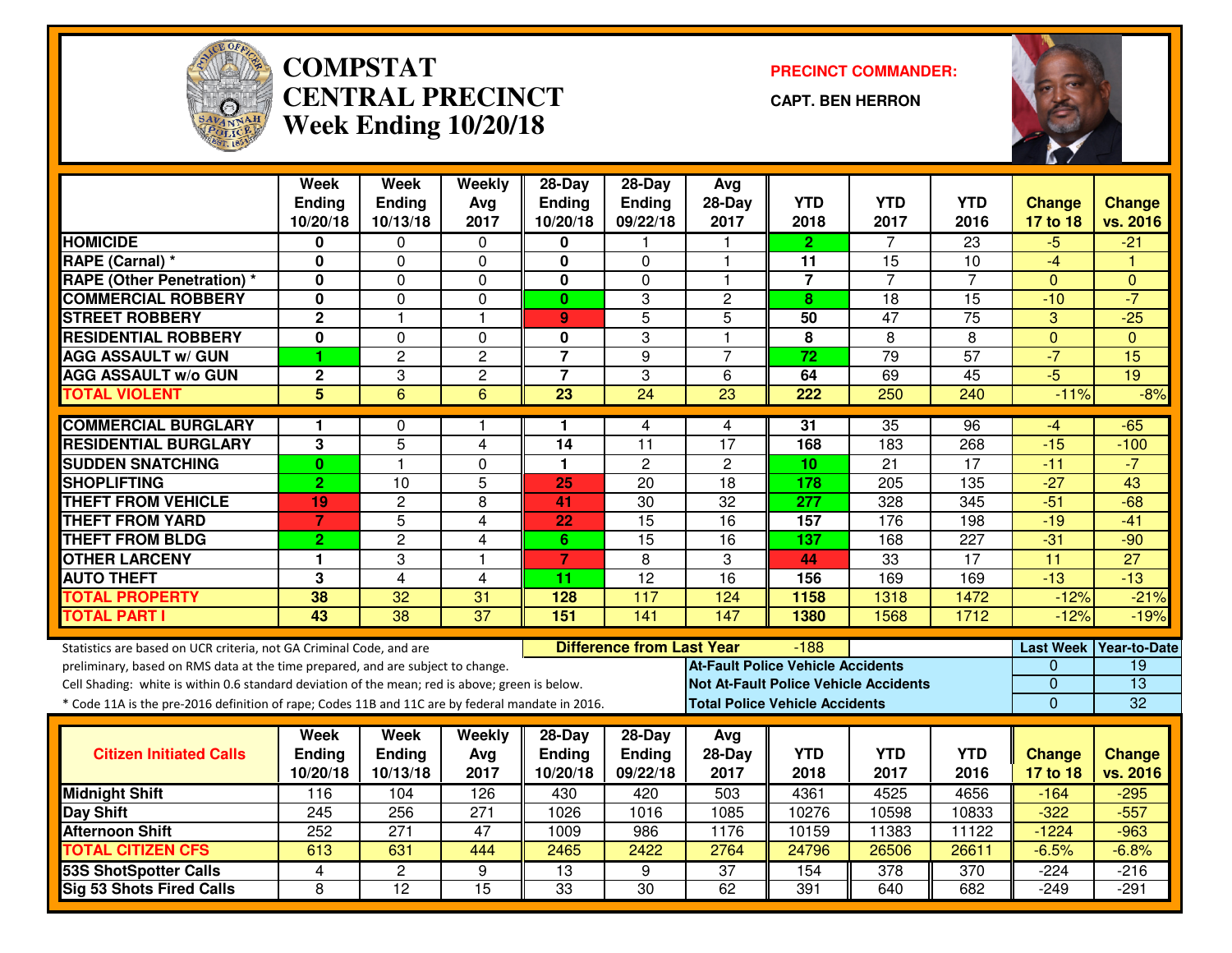# **BEAT 31 Central PrecinctWeek Ending 10/20/18**

|                                   |                |                | <b>Last 4 Weeks</b> |                | 28 Days        | 28 Day         |                |                |                |               |               |
|-----------------------------------|----------------|----------------|---------------------|----------------|----------------|----------------|----------------|----------------|----------------|---------------|---------------|
|                                   | Ending         | <b>Ending</b>  | <b>Ending</b>       | Ending         | <b>Ending</b>  | <b>Average</b> | <b>YTD</b>     | <b>YTD</b>     | <b>YTD</b>     | <b>Change</b> | <b>Change</b> |
|                                   | 09/29/18       | 10/06/18       | 10/13/18            | 10/20/18       | 10/20/18       | 2017           | 2018           | 2017           | 2016           | 17 to 18      | vs. 2016      |
| <b>HOMICIDE</b>                   | 0              | 0              | $\Omega$            | $\mathbf{0}$   | 0              | 0.1            | 1              | $\mathbf{1}$   | 8              | $\mathbf{0}$  | $-7$          |
| RAPE (Carnal) *                   | 0              | 0              | $\mathbf{0}$        | $\mathbf{0}$   | $\Omega$       | 0.2            | $\mathbf{0}$   | $\mathbf{1}$   | $\overline{2}$ | $-1$          | $-2$          |
| <b>RAPE (Other Penetration) *</b> | $\Omega$       | 0              | $\mathbf{0}$        | $\Omega$       | $\Omega$       | 0.3            | $\mathbf{1}$   | 4              | $\Omega$       | $-3$          | $\mathbf{1}$  |
| <b>COMMERCIAL ROBBERY</b>         | $\mathbf{0}$   | 0              | $\mathbf{0}$        | 0              | $\Omega$       | 0.0            | $\mathbf{1}$   | $\Omega$       | $\mathbf{1}$   | $\mathbf{1}$  | $\mathbf{0}$  |
| <b>ISTREET ROBBERY</b>            | $\mathbf{0}$   | 1              | $\mathbf{1}$        | 0              | $\overline{2}$ | 1.1            | 8              | 13             | 16             | $-5$          | $-8$          |
| <b>RESIDENTIAL ROBBERY</b>        | $\mathbf{0}$   | 0              | $\mathbf{0}$        | 0              | 0              | 0.2            | $\mathbf{0}$   | $\overline{2}$ | $\overline{2}$ | $-2$          | $-2$          |
| <b>AGG ASSAULT w/ GUN</b>         | 0              | 0              | $\mathbf 0$         | $\mathbf{1}$   | $\mathbf{1}$   | 1.0            | 8              | 13             | $\overline{7}$ | $-5$          | $\mathbf{1}$  |
| <b>AGG ASSAULT W/o GUN</b>        | $\mathbf{1}$   | 0              | 0                   | 0              | $\mathbf{1}$   | 1.1            | 8              | 12             | 12             | $-4$          | $-4$          |
| <b>TOTAL VIOLENT</b>              | $\mathbf{1}$   | $\mathbf{1}$   | $\mathbf{1}$        | $\mathbf{1}$   | $\overline{4}$ | 3.8            | 27             | 46             | 48             | $-41%$        | $-44%$        |
| <b>COMMERCIAL BURGLARY</b>        | $\Omega$       | 0              | $\mathbf{0}$        | 0              | 0              | 0.5            | 8              | $\overline{2}$ | 19             | 6             | $-11$         |
|                                   |                |                |                     |                |                |                |                |                |                |               |               |
| <b>RESIDENTIAL BURGLARY</b>       | $\Omega$       | 0              | $\mathbf 0$         | $\mathbf{1}$   | $\mathbf{1}$   | 2.3            | 23             | 26             | 55             | $-3$          | $-32$         |
| <b>SUDDEN SNATCHING</b>           | 0              | 0              | $\mathbf 0$         | $\Omega$       | 0              | 0.4            | $\mathbf{1}$   | 4              | 5              | $-3$          | $-4$          |
| <b>SHOPLIFTING</b>                | 0              | 0              | $\mathbf 0$         | 0              | 0              | 1.5            | $\overline{2}$ | 15             | 16             | $-13$         | $-14$         |
| <b>THEFT FROM VEHICLE</b>         | $\overline{2}$ | 4              | 1                   | $\overline{2}$ | 9              | 7.0            | 55             | 73             | 68             | $-18$         | $-13$         |
| <b>THEFT FROM YARD</b>            | $1\,$          | 0              | $\overline{2}$      | $\mathbf{1}$   | 4              | 4.9            | 34             | 50             | 50             | $-16$         | $-16$         |
| <b>THEFT FROM BLDG</b>            | 0              | 0              | 0                   | $\mathbf{1}$   | $\mathbf{1}$   | 2.8            | 22             | 29             | 50             | $-7$          | $-28$         |
| <b>OTHER LARCENY</b>              | 0              | $\overline{2}$ | $\mathbf 0$         | $\mathbf{1}$   | 3              | 0.7            | $\overline{7}$ | $\overline{7}$ | 4              | $\mathbf{0}$  | 3             |
| <b>AUTO THEFT</b>                 | $\mathbf{0}$   | 0              | $\mathbf{0}$        | $\mathbf{1}$   | $\mathbf{1}$   | 3.0            | 20             | 33             | 41             | $-13$         | $-21$         |
| <b>TOTAL PROPERTY</b>             | $\overline{3}$ | 6              | 3                   | $\overline{7}$ | 19             | 22.9           | 172            | 239            | 308            | $-28%$        | $-44%$        |
| <b>TOTAL PART I</b>               | $\overline{4}$ | $\overline{7}$ | 4                   | 8              | 23             | 26.8           | 199            | 285            | 356            | $-30%$        | $-44%$        |

 **Difference from Last Year**-86

Statistics are based on UCR criteria, not GA Criminal Code.

\* Rape Code 11A is the historical definition of rape (aka Legacy Rape); Rape Codes 11B and 11C are those moved from Part II to Part I in 2017.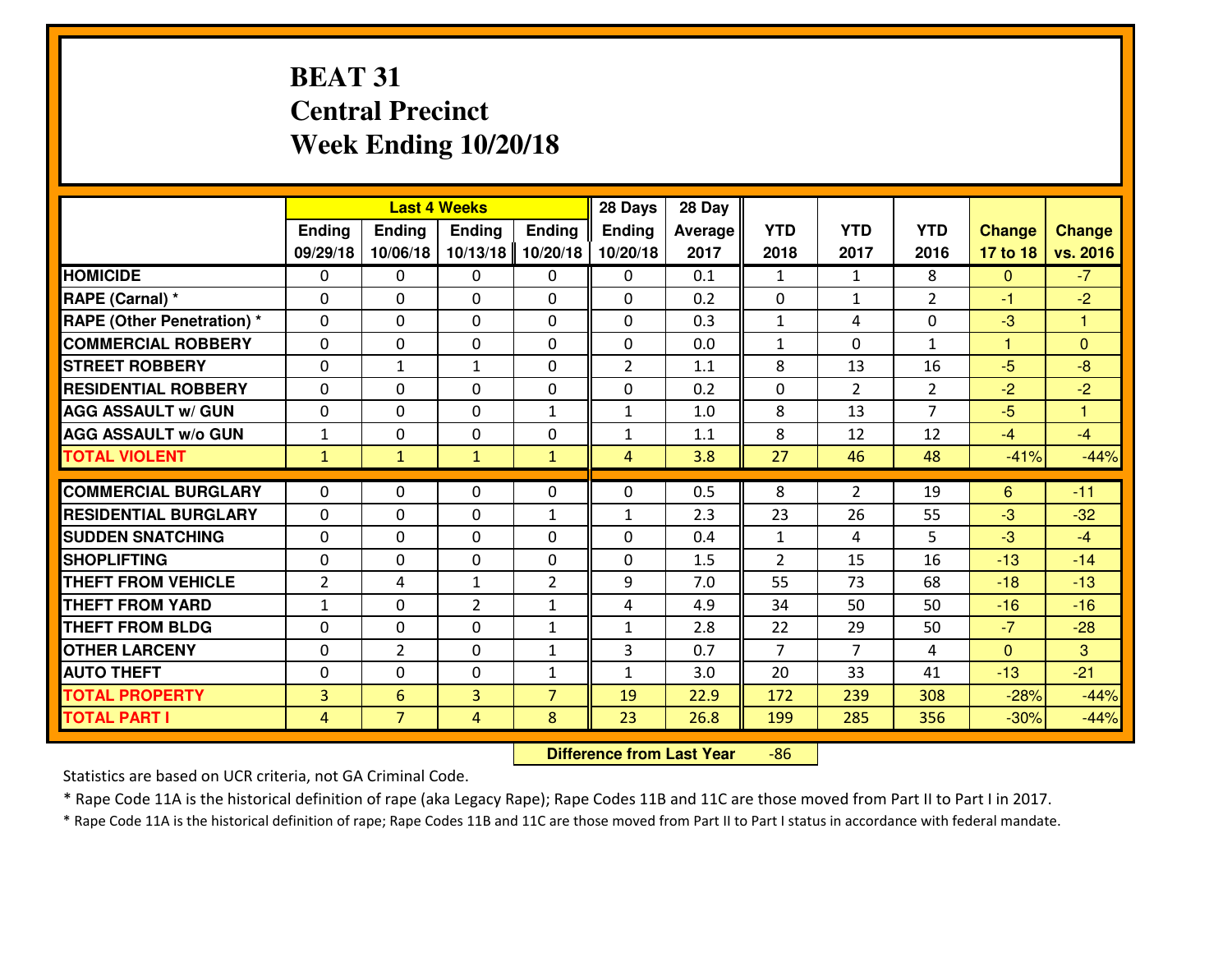# **BEAT 32 Central PrecinctWeek Ending 10/20/18**

|                                  |                |                | <b>Last 4 Weeks</b> |               | 28 Days        | 28 Day  |                |                |                |                |                |
|----------------------------------|----------------|----------------|---------------------|---------------|----------------|---------|----------------|----------------|----------------|----------------|----------------|
|                                  | Ending         | Ending         | Ending              | <b>Ending</b> | <b>Ending</b>  | Average | <b>YTD</b>     | <b>YTD</b>     | <b>YTD</b>     | <b>Change</b>  | <b>Change</b>  |
|                                  | 09/29/18       | 10/06/18       | 10/13/18            | 10/20/18      | 10/20/18       | 2017    | 2018           | 2017           | 2016           | 17 to 18       | vs. 2016       |
| <b>HOMICIDE</b>                  | 0              | 0              | 0                   | 0             | 0              | 0.0     | 0              | $\Omega$       | 0              | $\Omega$       | $\mathbf{0}$   |
| RAPE (Carnal) *                  | $\Omega$       | 0              | 0                   | $\Omega$      | 0              | 0.4     | $\mathbf{1}$   | 4              | $\mathbf{1}$   | -3             | $\mathbf{0}$   |
| <b>RAPE (Other Penetration)*</b> | $\Omega$       | $\Omega$       | $\mathbf 0$         | $\Omega$      | $\Omega$       | 0.2     | $\mathbf{1}$   | $\overline{2}$ | $\mathbf{1}$   | $-1$           | $\mathbf{0}$   |
| <b>COMMERCIAL ROBBERY</b>        | $\Omega$       | $\Omega$       | $\mathbf 0$         | $\Omega$      | $\Omega$       | 0.5     | 4              | 6              | 3              | $-2$           | $\overline{1}$ |
| <b>ISTREET ROBBERY</b>           | $\mathbf{0}$   | 0              | $\mathbf{0}$        | 0             | $\Omega$       | 0.5     | 4              | $\overline{2}$ | $\overline{7}$ | $\overline{2}$ | $-3$           |
| <b>RESIDENTIAL ROBBERY</b>       | 0              | 0              | $\mathbf 0$         | 0             | 0              | 0.0     | $\mathbf{1}$   | $\mathbf{0}$   | 0              | $\mathbf{1}$   | $\overline{1}$ |
| <b>AGG ASSAULT W/ GUN</b>        | $\mathbf{1}$   | 0              | $\mathbf 0$         | 0             | $\mathbf{1}$   | 0.4     | $\overline{7}$ | 5              | $\mathbf{1}$   | $\overline{2}$ | 6              |
| <b>AGG ASSAULT W/o GUN</b>       | 0              | 0              | $\mathbf 0$         | $\mathbf{1}$  | $\mathbf{1}$   | 0.5     | $\overline{7}$ | 5              | 3              | $\overline{2}$ | $\overline{4}$ |
| <b>TOTAL VIOLENT</b>             | $\mathbf{1}$   | $\overline{0}$ | $\mathbf{O}$        | $\mathbf{1}$  | $\overline{2}$ | 2.5     | 25             | 24             | 16             | 4%             | 56%            |
| <b>COMMERCIAL BURGLARY</b>       | $\Omega$       | 0              | $\mathbf{0}$        | $\Omega$      | $\Omega$       | 0.3     | $\overline{2}$ | 3              | 13             | -1             | $-11$          |
| <b>RESIDENTIAL BURGLARY</b>      | $\overline{2}$ | $\mathbf{1}$   | $\mathbf 0$         | $\Omega$      | 3              | 2.1     | 23             | 21             | 49             | $\overline{2}$ | $-26$          |
| <b>SUDDEN SNATCHING</b>          | 0              | 0              | $\mathbf 0$         | $\Omega$      | 0              | 0.2     | $\Omega$       | $\overline{2}$ | $\mathbf{1}$   | $-2$           | $-1$           |
| <b>SHOPLIFTING</b>               | $\mathbf{1}$   | $\mathbf{1}$   | $\mathbf 0$         | 0             | $\overline{2}$ | 3.8     | 60             | 43             | 31             | 17             | 29             |
| <b>THEFT FROM VEHICLE</b>        | 2              | $\overline{2}$ | $\mathbf 0$         | 10            | 14             | 8.7     | 70             | 90             | 86             | $-20$          | $-16$          |
| <b>THEFT FROM YARD</b>           | $\overline{2}$ | $\overline{2}$ | $\mathbf{1}$        | $\mathbf{1}$  | 6              | 2.8     | 41             | 32             | 35             | 9              | 6              |
| <b>THEFT FROM BLDG</b>           | $\mathbf{0}$   | 0              | $\overline{2}$      | 0             | $\overline{2}$ | 4.1     | 30             | 40             | 53             | $-10$          | $-23$          |
| <b>OTHER LARCENY</b>             | 0              | 0              | 1                   | 0             | $\mathbf{1}$   | 1.0     | 18             | 8              | 0              | 10             | 18             |
| <b>AUTO THEFT</b>                | 0              | 0              | 1                   | $\Omega$      | 1              | 2.3     | 18             | 27             | 22             | $-9$           | $-4$           |
| <b>TOTAL PROPERTY</b>            | $\overline{7}$ | 6              | 5                   | 11            | 29             | 25.4    | 262            | 266            | 290            | $-2%$          | $-10%$         |
| <b>TOTAL PART I</b>              | 8              | 6              | 5                   | 12            | 31             | 27.8    | 287            | 290            | 306            | $-1%$          | $-6%$          |

 **Difference from Last Year**-3

Statistics are based on UCR criteria, not GA Criminal Code.

\* Rape Code 11A is the historical definition of rape (aka Legacy Rape); Rape Codes 11B and 11C are those moved from Part II to Part I in 2017.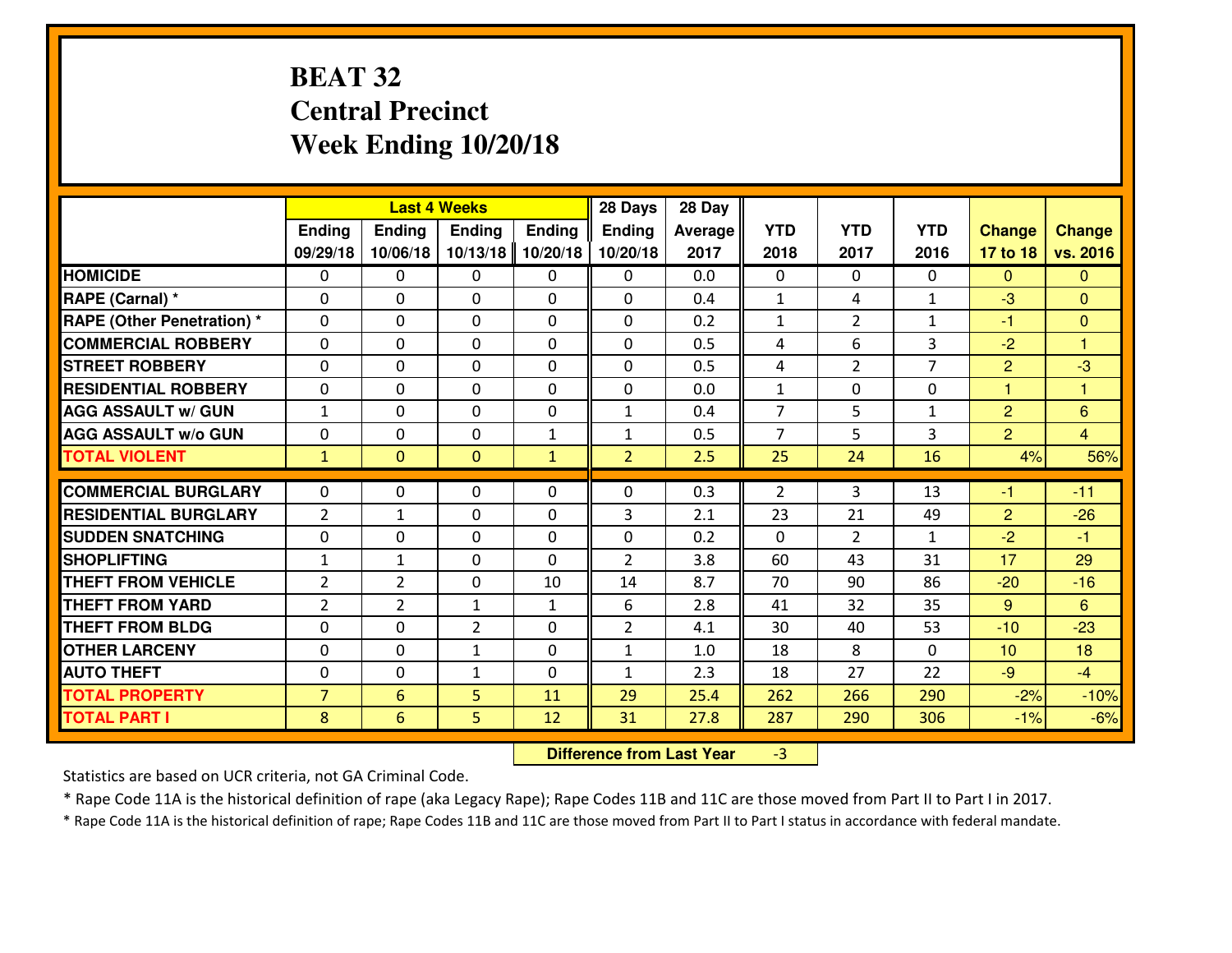# **BEAT 33 Central PrecinctWeek Ending 10/13/18**

|                                  |                |                | <b>Last 4 Weeks</b> |                | 28 Days        | 28 Day  |                |                |                |                |                |
|----------------------------------|----------------|----------------|---------------------|----------------|----------------|---------|----------------|----------------|----------------|----------------|----------------|
|                                  | Ending         | Ending         | <b>Ending</b>       | Ending         | <b>Ending</b>  | Average | <b>YTD</b>     | <b>YTD</b>     | <b>YTD</b>     | <b>Change</b>  | <b>Change</b>  |
|                                  | 09/29/18       | 10/06/18       | 10/13/18            | 10/20/18       | 10/20/18       | 2017    | 2018           | 2017           | 2016           | 17 to 18       | vs. 2016       |
| <b>HOMICIDE</b>                  | $\Omega$       | 0              | 0                   | 0              | 0              | 0.2     | 0              | $\mathbf{1}$   | 8              | $-1$           | $-8$           |
| RAPE (Carnal) *                  | $\Omega$       | 0              | $\Omega$            | $\Omega$       | $\Omega$       | 0.2     | 3              | $\overline{2}$ | 4              | $\mathbf{1}$   | -1             |
| <b>RAPE (Other Penetration)*</b> | 0              | 0              | $\mathbf 0$         | 0              | 0              | 0.1     | $\mathbf{1}$   | $\mathbf{1}$   | $\overline{2}$ | $\overline{0}$ | $-1$           |
| <b>COMMERCIAL ROBBERY</b>        | 0              | 0              | $\mathbf 0$         | 0              | 0              | 0.5     | 2              | 6              | 3              | $-4$           | $-1$           |
| <b>STREET ROBBERY</b>            | $\mathbf{1}$   | 0              | $\mathbf 0$         | $\mathbf{1}$   | $\overline{2}$ | 1.5     | 20             | 16             | 23             | $\overline{4}$ | $-3$           |
| <b>RESIDENTIAL ROBBERY</b>       | $\Omega$       | 0              | $\mathbf 0$         | 0              | 0              | 0.1     | $\mathbf{0}$   | $\mathbf{1}$   | 0              | $-1$           | $\mathbf{0}$   |
| <b>AGG ASSAULT w/ GUN</b>        | 0              | 0              | $\mathbf 0$         | 0              | 0              | 1.4     | 9              | 17             | $\overline{7}$ | $-8$           | $\overline{2}$ |
| <b>AGG ASSAULT W/o GUN</b>       | $\mathbf{1}$   | 0              | 0                   | 0              | $\mathbf{1}$   | 1.1     | $\overline{7}$ | 12             | 9              | $-5$           | $-2$           |
| <b>TOTAL VIOLENT</b>             | $\overline{2}$ | $\overline{0}$ | $\mathbf{O}$        | $\mathbf{1}$   | $\overline{3}$ | 4.9     | 42             | 56             | 56             | $-25%$         | $-25%$         |
| <b>COMMERCIAL BURGLARY</b>       | $\Omega$       | 0              | $\mathbf{0}$        | 0              | $\Omega$       | 0.6     | 9              | $\overline{7}$ | 25             | 2              | $-16$          |
| <b>RESIDENTIAL BURGLARY</b>      | $\mathbf{0}$   | 0              | 0                   | 0              | 0              | 1.7     | 15             | 15             | 30             | $\mathbf{0}$   | $-15$          |
| <b>SUDDEN SNATCHING</b>          | $\mathbf{0}$   | 0              | $\mathbf 0$         | 0              | 0              | 0.3     | 4              | 4              | 3              | $\Omega$       | $\overline{1}$ |
| <b>SHOPLIFTING</b>               | 3              | 3              | 5                   | 0              | 11             | 5.4     | 51             | 68             | 40             | $-17$          | 11             |
| <b>THEFT FROM VEHICLE</b>        | $\mathbf{1}$   | $\overline{7}$ | $\mathbf 0$         | $\overline{2}$ | 10             | 5.6     | 45             | 66             | 66             | $-21$          | $-21$          |
| <b>THEFT FROM YARD</b>           | 0              | 1              | 1                   | 3              | 5              | 3.2     | 37             | 35             | 62             | $\overline{2}$ | $-25$          |
| <b>THEFT FROM BLDG</b>           | $\mathbf{1}$   | $\mathbf{1}$   | $\mathbf 0$         | $\mathbf{1}$   | 3              | 2.5     | 27             | 27             | 49             | $\overline{0}$ | $-22$          |
| <b>OTHER LARCENY</b>             | 0              | $\mathbf{1}$   | $\mathbf 0$         | 0              | $\mathbf{1}$   | 0.8     | 8              | 8              | 6              | $\mathbf{0}$   | $\overline{2}$ |
| <b>AUTO THEFT</b>                | 0              | $\mathbf{1}$   | $\mathbf{1}$        | 0              | $\overline{2}$ | 3.0     | 32             | 35             | 42             | -3             | $-10$          |
| <b>TOTAL PROPERTY</b>            | 5              | 14             | $\overline{7}$      | 6              | 32             | 23.1    | 228            | 265            | 323            | $-14%$         | $-29%$         |
| <b>TOTAL PART I</b>              | $\overline{7}$ | 14             | $\overline{7}$      | $\overline{7}$ | 35             | 28.0    | 270            | 321            | 379            | $-16%$         | $-29%$         |
|                                  |                |                |                     |                |                |         |                |                |                |                |                |

 **Difference from Last Year**-51

Statistics are based on UCR criteria, not GA Criminal Code.

\* Rape Code 11A is the historical definition of rape (aka Legacy Rape); Rape Codes 11B and 11C are those moved from Part II to Part I in 2017.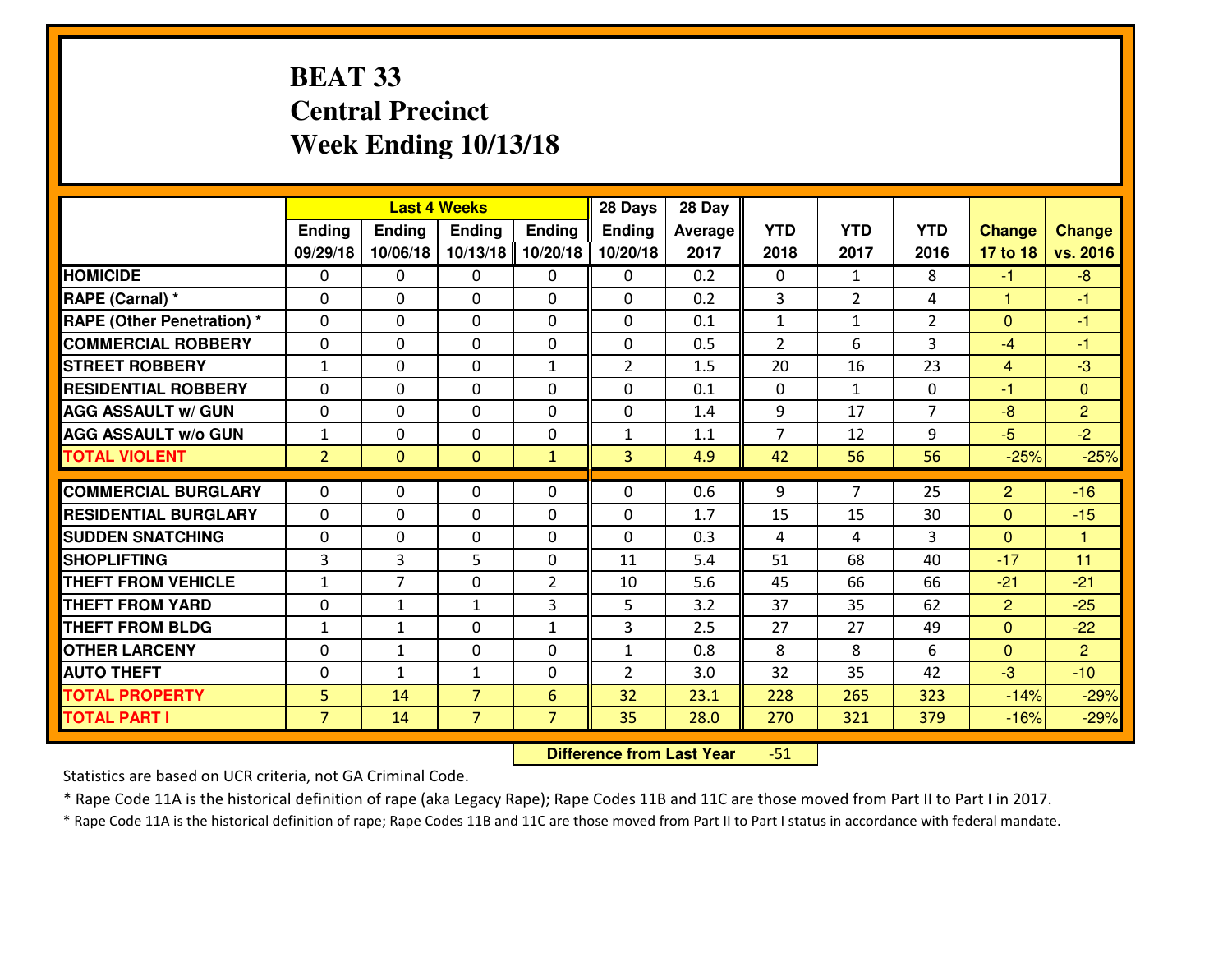# **BEAT 34 Central PrecinctWeek Ending 10/20/18**

|                                  |                |                | <b>Last 4 Weeks</b> |                | 28 Days        | 28 Day         |                |                |                |               |                |
|----------------------------------|----------------|----------------|---------------------|----------------|----------------|----------------|----------------|----------------|----------------|---------------|----------------|
|                                  | Ending         | Ending         | <b>Ending</b>       | Ending         | <b>Ending</b>  | <b>Average</b> | <b>YTD</b>     | <b>YTD</b>     | <b>YTD</b>     | <b>Change</b> | <b>Change</b>  |
|                                  | 09/29/18       | 10/06/18       | 10/13/18            | 10/20/18       | 10/20/18       | 2017           | 2018           | 2017           | 2016           | 17 to 18      | vs. 2016       |
| <b>HOMICIDE</b>                  | 0              | 0              | 0                   | $\mathbf{0}$   | 0              | 0.3            | $\mathbf{1}$   | 4              | 3              | $-3$          | $-2$           |
| RAPE (Carnal) *                  | $\mathbf{0}$   | 0              | $\mathbf{0}$        | 0              | 0              | 0.5            | 1              | 6              | 0              | $-5$          | $\mathbf{1}$   |
| <b>RAPE (Other Penetration)*</b> | $\Omega$       | 0              | $\mathbf{0}$        | $\Omega$       | $\Omega$       | 0.0            | $\Omega$       | $\Omega$       | $\overline{2}$ | $\mathbf{0}$  | $-2$           |
| <b>COMMERCIAL ROBBERY</b>        | $\mathbf{0}$   | 0              | $\mathbf{0}$        | 0              | 0              | 0.1            | $\mathbf{0}$   | $\mathbf{1}$   | $\overline{2}$ | $-1$          | $-2$           |
| <b>STREET ROBBERY</b>            | $\mathbf{1}$   | $\mathbf{1}$   | $\mathbf 0$         | $\mathbf{1}$   | 3              | 0.7            | 8              | 8              | 10             | $\mathbf{0}$  | $-2$           |
| <b>RESIDENTIAL ROBBERY</b>       | $\Omega$       | $\Omega$       | $\mathbf 0$         | 0              | 0              | 0.3            | $\overline{2}$ | 4              | $\overline{2}$ | $-2$          | $\Omega$       |
| <b>AGG ASSAULT w/ GUN</b>        | $\mathbf 0$    | 0              | $\mathbf 0$         | 0              | 0              | 2.4            | 17             | 26             | 20             | $-9$          | $-3$           |
| <b>AGG ASSAULT W/o GUN</b>       | 0              | 0              | 0                   | 0              | 0              | 1.8            | 23             | 20             | 10             | 3             | 13             |
| <b>TOTAL VIOLENT</b>             | $\mathbf{1}$   | $\mathbf{1}$   | $\mathbf{0}$        | $\mathbf{1}$   | 3              | 6.1            | 52             | 69             | 49             | $-25%$        | 6%             |
| <b>COMMERCIAL BURGLARY</b>       | $\Omega$       | 0              | $\mathbf{0}$        | $\mathbf{0}$   | $\Omega$       | 0.4            | 1              | 5              | 6              | $-4$          | $-5$           |
| <b>RESIDENTIAL BURGLARY</b>      | 0              | $\mathbf{1}$   | $\mathbf{1}$        | 0              | $\overline{2}$ | 5.4            | 49             | 59             | 64             | $-10$         | $-15$          |
| <b>SUDDEN SNATCHING</b>          | $\Omega$       | $\Omega$       | $\mathbf 0$         | $\Omega$       | $\Omega$       | 0.5            | $\overline{2}$ | 6              | 4              | $-4$          | $-2$           |
| <b>SHOPLIFTING</b>               | 0              | 0              | $\mathbf 0$         | 0              | 0              | 2.8            | 6              | 30             | 4              | $-24$         | $\overline{2}$ |
| <b>THEFT FROM VEHICLE</b>        | $\mathbf{1}$   | 1              | $\mathbf{0}$        | 3              | 5              | 3.3            | 36             | 36             | 35             | $\mathbf{0}$  | $\mathbf{1}$   |
| <b>THEFT FROM YARD</b>           | $\mathbf{1}$   | 0              | 0                   | 0              | $\mathbf{1}$   | 1.6            | 15             | 19             | 20             | $-4$          | $-5$           |
| <b>THEFT FROM BLDG</b>           | 0              | 0              | 0                   | 0              | 0              | 2.3            | 22             | 24             | 25             | $-2$          | $-3$           |
| <b>OTHER LARCENY</b>             | 0              | 0              | $\mathbf 0$         | 0              | 0              | 0.2            | $\mathbf{1}$   | $\overline{2}$ | 3              | $-1$          | $-2$           |
| <b>AUTO THEFT</b>                | $\mathbf{1}$   | 0              | $\mathbf{0}$        | $\mathbf{1}$   | $\overline{2}$ | 3.2            | 28             | 31             | 31             | $-3$          | $-3$           |
| <b>TOTAL PROPERTY</b>            | $\overline{3}$ | $\overline{2}$ |                     | $\overline{4}$ | 10             | 19.7           | 160            | 212            | 192            | $-25%$        | $-17%$         |
|                                  |                |                | $\mathbf{1}$        |                |                |                |                |                |                |               |                |
| <b>TOTAL PART I</b>              | 4              | 3              | $\mathbf{1}$        | 5              | 13             | 25.8           | 212            | 281            | 241            | $-25%$        | $-12%$         |

 **Difference from Last Year**-69

Statistics are based on UCR criteria, not GA Criminal Code.

\* Rape Code 11A is the historical definition of rape (aka Legacy Rape); Rape Codes 11B and 11C are those moved from Part II to Part I in 2017.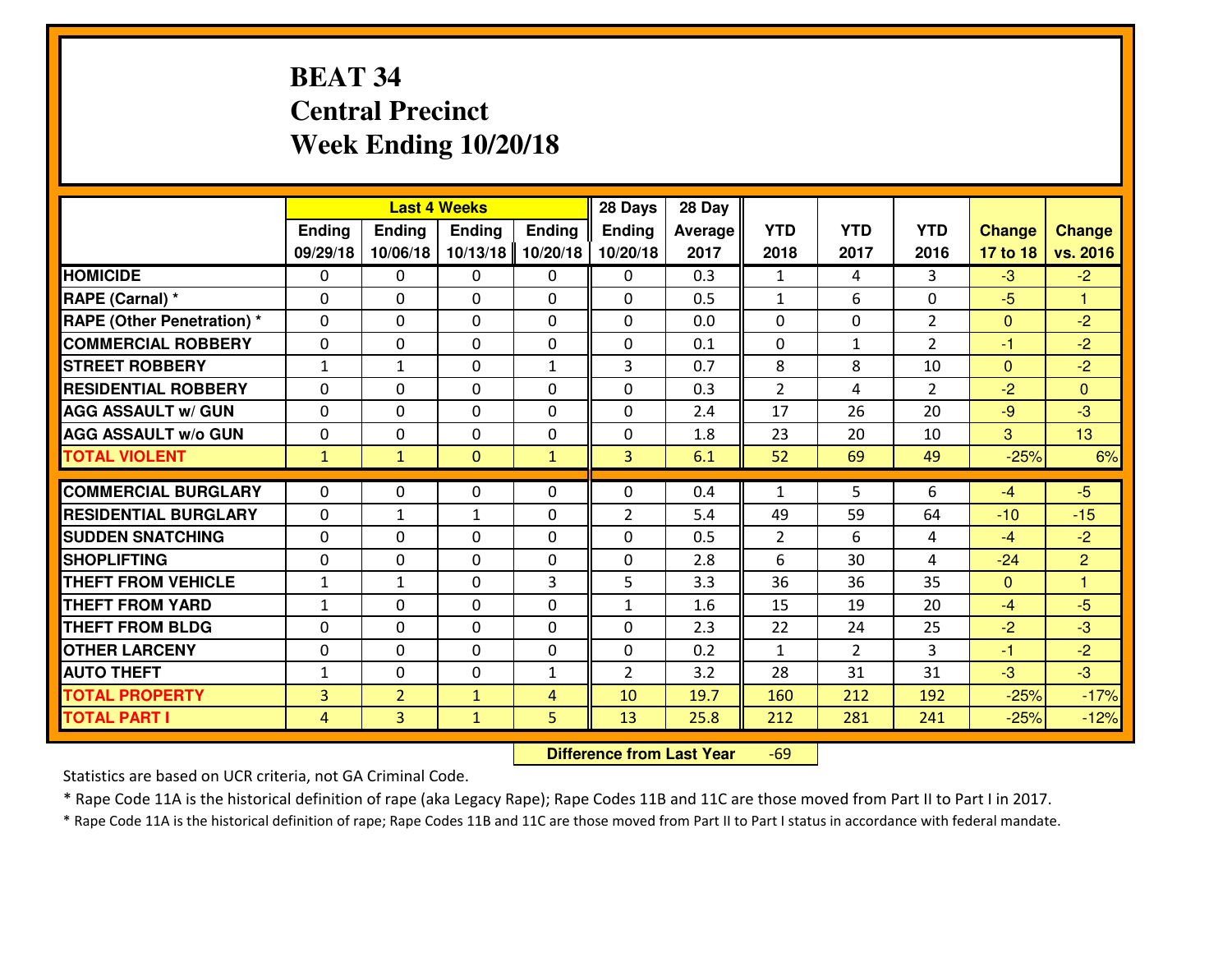# **BEAT 35 Central PrecinctWeek Ending 10/20/18**

|                                              |                                  | <b>Last 4 Weeks</b>            |                |                     | 28 Days        | 28 Day         |                |              |                |                |                  |
|----------------------------------------------|----------------------------------|--------------------------------|----------------|---------------------|----------------|----------------|----------------|--------------|----------------|----------------|------------------|
|                                              | Ending                           | <b>Ending</b>                  | <b>Ending</b>  | <b>Ending</b>       | <b>Ending</b>  | <b>Average</b> | <b>YTD</b>     | <b>YTD</b>   | <b>YTD</b>     | <b>Change</b>  | <b>Change</b>    |
|                                              | 09/29/18                         | 10/06/18                       | 10/13/18       | 10/20/18            | 10/20/18       | 2017           | 2018           | 2017         | 2016           | 17 to 18       | vs. 2016         |
| <b>HOMICIDE</b>                              | $\Omega$                         | 0                              | $\Omega$       | $\Omega$            | 0              | 0.1            | $\Omega$       | $\mathbf{1}$ | 4              | $-1$           | $-4$             |
| RAPE (Carnal) *                              | $\mathbf{0}$                     | 0                              | $\mathbf{0}$   | 0                   | $\Omega$       | 0.0            | 3              | $\Omega$     | $\overline{2}$ | 3              | $\mathbf{1}$     |
| RAPE (Other Penetration) *                   | $\Omega$                         | 0                              | $\mathbf{0}$   | $\Omega$            | $\Omega$       | 0.0            | 4              | $\Omega$     | $\mathbf{1}$   | $\overline{4}$ | 3                |
| <b>COMMERCIAL ROBBERY</b>                    | $\mathbf{0}$                     | 0                              | 0              | 0                   | 0              | 0.4            | $\mathbf{1}$   | 3            | 4              | $-2$           | $-3$             |
| <b>STREET ROBBERY</b>                        | 0                                | $\overline{2}$                 | $\mathbf 0$    | 0                   | $\overline{2}$ | 0.6            | 6              | 5            | 17             | $\mathbf{1}$   | $-11$            |
| <b>RESIDENTIAL ROBBERY</b>                   | $\Omega$                         | $\Omega$                       | $\mathbf 0$    | $\Omega$            | 0              | 0.1            | $\Omega$       | $\mathbf{1}$ | 3              | $-1$           | $-3$             |
| <b>AGG ASSAULT w/ GUN</b>                    | $\overline{2}$                   | $\Omega$                       | $\overline{2}$ | 0                   | 4              | 1.3            | 24             | 13           | 16             | 11             | 8                |
| <b>AGG ASSAULT W/o GUN</b>                   | 0                                | 0                              | $\overline{2}$ | $\mathbf{1}$        | 3              | 1.2            | 12             | 12           | $\overline{7}$ | $\mathbf{0}$   | 5 <sup>5</sup>   |
| <b>TOTAL VIOLENT</b>                         | 2 <sup>1</sup>                   | $\overline{2}$                 | 4              | $\mathbf{1}$        | 9              | 3.6            | 50             | 35           | 54             | 43%            | $-7%$            |
| <b>COMMERCIAL BURGLARY</b>                   | $\Omega$                         | 0                              | $\Omega$       | $\Omega$            | $\Omega$       | 1.0            | 5              | 8            | 27             | $-3$           | $-22$            |
| <b>RESIDENTIAL BURGLARY</b>                  | 0                                | 0                              | 3              | $\overline{2}$      | 5              | 3.7            | 41             | 44           | 51             | $-3$           | $-10$            |
| <b>SUDDEN SNATCHING</b>                      | 0                                | 0                              | $\mathbf{1}$   | 0                   | $\mathbf{1}$   | 0.2            | $\overline{2}$ | 3            | 3              | $-1$           | $-1$             |
| <b>SHOPLIFTING</b>                           | 0                                | $\mathbf{1}$                   | $\mathbf 0$    | $\overline{2}$      | 3              | 2.2            | 23             | 22           | 25             | $\mathbf{1}$   | $-2$             |
| <b>THEFT FROM VEHICLE</b>                    | $\Omega$                         | $\Omega$                       | $\mathbf 0$    | $\overline{2}$      | $\overline{2}$ | 3.6            | 37             | 34           | 47             | 3              | $-10$            |
| <b>THEFT FROM YARD</b>                       | $1\,$                            | 0                              | $\mathbf{1}$   | $\mathbf{1}$        | 3              | 2.2            | 20             | 25           | 22             | $-5$           | $-2$             |
|                                              |                                  |                                |                |                     |                |                |                |              |                |                |                  |
|                                              |                                  |                                |                |                     |                |                |                |              |                |                |                  |
| <b>THEFT FROM BLDG</b>                       | 0                                | 0                              | $\mathbf 0$    | 0                   | 0              | 2.6            | 16             | 32           | 36             | $-16$          | $-20$            |
| <b>OTHER LARCENY</b>                         | 0                                | 0                              | $\overline{2}$ | 0                   | $\overline{2}$ | 0.5            | 8              | 6            | $\overline{2}$ | $\overline{2}$ | 6                |
| <b>AUTO THEFT</b>                            | $\mathbf{1}$                     | 0                              | $\mathbf{1}$   | 0                   | $\overline{2}$ | 2.5            | 41             | 26           | 25             | 15             | 16               |
| <b>TOTAL PROPERTY</b><br><b>TOTAL PART I</b> | $\overline{2}$<br>$\overline{4}$ | $\mathbf{1}$<br>$\overline{3}$ | 8<br>12        | $\overline{7}$<br>8 | 18<br>27       | 18.6<br>22.2   | 193<br>243     | 200<br>235   | 238<br>292     | $-4%$<br>3%    | $-19%$<br>$-17%$ |

 **Difference from Last Year**<sup>8</sup>

Statistics are based on UCR criteria, not GA Criminal Code.

\* Rape Code 11A is the historical definition of rape (aka Legacy Rape); Rape Codes 11B and 11C are those moved from Part II to Part I in 2017.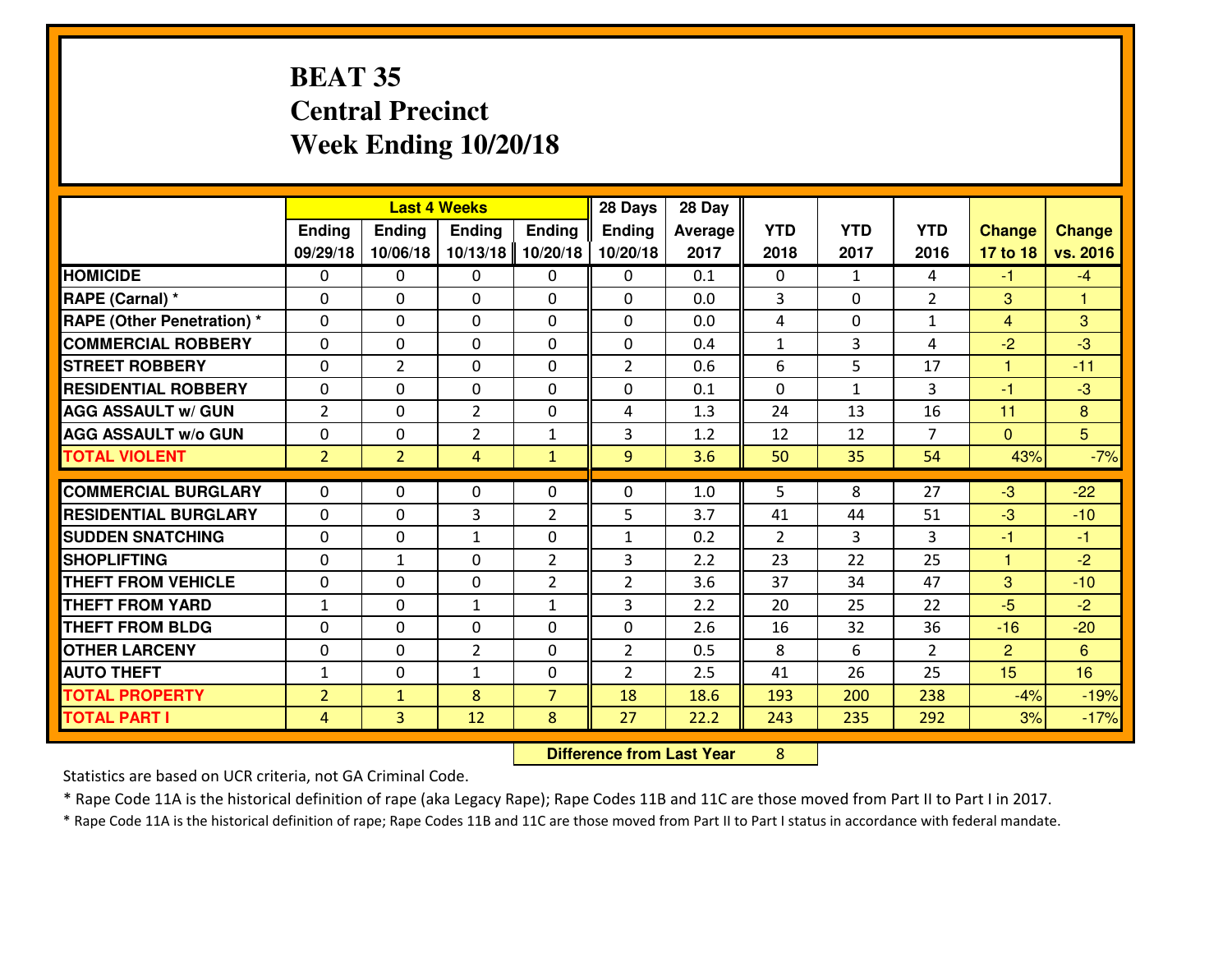# **BEAT 36 Central PrecinctWeek Ending 10/20/18**

|                                   |                |                | <b>Last 4 Weeks</b> |                | 28 Days        | 28 Day  |                |                |                |                |                 |
|-----------------------------------|----------------|----------------|---------------------|----------------|----------------|---------|----------------|----------------|----------------|----------------|-----------------|
|                                   | Ending         | Ending         | Ending              | <b>Ending</b>  | <b>Ending</b>  | Average | <b>YTD</b>     | <b>YTD</b>     | <b>YTD</b>     | <b>Change</b>  | <b>Change</b>   |
|                                   | 09/29/18       | 10/06/18       | 10/13/18            | 10/20/18       | 10/20/18       | 2017    | 2018           | 2017           | 2016           | 17 to 18       | vs. 2016        |
| <b>HOMICIDE</b>                   | $\Omega$       | 0              | 0                   | $\Omega$       | 0              | 0.0     | $\Omega$       | $\Omega$       | 0              | $\Omega$       | $\Omega$        |
| RAPE (Carnal) *                   | $\mathbf{0}$   | 0              | $\mathbf{0}$        | 0              | $\Omega$       | 0.2     | 3              | $\overline{2}$ | $\mathbf{1}$   | $\mathbf{1}$   | $\overline{2}$  |
| <b>RAPE (Other Penetration) *</b> | $\mathbf{0}$   | 0              | $\mathbf{0}$        | $\Omega$       | $\Omega$       | 0.0     | $\mathbf{0}$   | 0              | $\mathbf{1}$   | $\Omega$       | $-1$            |
| <b>COMMERCIAL ROBBERY</b>         | $\mathbf{0}$   | 0              | 0                   | $\Omega$       | $\Omega$       | 0.2     | $\mathbf{0}$   | 2              | $\overline{2}$ | $-2$           | $-2$            |
| <b>STREET ROBBERY</b>             | $\mathbf{0}$   | 0              | $\mathbf 0$         | 0              | $\Omega$       | 0.4     | 4              | 3              | $\overline{2}$ | 1              | $\overline{2}$  |
| <b>RESIDENTIAL ROBBERY</b>        | 0              | 0              | $\mathbf 0$         | 0              | 0              | 0.1     | 5              | 0              | $\mathbf{1}$   | 5              | $\overline{4}$  |
| <b>AGG ASSAULT W/ GUN</b>         | $\mathbf{1}$   | 0              | $\mathbf 0$         | 0              | $\mathbf{1}$   | 0.6     | $\overline{7}$ | 5              | 6              | $\overline{2}$ | $\overline{1}$  |
| <b>AGG ASSAULT W/o GUN</b>        | 0              | 0              | $\mathbf{1}$        | 0              | $\mathbf{1}$   | 0.7     | $\overline{7}$ | 8              | 4              | $-1$           | $\mathbf{3}$    |
| <b>TOTAL VIOLENT</b>              | $\mathbf{1}$   | $\overline{0}$ | $\mathbf{1}$        | $\overline{0}$ | $\overline{2}$ | 2.1     | 26             | 20             | 17             | 30%            | 53%             |
| <b>COMMERCIAL BURGLARY</b>        | $\mathbf{0}$   | 0              | 0                   | $\mathbf{1}$   | 1              | 0.8     | 6              | 10             | 6              | $-4$           | $\mathbf{0}$    |
| <b>RESIDENTIAL BURGLARY</b>       | $\Omega$       | $\overline{2}$ | 1                   | 0              | 3              | 1.7     | 17             | 18             | 19             | -1             | $-2$            |
| <b>SUDDEN SNATCHING</b>           | $\mathbf{0}$   | 0              | 0                   | 0              | $\Omega$       | 0.2     | $\mathbf{1}$   | $\overline{2}$ | $\mathbf{1}$   | -1             | $\Omega$        |
| <b>SHOPLIFTING</b>                | $\Omega$       | 4              | 5                   | $\Omega$       | 9              | 2.6     | 36             | 27             | 19             | 9              | 17              |
| <b>THEFT FROM VEHICLE</b>         | $\Omega$       | 0              | $\mathbf{1}$        | $\Omega$       | $\mathbf{1}$   | 3.3     | 34             | 29             | 43             | 5              | $-9$            |
| <b>THEFT FROM YARD</b>            | $\overline{2}$ | 0              | $\mathbf 0$         | $\mathbf{1}$   | 3              | 1.5     | 10             | 15             | 9              | $-5$           | $\mathbf{1}$    |
| <b>THEFT FROM BLDG</b>            | 0              | 0              | $\mathbf 0$         | 0              | 0              | 1.5     | 20             | 16             | 14             | $\overline{4}$ | $6\phantom{1}6$ |
| <b>OTHER LARCENY</b>              | 0              | 0              | $\mathbf 0$         | 0              | 0              | 0.3     | $\overline{2}$ | $\overline{2}$ | $\overline{2}$ | $\mathbf{0}$   | $\overline{0}$  |
| <b>AUTO THEFT</b>                 |                | $\mathbf{1}$   |                     |                | 3              | 2.0     | 17             | 17             | 8              |                | 9               |
| <b>TOTAL PROPERTY</b>             | 0              | $\overline{7}$ | 1                   | $\mathbf{1}$   |                |         |                |                |                | $\mathbf{0}$   |                 |
|                                   | $\overline{2}$ |                | 8                   | 3              | 20             | 13.8    | 143            | 136            | 121            | 5%             | 18%             |
| <b>TOTAL PART I</b>               | $\overline{3}$ | $\overline{7}$ | 9                   | 3              | 22             | 16.0    | 169            | 156            | 138            | 8%             | 22%             |

 **Difference from Last Year**<sup>13</sup>

Statistics are based on UCR criteria, not GA Criminal Code.

\* Rape Code 11A is the historical definition of rape (aka Legacy Rape); Rape Codes 11B and 11C are those moved from Part II to Part I in 2017.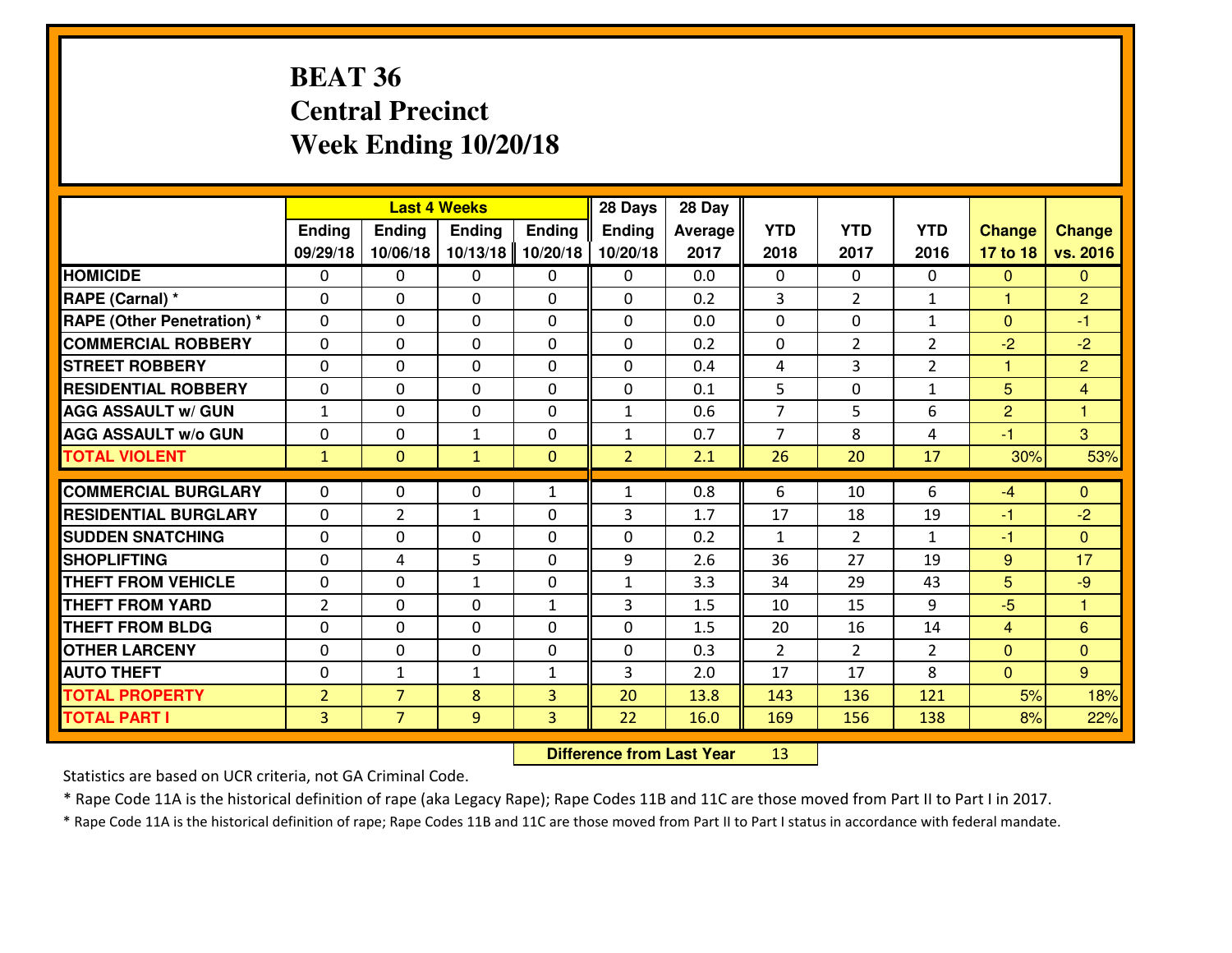

#### **COMPSTAT PRECINCT COMMANDER: SOUTH PRECINCT CAPT. JOY GELLATLYWeek Ending 10/20/18**



|                                                                                                                                                                                    | <b>Week</b><br>Ending<br>10/20/18 | <b>Week</b><br>Ending<br>10/13/18 | Weekly<br>Avg<br>2017 | 28-Day<br><b>Ending</b><br>10/20/18 | 28-Day<br>Ending<br>09/22/18     | Avg<br>$28-Day$<br>2017                  | <b>YTD</b><br>2018                    | <b>YTD</b><br>2017                           | <b>YTD</b><br>2016 | <b>Change</b><br>17 to 18     | <b>Change</b><br>vs. 2016 |
|------------------------------------------------------------------------------------------------------------------------------------------------------------------------------------|-----------------------------------|-----------------------------------|-----------------------|-------------------------------------|----------------------------------|------------------------------------------|---------------------------------------|----------------------------------------------|--------------------|-------------------------------|---------------------------|
| <b>HOMICIDE</b>                                                                                                                                                                    | 0                                 | 0                                 | 0                     | 0                                   | $\mathbf{0}$                     | $\Omega$                                 | 3                                     | $\mathbf{2}$                                 | 5                  |                               | $-2$                      |
| RAPE (Carnal) *                                                                                                                                                                    | $\overline{2}$                    | 0                                 | $\Omega$              | $\overline{2}$                      | $\overline{c}$                   | $\mathbf{1}$                             | 13                                    | 6                                            | 10                 | $\overline{7}$                | 3                         |
| <b>RAPE (Other Penetration) *</b>                                                                                                                                                  | 0                                 | 0                                 | $\mathbf 0$           | $\mathbf{0}$                        | $\Omega$                         | $\Omega$                                 | 13                                    | 4                                            | 6                  | 9                             | $\overline{7}$            |
| <b>COMMERCIAL ROBBERY</b>                                                                                                                                                          | 0                                 | $\overline{c}$                    | $\mathbf{1}$          | $\mathbf{2}$                        | 1                                | $\overline{c}$                           | 11                                    | 27                                           | 31                 | $-16$                         | $-20$                     |
| <b>STREET ROBBERY</b>                                                                                                                                                              | 1                                 | 0                                 | $\mathbf{1}$          | $5\phantom{.}$                      | 4                                | $\mathbf{2}$                             | 32                                    | 25                                           | 24                 | $\overline{7}$                | 8                         |
| <b>RESIDENTIAL ROBBERY</b>                                                                                                                                                         | 0                                 | 0                                 | $\Omega$              | $\overline{2}$                      | 1                                | $\Omega$                                 | 10                                    | 3                                            | 6                  | $\overline{7}$                | 4                         |
| <b>AGG ASSAULT w/ GUN</b>                                                                                                                                                          | 3                                 | 1                                 | $\overline{1}$        | 4                                   | 4                                | 3                                        | 23                                    | 32                                           | 20                 | $-9$                          | 3                         |
| <b>AGG ASSAULT w/o GUN</b>                                                                                                                                                         | 1                                 | $\overline{c}$                    | $\mathbf{1}$          | 6                                   | 5                                | 3                                        | 40                                    | $\overline{32}$                              | 31                 | 8                             | $9^{\circ}$               |
| <b>TOTAL VIOLENT</b>                                                                                                                                                               | $\overline{7}$                    | $\overline{5}$                    | 3                     | $\overline{21}$                     | $\overline{17}$                  | $\overline{12}$                          | 145                                   | 131                                          | 133                | 11%                           | 9%                        |
| <b>COMMERCIAL BURGLARY</b>                                                                                                                                                         |                                   |                                   |                       |                                     |                                  |                                          |                                       |                                              |                    |                               |                           |
| <b>RESIDENTIAL BURGLARY</b>                                                                                                                                                        | 1<br>$\mathbf 2$                  | 2<br>5                            | -1<br>$\overline{4}$  | 10<br>14                            | 8<br>14                          | 4<br>14                                  | 53<br>161                             | 56<br>169                                    | 47<br>195          | $-3$<br>$-\frac{1}{\sqrt{2}}$ | 6<br>$-34$                |
| <b>SUDDEN SNATCHING</b>                                                                                                                                                            | $\overline{\mathbf{0}}$           | $\blacksquare$                    | $\mathbf 0$           | $\mathbf{1}$                        | $\mathbf{1}$                     | -1                                       | $\overline{11}$                       | 8                                            | 9                  | $\overline{3}$                | $\overline{2}$            |
| <b>SHOPLIFTING</b>                                                                                                                                                                 | 16                                | 9                                 | $\overline{7}$        | 52                                  | 51                               | 28                                       | 532                                   | 558                                          | 510                | $-26$                         | 22                        |
| <b>THEFT FROM VEHICLE</b>                                                                                                                                                          | 9                                 | $\overline{11}$                   | $\overline{7}$        | 43                                  | $\overline{31}$                  | $\overline{30}$                          | 309                                   | 348                                          | $\overline{227}$   | $-39$                         | $\overline{82}$           |
| <b>THEFT FROM YARD</b>                                                                                                                                                             | $\overline{3}$                    | 3                                 | $\overline{2}$        | 9                                   | $\overline{10}$                  | $\overline{8}$                           | 90                                    | 82                                           | 108                | $\overline{8}$                | $-18$                     |
| <b>THEFT FROM BLDG</b>                                                                                                                                                             | $\mathbf 2$                       | 5                                 | 3                     | 13                                  | 12                               | 13                                       | 122                                   | 178                                          | 137                | $-56$                         | $-15$                     |
| <b>OTHER LARCENY</b>                                                                                                                                                               | 1                                 | $\Omega$                          | $\overline{1}$        | $\overline{2}$                      | $\mathbf{1}$                     | 3                                        | $\overline{23}$                       | $\overline{30}$                              | $\overline{15}$    | $-7$                          | $\overline{8}$            |
| <b>AUTO THEFT</b>                                                                                                                                                                  | 4                                 | 4                                 | 3                     | $\overline{11}$                     | 10                               | $\overline{13}$                          | $\overline{121}$                      | $\overline{128}$                             | 104                | $-7$                          | $\overline{17}$           |
| <b>TOTAL PROPERTY</b>                                                                                                                                                              | 38                                | 40                                | 28                    | 155                                 | 138                              | 113                                      | 1422                                  | 1557                                         | 1352               | $-9%$                         | 5%                        |
| <b>TOTAL PART I</b>                                                                                                                                                                | 45                                | 45                                | 31                    | 176                                 | 155                              | 125                                      | 1567                                  | 1688                                         | 1485               | $-7%$                         | 6%                        |
|                                                                                                                                                                                    |                                   |                                   |                       |                                     |                                  |                                          |                                       |                                              |                    |                               |                           |
| Statistics are based on UCR criteria, not GA Criminal Code, and are                                                                                                                |                                   |                                   |                       |                                     | <b>Difference from Last Year</b> | <b>At-Fault Police Vehicle Accidents</b> | $-121$                                |                                              |                    | <b>Last Week</b><br>0         | Year-to-Date<br>6         |
| preliminary, based on RMS data at the time prepared, and are subject to change.<br>Cell Shading: white is within 0.6 standard deviation of the mean; red is above; green is below. |                                   |                                   |                       |                                     |                                  |                                          |                                       | <b>Not At-Fault Police Vehicle Accidents</b> |                    | 0                             | $\overline{13}$           |
| * Code 11A is the pre-2016 definition of rape; Codes 11B and 11C are by federal mandate in 2016.                                                                                   |                                   |                                   |                       |                                     |                                  |                                          | <b>Total Police Vehicle Accidents</b> |                                              |                    | $\Omega$                      | 19                        |
|                                                                                                                                                                                    |                                   |                                   |                       |                                     |                                  |                                          |                                       |                                              |                    |                               |                           |
|                                                                                                                                                                                    | Week                              | Week                              | Weekly                | $28$ -Day                           | $28-Day$                         | Avg                                      |                                       |                                              |                    |                               |                           |
| <b>Citizen Initiated Calls</b>                                                                                                                                                     | <b>Ending</b>                     | <b>Ending</b>                     | Avg                   | <b>Ending</b>                       | Ending                           | $28-Day$                                 | <b>YTD</b>                            | <b>YTD</b>                                   | <b>YTD</b>         | <b>Change</b>                 | <b>Change</b>             |
|                                                                                                                                                                                    | 10/20/18                          | 10/13/18                          | 2017                  | 10/20/18                            | 09/22/18                         | 2017                                     | 2018                                  | 2017                                         | 2016               | 17 to 18                      | vs. 2016                  |
| <b>Midnight Shift</b>                                                                                                                                                              | $\overline{71}$                   | 105                               | 91                    | 351                                 | 316                              | 364                                      | 3605                                  | 3940                                         | 3889               | $-335$                        | $-284$                    |
| Day Shift                                                                                                                                                                          | 235                               | 276                               | 247                   | 1012                                | 915                              | 986                                      | 10343                                 | 10883                                        | 10833              | $-540$                        | $-490$                    |
| <b>Afternoon Shift</b>                                                                                                                                                             | 213                               | 247                               | 39                    | 914                                 | 872                              | 982                                      | 10002                                 | 10673                                        | 10607              | $-671$                        | $-605$                    |
| <b>TOTAL CITIZEN CFS</b>                                                                                                                                                           | $\overline{519}$                  | 628                               | $\overline{377}$      | 2277                                | 2103                             | 2332                                     | 23950                                 | 25496                                        | 25329              | $-6.1%$                       | $-5.4%$                   |
| <b>53S ShotSpotter Calls</b>                                                                                                                                                       | $\Omega$                          | 0                                 | $\mathbf 0$           | $\Omega$                            | $\Omega$                         | $\Omega$                                 | $\Omega$                              | $\Omega$                                     | $\Omega$           | $\Omega$                      | 0                         |
| <b>Sig 53 Shots Fired Calls</b>                                                                                                                                                    | 9                                 | $\overline{12}$                   | 8                     | $\overline{30}$                     | $\overline{23}$                  | $\overline{33}$                          | 324                                   | 349                                          | 394                | $-25$                         | $-70$                     |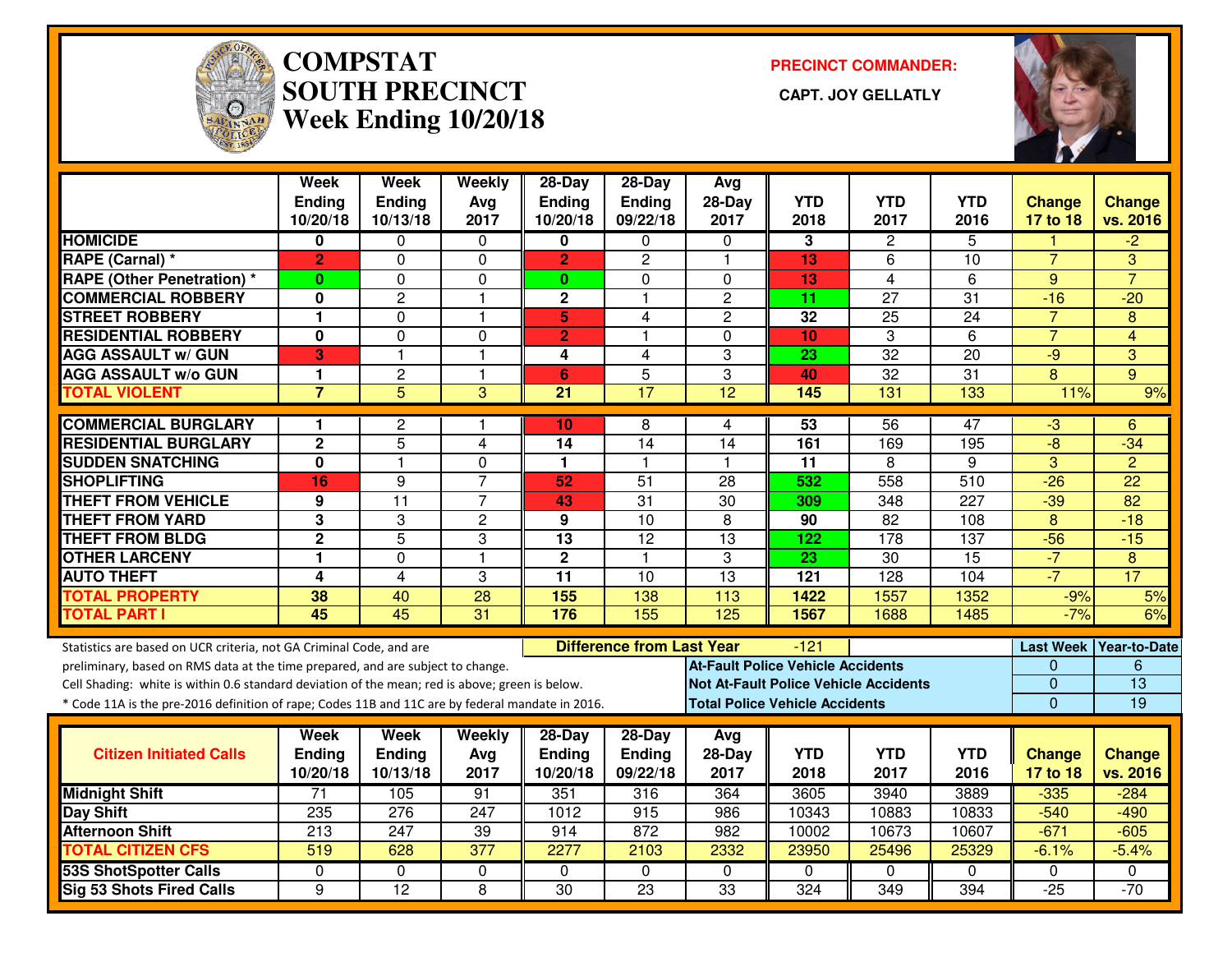# **BEAT 41 South PrecinctWeek Ending 10/20/18**

|                                   |                |                | <b>Last 4 Weeks</b> |                | 28 Days        | 28 Day  |                |                |                |                |                |
|-----------------------------------|----------------|----------------|---------------------|----------------|----------------|---------|----------------|----------------|----------------|----------------|----------------|
|                                   | Ending         | <b>Ending</b>  | Ending              | <b>Ending</b>  | <b>Ending</b>  | Average | <b>YTD</b>     | <b>YTD</b>     | <b>YTD</b>     | <b>Change</b>  | <b>Change</b>  |
|                                   | 09/29/18       | 10/06/18       | 10/13/18            | 10/20/18       | 10/20/18       | 2017    | 2018           | 2017           | 2016           | 17 to 18       | vs. 2016       |
| <b>HOMICIDE</b>                   | $\Omega$       | 0              | 0                   | $\Omega$       | 0              | 0.0     | 0              | $\Omega$       | 0              | $\Omega$       | $\Omega$       |
| RAPE (Carnal) *                   | $\mathbf{0}$   | 0              | $\mathbf{0}$        | $\mathbf{1}$   | $\mathbf{1}$   | 0.1     | $\mathbf{1}$   | $\mathbf{0}$   | $\overline{2}$ | $\mathbf{1}$   | $-1$           |
| <b>RAPE (Other Penetration) *</b> | $\mathbf{0}$   | 0              | $\mathbf{0}$        | $\Omega$       | $\Omega$       | 0.0     | $\mathbf{1}$   | 0              | 0              | $\mathbf{1}$   | 1              |
| <b>COMMERCIAL ROBBERY</b>         | $\mathbf{0}$   | 0              | 0                   | $\Omega$       | $\Omega$       | 1.2     | $\mathbf{1}$   | 10             | 5              | $-9$           | $-4$           |
| <b>STREET ROBBERY</b>             | $\mathbf{0}$   | 0              | $\mathbf{0}$        | 0              | $\Omega$       | 0.3     | 4              | 2              | 4              | $\overline{2}$ | $\mathbf{0}$   |
| <b>RESIDENTIAL ROBBERY</b>        | $\Omega$       | 0              | $\mathbf 0$         | $\Omega$       | 0              | 0.1     | $\mathbf 1$    | 0              | 0              | $\overline{1}$ | 1              |
| <b>AGG ASSAULT W/ GUN</b>         | 0              | 0              | $\mathbf 0$         | 0              | 0              | 0.2     | 0              | $\overline{2}$ | $\overline{2}$ | $-2$           | $-2$           |
| <b>AGG ASSAULT W/o GUN</b>        | 0              | 0              | $\mathbf 0$         | 0              | 0              | 0.3     | $\overline{2}$ | 4              | 5              | $-2$           | $-3$           |
| <b>TOTAL VIOLENT</b>              | $\mathbf{0}$   | $\overline{0}$ | $\overline{0}$      | $\mathbf{1}$   | $\mathbf{1}$   | 2.1     | 10             | 18             | 18             | $-44%$         | $-44%$         |
| <b>COMMERCIAL BURGLARY</b>        | 1              | $\mathbf{1}$   | 0                   | 0              | $\overline{2}$ | 1.4     | 9              | 16             | 14             | $-7$           | $-5$           |
| <b>RESIDENTIAL BURGLARY</b>       | $\Omega$       | 0              | $\mathbf{0}$        | 0              | $\Omega$       | 2.1     | 11             | 24             | 30             | $-13$          | $-19$          |
| <b>SUDDEN SNATCHING</b>           | $\mathbf{0}$   | 0              | 0                   | $\Omega$       | $\Omega$       | 0.2     | 3              | 3              | $\mathbf{1}$   | $\Omega$       | $\overline{2}$ |
| <b>SHOPLIFTING</b>                | 0              | 0              | $\mathbf 0$         | $\Omega$       | 0              | 4.4     | 18             | 47             | 38             | $-29$          | $-20$          |
| <b>THEFT FROM VEHICLE</b>         | 2              | 4              | $\overline{2}$      | $\mathbf{1}$   | 9              | 3.5     | 38             | 36             | 44             | 2              | $-6$           |
| <b>THEFT FROM YARD</b>            | 0              | 0              | $\mathbf 0$         | $\overline{2}$ | $\overline{2}$ | 1.8     | 13             | 20             | 19             | $-7$           | $-6$           |
| <b>THEFT FROM BLDG</b>            | $\mathbf{0}$   | 0              | 1                   | 0              | $\mathbf{1}$   | 3.1     | 20             | 35             | 23             | $-15$          | $-3$           |
| <b>OTHER LARCENY</b>              | 0              | 0              | $\mathbf 0$         | 0              | 0              | 0.4     | 3              | 3              | $\Omega$       | $\mathbf{0}$   | 3              |
| <b>AUTO THEFT</b>                 | $\mathbf{0}$   | 0              | 0                   | 0              | 0              | 1.7     | 11             | 17             | 23             | $-6$           | $-12$          |
| <b>TOTAL PROPERTY</b>             | 3              | 5              | $\overline{3}$      | 3              | 14             | 18.6    | 126            | 201            | 192            | $-37%$         | $-34%$         |
| <b>TOTAL PART I</b>               | $\overline{3}$ | 5              | 3                   | 4              | 15             | 20.8    | 136            | 219            | 210            | $-38%$         | $-35%$         |

 **Difference from Last Year**-83

Statistics are based on UCR criteria, not GA Criminal Code.

\* Rape Code 11A is the historical definition of rape (aka Legacy Rape); Rape Codes 11B and 11C are those moved from Part II to Part I in 2017.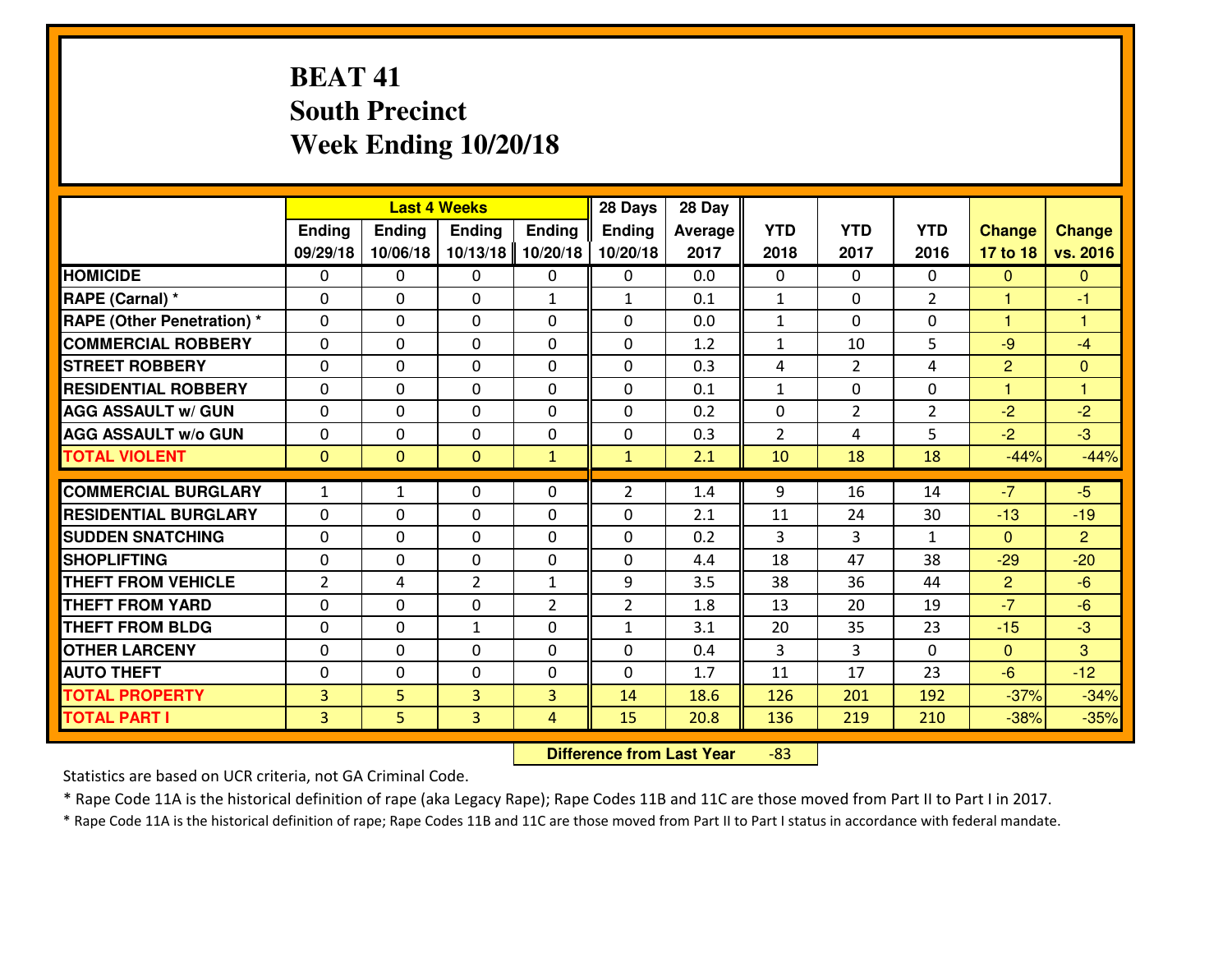# **BEAT 42 South PrecinctWeek Ending 10/20/18**

|                                              |              |                | <b>Last 4 Weeks</b> |                | 28 Days                        | 28 Day         |                |                |                |                |                |
|----------------------------------------------|--------------|----------------|---------------------|----------------|--------------------------------|----------------|----------------|----------------|----------------|----------------|----------------|
|                                              | Ending       | Ending         | <b>Ending</b>       | <b>Ending</b>  | <b>Ending</b>                  | <b>Average</b> | <b>YTD</b>     | <b>YTD</b>     | <b>YTD</b>     | <b>Change</b>  | <b>Change</b>  |
|                                              | 09/29/18     | 10/06/18       | 10/13/18            | 10/20/18       | 10/20/18                       | 2017           | 2018           | 2017           | 2016           | 17 to 18       | vs. 2016       |
| <b>HOMICIDE</b>                              | $\Omega$     | 0              | 0                   | 0              | 0                              | 0.0            | 0              | $\Omega$       | 0              | $\Omega$       | $\mathbf{0}$   |
| RAPE (Carnal) *                              | $\mathbf{0}$ | 0              | $\mathbf{0}$        | $\mathbf{1}$   | $\mathbf{1}$                   | 0.0            | 2              | $\mathbf{1}$   | $\mathbf{1}$   | $\mathbf{1}$   | 1              |
| RAPE (Other Penetration) *                   | $\Omega$     | 0              | $\mathbf{0}$        | $\Omega$       | $\Omega$                       | 0.0            | 3              | $\mathbf{1}$   | 0              | $\overline{2}$ | 3              |
| <b>COMMERCIAL ROBBERY</b>                    | $\mathbf{0}$ | 0              | 0                   | 0              | 0                              | 0.0            | $\mathbf{1}$   | 4              | $\overline{7}$ | $-3$           | $-6$           |
| <b>STREET ROBBERY</b>                        | 0            | 0              | $\mathbf 0$         | $\mathbf{1}$   | $\mathbf{1}$                   | 0.0            | 5              | 4              | 3              | 1              | $\overline{2}$ |
| <b>RESIDENTIAL ROBBERY</b>                   | $\Omega$     | $\Omega$       | $\mathbf 0$         | $\Omega$       | 0                              | 0.0            | 0              | $\mathbf{1}$   | $\overline{2}$ | $-1$           | $-2$           |
| <b>AGG ASSAULT w/ GUN</b>                    | $\Omega$     | 0              | $\mathbf 0$         | 0              | 0                              | 0.0            | $\overline{2}$ | 3              | 4              | $-1$           | $-2$           |
| <b>AGG ASSAULT W/o GUN</b>                   | 0            | $\overline{2}$ | 1                   | 0              | 3                              | 0.0            | 9              | $\mathbf{1}$   | 5              | 8              | $\overline{4}$ |
| <b>TOTAL VIOLENT</b>                         | $\mathbf{0}$ | $\overline{2}$ | $\mathbf{1}$        | $\overline{2}$ | 5 <sup>1</sup>                 | 0.0            | 22             | 15             | 22             | 47%            | 0%             |
| <b>COMMERCIAL BURGLARY</b>                   | $\Omega$     | $\mathbf{1}$   | $\mathbf{0}$        | $\Omega$       | $\mathbf{1}$                   | 0.0            | 11             | 11             | 12             | $\Omega$       | -1             |
|                                              |              |                |                     |                |                                |                |                |                |                |                |                |
|                                              |              |                |                     |                |                                |                |                |                |                |                |                |
| <b>RESIDENTIAL BURGLARY</b>                  | 0            | 0              | 0                   | $\mathbf{1}$   | $\mathbf{1}$                   | 0.0            | 6              | $\overline{7}$ | $\overline{7}$ | $-1$           | $-1$           |
| <b>SUDDEN SNATCHING</b>                      | 0            | 0              | 1                   | 0              | $\mathbf{1}$                   | 0.0            | $\overline{2}$ | $\mathbf{1}$   | $\mathbf{1}$   | $\mathbf{1}$   | $\overline{1}$ |
| <b>SHOPLIFTING</b>                           | 11           | 3              | 5                   | 6              | 25                             | 0.0            | 268            | 261            | 248            | $\overline{7}$ | 20             |
| <b>THEFT FROM VEHICLE</b>                    | 0            | 3              | $\overline{2}$      | 0              | 5                              | 0.0            | 42             | 49             | 33             | $-7$           | 9              |
| <b>THEFT FROM YARD</b>                       | 0            | 0              | 1                   | 0              | $\mathbf{1}$<br>$\overline{7}$ | 0.0            | 12             | 11             | 17             | $\overline{1}$ | $-5$           |
| <b>THEFT FROM BLDG</b>                       | $\mathbf{1}$ | 3              | $\overline{2}$      | $\mathbf{1}$   |                                | 0.0            | 19             | 36             | 26             | $-17$          | $-7$           |
| <b>OTHER LARCENY</b>                         | 0            | 0              | $\mathbf 0$         | 0              | 0                              | 0.0            | $\mathbf{1}$   | 4              | $\overline{2}$ | $-3$           | $-1$           |
| <b>AUTO THEFT</b>                            | $\mathbf{0}$ | 0              | $\mathbf{1}$        | $\mathbf{1}$   | $\overline{2}$                 | 0.0            | 17             | 15             | 14             | $\overline{2}$ | $\overline{3}$ |
| <b>TOTAL PROPERTY</b><br><b>TOTAL PART I</b> | 12<br>12     | 10<br>12       | 12<br>13            | 9<br>11        | 43<br>48                       | 0.0<br>0.0     | 378<br>400     | 395<br>410     | 360<br>382     | $-4%$<br>$-2%$ | 5%<br>5%       |

 **Difference from Last Year**-10

Statistics are based on UCR criteria, not GA Criminal Code.

\* Rape Code 11A is the historical definition of rape (aka Legacy Rape); Rape Codes 11B and 11C are those moved from Part II to Part I in 2017.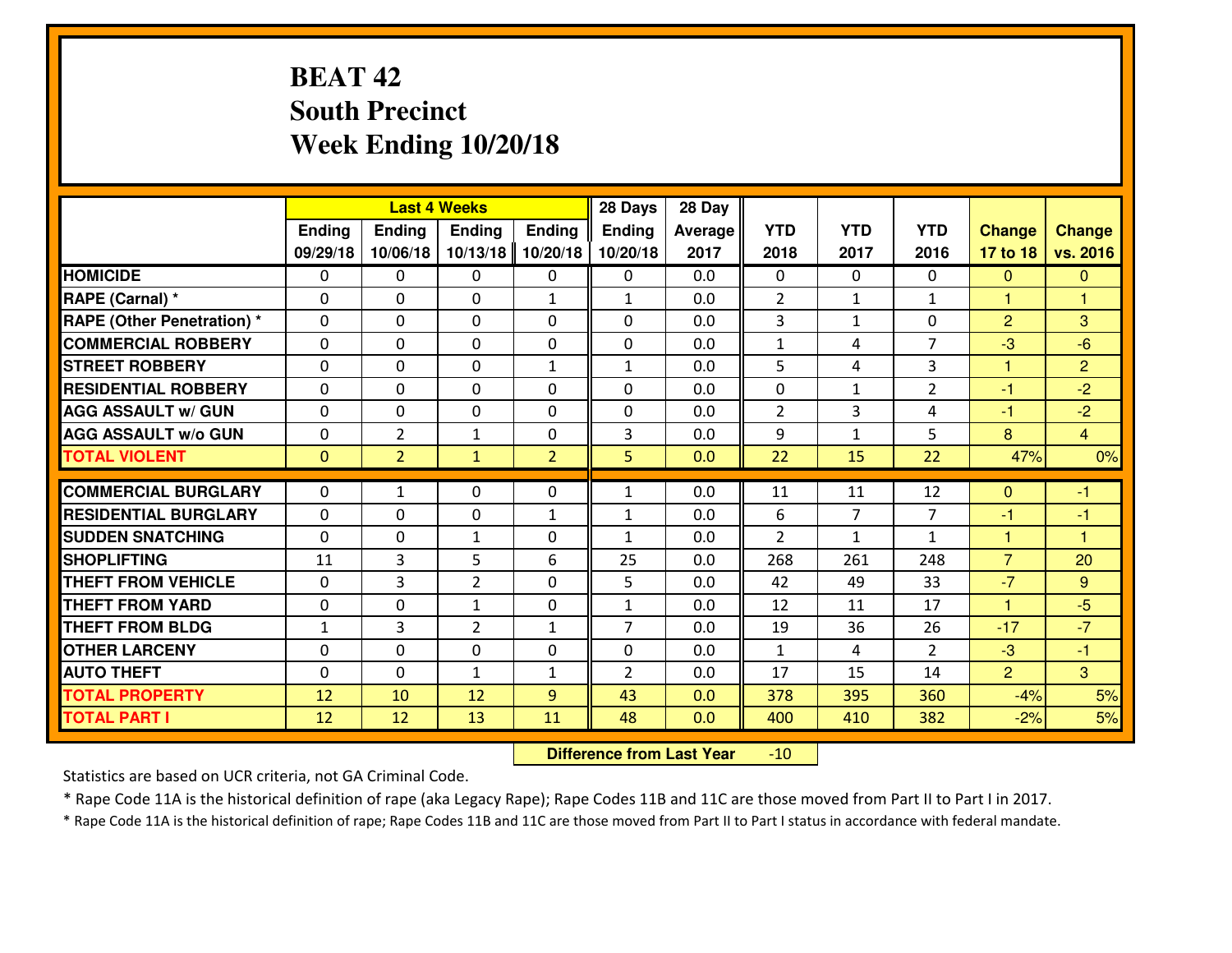# **BEAT 43 South PrecinctWeek Ending 10/20/18**

|                                               |                |                            | <b>Last 4 Weeks</b> |                | 28 Days        | 28 Day         |                |                      |                |                        |                     |
|-----------------------------------------------|----------------|----------------------------|---------------------|----------------|----------------|----------------|----------------|----------------------|----------------|------------------------|---------------------|
|                                               | Ending         | Ending                     | <b>Ending</b>       | Ending         | <b>Ending</b>  | <b>Average</b> | <b>YTD</b>     | <b>YTD</b>           | <b>YTD</b>     | <b>Change</b>          | <b>Change</b>       |
|                                               | 09/29/18       | 10/06/18                   | 10/13/18            | 10/20/18       | 10/20/18       | 2017           | 2018           | 2017                 | 2016           | 17 to 18               | vs. 2016            |
| <b>HOMICIDE</b>                               | 0              | 0                          | 0                   | $\mathbf{0}$   | 0              | 0.0            | $\mathbf{1}$   | $\Omega$             | 3              | 1.                     | $-2$                |
| RAPE (Carnal) *                               | $\mathbf{0}$   | 0                          | $\mathbf{0}$        | 0              | $\Omega$       | 0.0            | 3              | $\Omega$             | $\mathbf{1}$   | 3                      | $\overline{2}$      |
| <b>RAPE (Other Penetration)*</b>              | $\Omega$       | 0                          | $\mathbf{0}$        | $\Omega$       | $\Omega$       | 0.1            | 0              | $\mathbf{1}$         | $\Omega$       | -1                     | $\Omega$            |
| <b>COMMERCIAL ROBBERY</b>                     | $\mathbf{0}$   | 0                          | $\mathbf{1}$        | 0              | $\mathbf{1}$   | 0.4            | $\overline{2}$ | 4                    | 9              | $-2$                   | $-7$                |
| <b>STREET ROBBERY</b>                         | 0              | 0                          | $\mathbf 0$         | 0              | 0              | 0.5            | 6              | 3                    | 6              | 3                      | $\overline{0}$      |
| <b>RESIDENTIAL ROBBERY</b>                    | $\Omega$       | 1                          | $\mathbf 0$         | 0              | $\mathbf{1}$   | 0.1            | 4              | $\Omega$             | $\mathbf{1}$   | $\overline{4}$         | 3                   |
| <b>AGG ASSAULT w/ GUN</b>                     | $\mathbf 0$    | 0                          | $\mathbf{1}$        | $\mathbf{1}$   | $\overline{2}$ | 0.5            | 5              | 5                    | 0              | $\mathbf{0}$           | 5 <sup>5</sup>      |
| <b>AGG ASSAULT W/o GUN</b>                    | 0              | 0                          | 0                   | 0              | 0              | 0.6            | 6              | $\overline{7}$       | 8              | $-1$                   | $-2$                |
| <b>TOTAL VIOLENT</b>                          | $\mathbf{0}$   | $\mathbf{1}$               | $\overline{2}$      | $\mathbf{1}$   | $\overline{4}$ | 2.1            | 27             | 20                   | 28             | 35%                    | $-4%$               |
| <b>COMMERCIAL BURGLARY</b>                    | $\mathbf{0}$   | 0                          | $\mathbf{1}$        | $\mathbf{1}$   | $\overline{2}$ | 1.2            | 15             | 12                   | 15             | 3                      | $\mathbf{0}$        |
| <b>RESIDENTIAL BURGLARY</b>                   |                |                            |                     |                |                |                |                |                      | 37             |                        | $-7$                |
|                                               | $\mathbf{1}$   | 0                          | $\mathbf{1}$        | 0              | $\overline{2}$ | 2.6            | 30             | 31                   |                | -1                     | $\mathbf{1}$        |
| <b>SUDDEN SNATCHING</b><br><b>SHOPLIFTING</b> | $\Omega$       | $\Omega$<br>$\overline{2}$ | $\mathbf 0$         | 0              | 0<br>5         | 0.2<br>3.5     | 4              | $\overline{2}$<br>50 | 3<br>88        | $\overline{2}$<br>$-7$ | $-45$               |
| <b>THEFT FROM VEHICLE</b>                     | 0              |                            | $\mathbf{1}$        | $\overline{2}$ |                |                | 43             |                      | 29             |                        |                     |
| <b>THEFT FROM YARD</b>                        | $\mathbf{0}$   | 4                          | $\mathbf{1}$        | 4              | 9              | 4.6            | 42             | 61                   | 17             | $-19$                  | 13                  |
| <b>THEFT FROM BLDG</b>                        | 0              | 1                          | 0                   | 0              | $\mathbf{1}$   | 1.2            | 19             | 11                   |                | 8                      | $\overline{2}$<br>1 |
|                                               | 0              | 1                          | $\mathbf{1}$        | 0              | $\overline{2}$ | 2.8            | 26             | 29                   | 25             | $-3$                   |                     |
| <b>OTHER LARCENY</b>                          | 0              | 0                          | 0                   | 0              | 0              | 0.2            | $\overline{2}$ | 3                    | $\overline{2}$ | $-1$                   | $\overline{0}$      |
| <b>AUTO THEFT</b>                             | $\mathbf{1}$   | 0                          | $\mathbf{1}$        | $\mathbf{1}$   | 3              | 2.1            | 21             | 20                   | 17             | $\mathbf{1}$           | $\overline{4}$      |
| <b>TOTAL PROPERTY</b>                         | $\overline{2}$ | 8                          | 6                   | 8              | 24             | 18.3           | 202            | 219                  | 233            | $-8%$                  | $-13%$              |
| <b>TOTAL PART I</b>                           | $\overline{2}$ | 9                          | 8                   | 9              | 28             | 20.5           | 229            | 239                  | 261            | $-4%$                  | $-12%$              |

 **Difference from Last Year**-10

Statistics are based on UCR criteria, not GA Criminal Code.

\* Rape Code 11A is the historical definition of rape (aka Legacy Rape); Rape Codes 11B and 11C are those moved from Part II to Part I in 2017.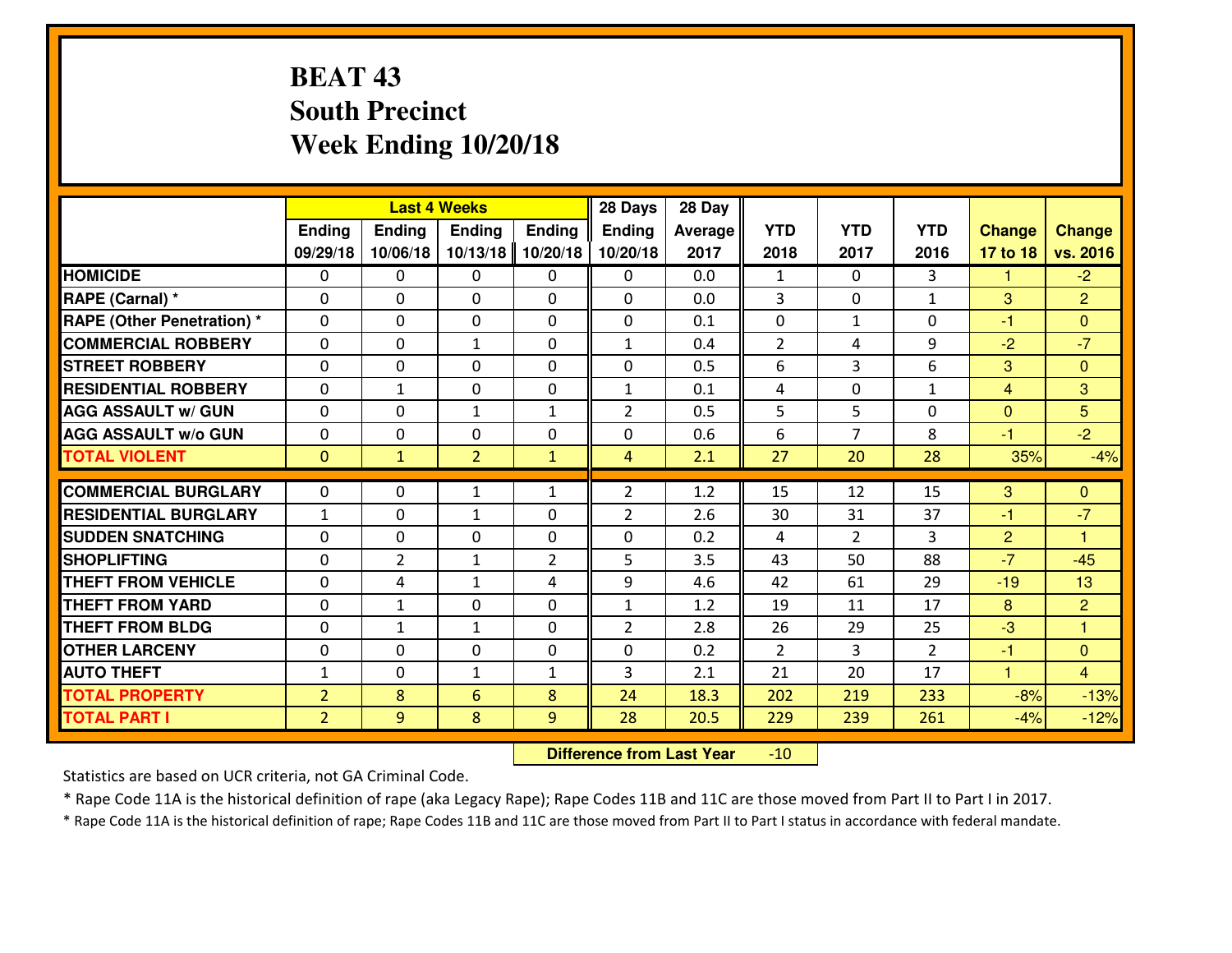# **BEAT 44 South PrecinctWeek Ending 10/20/18**

|                                  |                |                | <b>Last 4 Weeks</b> |                | 28 Days        | 28 Day         |                |                |                |                |                |
|----------------------------------|----------------|----------------|---------------------|----------------|----------------|----------------|----------------|----------------|----------------|----------------|----------------|
|                                  | Ending         | <b>Ending</b>  | <b>Ending</b>       | Ending         | <b>Ending</b>  | <b>Average</b> | <b>YTD</b>     | <b>YTD</b>     | <b>YTD</b>     | <b>Change</b>  | <b>Change</b>  |
|                                  | 09/29/18       | 10/06/18       | 10/13/18            | 10/20/18       | 10/20/18       | 2017           | 2018           | 2017           | 2016           | 17 to 18       | vs. 2016       |
| <b>HOMICIDE</b>                  | $\Omega$       | 0              | 0                   | 0              | 0              | 0.1            | 1              | $\mathbf{1}$   | $\mathbf{1}$   | $\Omega$       | $\mathbf{0}$   |
| RAPE (Carnal) *                  | $\Omega$       | 0              | $\Omega$            | $\Omega$       | $\Omega$       | 0.1            | 2              | $\mathbf{1}$   | 3              | $\mathbf{1}$   | -1             |
| <b>RAPE (Other Penetration)*</b> | 0              | 0              | $\mathbf 0$         | 0              | 0              | 0.0            | 2              | 0              | $\mathbf{1}$   | 2              | -1             |
| <b>COMMERCIAL ROBBERY</b>        | 0              | 0              | $\mathbf 0$         | 0              | 0              | 0.2            | $\mathbf{1}$   | $\overline{2}$ | $\overline{2}$ | $-1$           | $-1$           |
| <b>STREET ROBBERY</b>            | 0              | $\mathbf{1}$   | $\mathbf 0$         | 0              | $\mathbf{1}$   | 0.6            | 5              | 4              | 4              | 1              | $\mathbf{1}$   |
| <b>RESIDENTIAL ROBBERY</b>       | 0              | 1              | $\mathbf 0$         | 0              | $\mathbf{1}$   | 0.0            | 5              | $\mathbf{0}$   | $\mathbf{1}$   | 5              | $\overline{4}$ |
| <b>AGG ASSAULT w/ GUN</b>        | 0              | 0              | $\mathbf 0$         | 0              | 0              | 0.7            | $\overline{7}$ | 8              | $\overline{2}$ | $-1$           | 5              |
| <b>AGG ASSAULT W/o GUN</b>       | $\mathbf{1}$   | 0              | 0                   | 0              | $\mathbf{1}$   | 0.5            | 6              | 3              | $\overline{7}$ | 3              | $-1$           |
| <b>TOTAL VIOLENT</b>             | $\mathbf{1}$   | $\overline{2}$ | $\mathbf{O}$        | $\mathbf{0}$   | 3              | 2.1            | 29             | 19             | 21             | 53%            | 38%            |
| <b>COMMERCIAL BURGLARY</b>       | $\mathbf{0}$   | 0              | $\mathbf{0}$        | 0              | $\Omega$       | 0.5            | $\mathbf{1}$   | $\mathbf{1}$   | $\mathbf{1}$   | $\Omega$       | $\mathbf{0}$   |
| <b>RESIDENTIAL BURGLARY</b>      | $\mathbf{1}$   | 1              | 3                   | $\mathbf{1}$   | 6              | 3.9            | 31             | 33             | 47             | $-2$           | $-16$          |
| <b>SUDDEN SNATCHING</b>          | $\mathbf{0}$   | 0              | $\mathbf 0$         | 0              | 0              | 0.0            | $\mathbf{0}$   | $\mathbf{0}$   | $\mathbf{1}$   | $\Omega$       | $-1$           |
| <b>SHOPLIFTING</b>               | 0              | $\overline{2}$ | $\mathbf 0$         | 0              | $\overline{2}$ | 3.4            | 50             | 14             | 10             | 36             | 40             |
| <b>THEFT FROM VEHICLE</b>        | $\mathbf{1}$   | $\overline{2}$ | $\overline{2}$      | $\overline{2}$ | $\overline{7}$ | 8.6            | 65             | 60             | 46             | 5              | 19             |
| <b>THEFT FROM YARD</b>           | 0              | 0              | $\mathbf 0$         | $\mathbf{1}$   | $\mathbf{1}$   | 1.7            | 12             | 11             | 15             | 1              | $-3$           |
| <b>THEFT FROM BLDG</b>           | 0              | 0              | $\mathbf 0$         | $\mathbf{1}$   | $\mathbf{1}$   | 2.7            | 11             | 24             | 25             | $-13$          | $-14$          |
| <b>OTHER LARCENY</b>             | 0              | 0              | $\mathbf 0$         | 0              | 0              | 0.5            | 6              | 4              | 4              | $\overline{2}$ | $\overline{2}$ |
| <b>AUTO THEFT</b>                | 0              | $\mathbf{1}$   | $\mathbf 0$         | $\mathbf{1}$   | $\overline{2}$ | 3.0            | 19             | 19             | 19             | $\overline{0}$ | $\overline{0}$ |
| <b>TOTAL PROPERTY</b>            | $\overline{2}$ | 6              | 5                   | 6              | 19             | 24.2           | 195            | 166            | 168            | 17%            | 16%            |
| <b>TOTAL PART I</b>              | $\overline{3}$ | 8              | 5                   | 6              | 22             | 26.4           | 224            | 185            | 189            | 21%            | 19%            |
|                                  |                |                |                     |                |                |                |                |                |                |                |                |

 **Difference from Last Year**<sup>39</sup>

Statistics are based on UCR criteria, not GA Criminal Code.

\* Rape Code 11A is the historical definition of rape (aka Legacy Rape); Rape Codes 11B and 11C are those moved from Part II to Part I in 2017.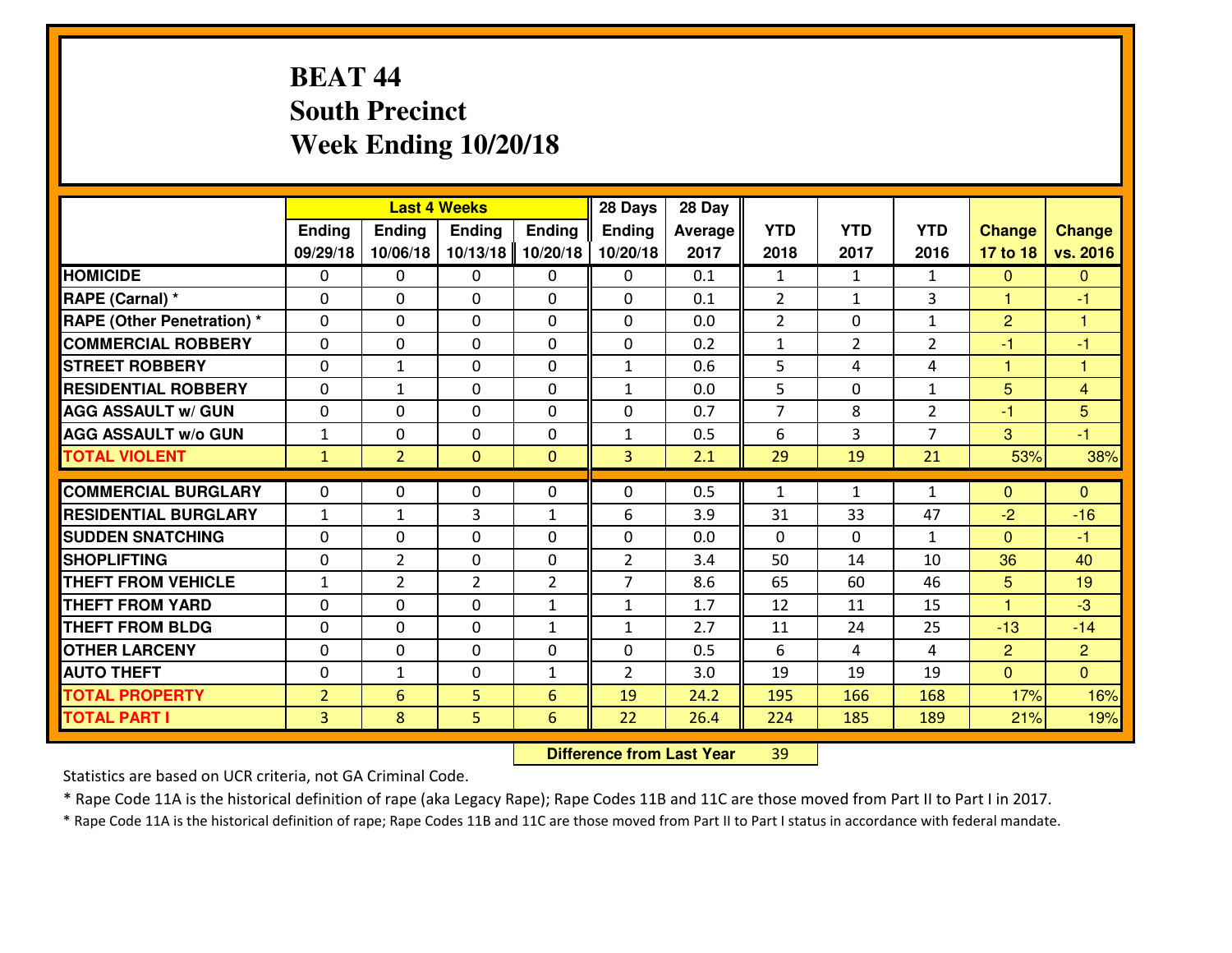# **BEAT 45 South PrecinctWeek Ending 10/20/18**

|                                  |                 |              | <b>Last 4 Weeks</b> |                | 28 Days        | 28 Day         |              |                |                |                |                |
|----------------------------------|-----------------|--------------|---------------------|----------------|----------------|----------------|--------------|----------------|----------------|----------------|----------------|
|                                  | Ending          | Ending       | <b>Ending</b>       | <b>Ending</b>  | <b>Ending</b>  | <b>Average</b> | <b>YTD</b>   | <b>YTD</b>     | <b>YTD</b>     | <b>Change</b>  | <b>Change</b>  |
|                                  | 09/29/18        | 10/06/18     | 10/13/18            | 10/20/18       | 10/20/18       | 2017           | 2018         | 2017           | 2016           | 17 to 18       | vs. 2016       |
| <b>HOMICIDE</b>                  | 0               | 0            | 0                   | $\mathbf{0}$   | 0              | 0.1            | 1            | $\mathbf{1}$   | $\mathbf{1}$   | $\mathbf{0}$   | $\Omega$       |
| RAPE (Carnal) *                  | $\Omega$        | 0            | $\mathbf 0$         | 0              | $\Omega$       | 0.1            | 3            | $\Omega$       | $\mathbf{1}$   | 3              | $\overline{2}$ |
| <b>RAPE (Other Penetration)*</b> | $\Omega$        | 0            | $\mathbf 0$         | $\Omega$       | $\Omega$       | 0.1            | 3            | $\mathbf{1}$   | $\mathbf{1}$   | $\overline{2}$ | $\overline{2}$ |
| <b>COMMERCIAL ROBBERY</b>        | $\Omega$        | $\Omega$     | $\mathbf{1}$        | $\Omega$       | $\mathbf{1}$   | 0.2            | 3            | $\overline{2}$ | $\overline{2}$ | 1              | 1              |
| <b>ISTREET ROBBERY</b>           | $\mathbf{0}$    | 1            | $\mathbf{0}$        | 0              | $\mathbf{1}$   | 0.5            | 4            | $\overline{7}$ | $\Omega$       | $-3$           | $\overline{4}$ |
| <b>RESIDENTIAL ROBBERY</b>       | 0               | 0            | $\mathbf 0$         | 0              | 0              | 0.1            | $\mathbf 0$  | $\mathbf{1}$   | 0              | $-1$           | $\mathbf{0}$   |
| <b>AGG ASSAULT w/ GUN</b>        | 0               | 0            | $\mathbf 0$         | 0              | 0              | 0.6            | 3            | 9              | 3              | $-6$           | $\overline{0}$ |
| <b>AGG ASSAULT W/o GUN</b>       | 0               | 0            | 0                   | 0              | 0              | 0.2            | 8            | 3              | 3              | 5              | 5              |
| <b>TOTAL VIOLENT</b>             | $\mathbf{0}$    | $\mathbf{1}$ | $\mathbf{1}$        | $\overline{0}$ | $\overline{2}$ | 1.8            | 25           | 24             | 11             | 4%             | 127%           |
| <b>COMMERCIAL BURGLARY</b>       | $\overline{2}$  | 0            | $\mathbf{0}$        | $\Omega$       | $\overline{2}$ | 0.3            | 6            | 6              | $\overline{2}$ | $\Omega$       | $\overline{4}$ |
| <b>RESIDENTIAL BURGLARY</b>      | $\mathbf{1}$    | 0            | $\mathbf 0$         | 0              | $\mathbf{1}$   | 2.8            | 27           | 39             | 33             | $-12$          | $-6$           |
| <b>SUDDEN SNATCHING</b>          | 0               | $\Omega$     | $\mathbf 0$         | 0              | $\Omega$       | 0.0            | $\mathbf{1}$ | $\Omega$       | $\mathbf{1}$   | $\mathbf{1}$   | $\Omega$       |
| <b>SHOPLIFTING</b>               | $\overline{2}$  | 4            | $\mathbf{1}$        | 4              | 11             | 5.8            | 49           | 64             | 74             | $-15$          | $-25$          |
| <b>THEFT FROM VEHICLE</b>        | 0               | 1            | $\mathbf{1}$        | 0              | $\overline{2}$ | 4.4            | 39           | 66             | 31             | $-27$          | 8              |
| <b>THEFT FROM YARD</b>           | $1\,$           | 0            | $\mathbf{1}$        | 0              | $\overline{2}$ | 1.1            | 19           | 13             | 21             | 6              | $-2$           |
| <b>THEFT FROM BLDG</b>           | $\mathbf{0}$    | 0            | $\mathbf{0}$        | 0              | $\Omega$       | 1.2            | 12           | 19             | 11             | $-7$           | $\mathbf{1}$   |
| <b>OTHER LARCENY</b>             | 0               | 0            | 0                   | 0              | 0              | 0.6            | 4            | $\overline{7}$ | 3              | $-3$           | $\mathbf{1}$   |
| <b>AUTO THEFT</b>                | $\mathbf{0}$    | 0            | $\mathbf{1}$        | $\mathbf{1}$   | $\overline{2}$ | 1.8            | 15           | 23             | 12             | $-8$           | 3              |
| <b>TOTAL PROPERTY</b>            | $6\phantom{1}6$ | 5            | 4                   | 5              | 20             | 18.0           | 172          | 237            | 188            | $-27%$         | $-9%$          |
| <b>TOTAL PART I</b>              | $6\phantom{1}6$ | 6            | 5                   | 5              | 22             | 19.8           | 197          | 261            | 199            | $-25%$         | $-1%$          |

 **Difference from Last Year**-64

Statistics are based on UCR criteria, not GA Criminal Code.

\* Rape Code 11A is the historical definition of rape (aka Legacy Rape); Rape Codes 11B and 11C are those moved from Part II to Part I in 2017.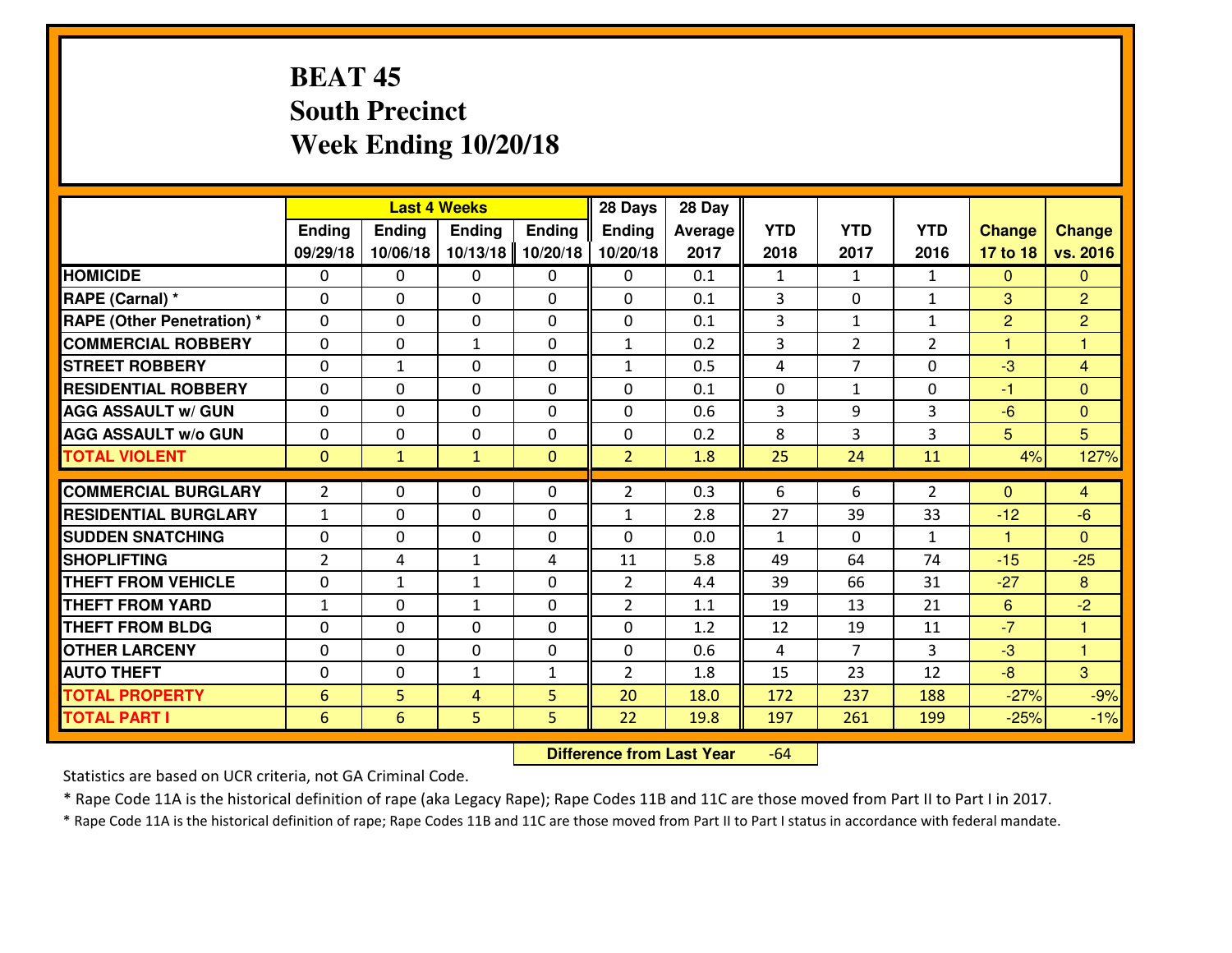# **BEAT 46 South PrecinctWeek Ending 10/20/18**

|                                  |              |              | <b>Last 4 Weeks</b> |                | 28 Days        | 28 Day  |                |                |                |                |                 |
|----------------------------------|--------------|--------------|---------------------|----------------|----------------|---------|----------------|----------------|----------------|----------------|-----------------|
|                                  | Ending       | Ending       | <b>Ending</b>       | <b>Ending</b>  | <b>Ending</b>  | Average | <b>YTD</b>     | <b>YTD</b>     | <b>YTD</b>     | <b>Change</b>  | <b>Change</b>   |
|                                  | 09/29/18     | 10/06/18     | 10/13/18            | 10/20/18       | 10/20/18       | 2017    | 2018           | 2017           | 2016           | 17 to 18       | vs. 2016        |
| <b>HOMICIDE</b>                  | 0            | 0            | $\mathbf{0}$        | 0              | 0              | 0.2     | $\mathbf{0}$   | $\Omega$       | 0              | $\Omega$       | $\Omega$        |
| RAPE (Carnal) *                  | 0            | 0            | $\mathbf{0}$        | 0              | $\Omega$       | 0.2     | 1              | 3              | $\overline{2}$ | $-2$           | -1              |
| <b>RAPE (Other Penetration)*</b> | $\Omega$     | 0            | $\mathbf{0}$        | $\Omega$       | $\Omega$       | 0.2     | 3              | $\mathbf{1}$   | 3              | $\overline{2}$ | $\Omega$        |
| <b>COMMERCIAL ROBBERY</b>        | $\Omega$     | $\Omega$     | $\mathbf 0$         | $\Omega$       | 0              | 0.4     | $\overline{3}$ | 5              | 6              | $-2$           | $-3$            |
| <b>ISTREET ROBBERY</b>           | 0            | $\mathbf{1}$ | $\mathbf 0$         | 0              | $\mathbf{1}$   | 0.5     | $\overline{7}$ | 5              | $\overline{7}$ | $\overline{2}$ | $\overline{0}$  |
| <b>RESIDENTIAL ROBBERY</b>       | $\Omega$     | 0            | $\mathbf 0$         | 0              | 0              | 0.1     | $\mathbf{0}$   | $\mathbf{1}$   | $\overline{2}$ | $-1$           | $-2$            |
| <b>AGG ASSAULT W/ GUN</b>        | 0            | 0            | $\mathbf 0$         | $\overline{2}$ | $\overline{2}$ | 0.5     | 6              | 3              | 8              | 3              | $-2$            |
| <b>AGG ASSAULT W/o GUN</b>       | 0            | 0            | 1                   | 0              | $\mathbf{1}$   | 1.2     | 8              | 12             | $\overline{3}$ | $-4$           | $5\overline{)}$ |
| <b>TOTAL VIOLENT</b>             | $\mathbf{0}$ | $\mathbf{1}$ | $\mathbf{1}$        | $\overline{2}$ | $\overline{4}$ | 3.2     | 28             | 30             | 31             | $-7%$          | $-10%$          |
| <b>COMMERCIAL BURGLARY</b>       | $\mathbf{0}$ | 2            | 1                   | 0              | 3              | 0.5     | 11             | $\overline{7}$ | 3              | $\overline{4}$ | 8               |
| <b>RESIDENTIAL BURGLARY</b>      | $\mathbf{1}$ | 0            | 1                   | 0              | $\overline{2}$ | 2.4     | 42             | 27             | 28             | 15             | 14              |
| <b>SUDDEN SNATCHING</b>          | $\Omega$     | 0            | $\mathbf 0$         | $\Omega$       | $\Omega$       | 0.2     | $\mathbf{1}$   | $\mathcal{L}$  | $\mathcal{P}$  | -1             | $-1$            |
| <b>SHOPLIFTING</b>               | $\Omega$     | 3            | $\overline{2}$      | 4              | 9              | 10.0    | 103            | 116            | 52             | $-13$          | 51              |
| <b>THEFT FROM VEHICLE</b>        | $\mathbf{0}$ | 5            | $\mathbf 0$         | $\mathbf{1}$   | 6              | 6.2     | 62             | 59             | 34             | 3              | 28              |
| <b>THEFT FROM YARD</b>           | $\mathbf{1}$ | 0            | $\mathbf{1}$        | 0              | $\overline{2}$ | 1.1     | 11             | 9              | 16             | $\overline{2}$ | $-5$            |
| <b>THEFT FROM BLDG</b>           | $\mathbf{1}$ | 0            | $\mathbf{1}$        | 0              | $\overline{2}$ | 2.5     | 27             | 27             | 26             | $\overline{0}$ | $\mathbf{1}$    |
| <b>OTHER LARCENY</b>             | 0            | 0            | $\mathbf 0$         | $\mathbf{1}$   | $\mathbf{1}$   | 0.5     | 5              | 6              | 3              | $-1$           | $\overline{2}$  |
| <b>AUTO THEFT</b>                | $\mathbf{1}$ | 0            | 1                   | 0              | $\overline{2}$ | 3.0     | 33             | 31             | 12             | $\overline{2}$ | 21              |
| <b>TOTAL PROPERTY</b>            | 4            | 10           | $\overline{7}$      | 6              | 27             | 26.3    | 295            | 284            | 176            | 4%             | 68%             |
| <b>TOTAL PART I</b>              | 4            | 11           | 8                   | 8              | 31             | 29.5    | 323            | 314            | 207            | 3%             | 56%             |

 **Difference from Last Year**<sup>9</sup>

Statistics are based on UCR criteria, not GA Criminal Code.

\* Rape Code 11A is the historical definition of rape (aka Legacy Rape); Rape Codes 11B and 11C are those moved from Part II to Part I in 2017.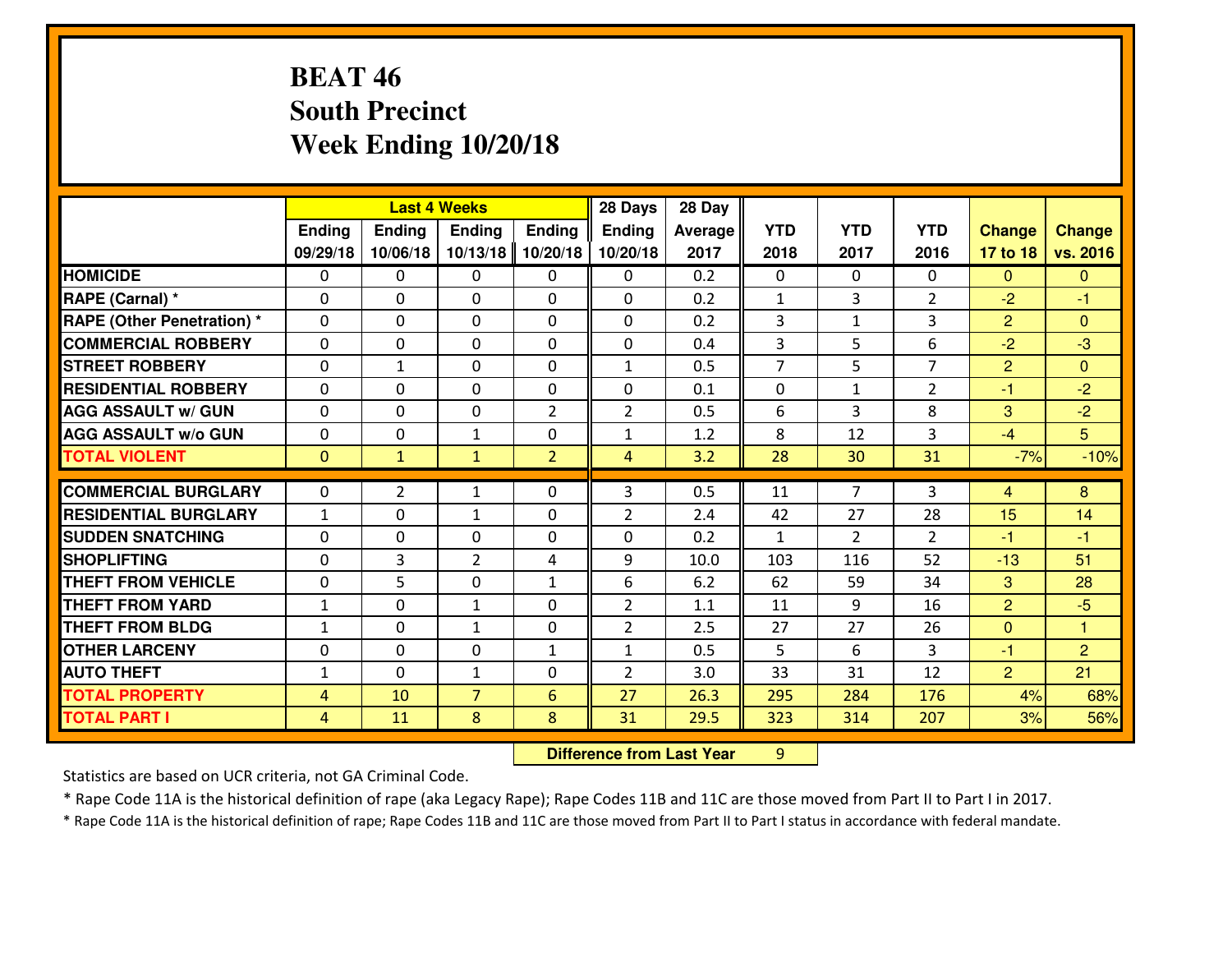# **BEAT 47 South PrecinctWeek Ending 10/20/18**

|                                              |                       |                              | <b>Last 4 Weeks</b>         |                                | 28 Days           | 28 Day     |                |                |                                |                |                      |
|----------------------------------------------|-----------------------|------------------------------|-----------------------------|--------------------------------|-------------------|------------|----------------|----------------|--------------------------------|----------------|----------------------|
|                                              | Ending                | Ending                       | <b>Ending</b>               | <b>Ending</b>                  | Ending            | Average    | <b>YTD</b>     | <b>YTD</b>     | <b>YTD</b>                     | <b>Change</b>  | <b>Change</b>        |
|                                              | 09/29/18              | 10/06/18                     | 10/13/18                    | 10/20/18                       | 10/20/18          | 2017       | 2018           | 2017           | 2016                           | 17 to 18       | vs. 2016             |
| <b>HOMICIDE</b>                              | $\Omega$              | 0                            | 0                           | 0                              | $\Omega$          | 0.0        | 0              | $\Omega$       | 0                              | $\Omega$       | $\Omega$             |
| RAPE (Carnal) *                              | $\mathbf{0}$          | 0                            | $\mathbf{0}$                | 0                              | $\Omega$          | 0.2        | $\mathbf{1}$   | $\mathbf{1}$   | 0                              | $\Omega$       | $\blacktriangleleft$ |
| <b>RAPE (Other Penetration) *</b>            | $\Omega$              | 0                            | $\mathbf{0}$                | $\Omega$                       | $\Omega$          | 0.0        | $\mathbf{1}$   | 0              | $\mathbf{1}$                   | $\mathbf{1}$   | $\mathbf{0}$         |
| <b>COMMERCIAL ROBBERY</b>                    | 0                     | 0                            | $\mathbf 0$                 | 0                              | 0                 | 0.1        | $\mathbf{0}$   | 0              | 0                              | $\mathbf{0}$   | $\mathbf{0}$         |
| <b>STREET ROBBERY</b>                        | $\mathbf{1}$          | 0                            | $\mathbf 0$                 | 0                              | $\mathbf{1}$      | 0.0        | $\mathbf{1}$   | 0              | 0                              | $\mathbf{1}$   | $\overline{1}$       |
| <b>RESIDENTIAL ROBBERY</b>                   | $\Omega$              | $\Omega$                     | $\mathbf 0$                 | $\Omega$                       | 0                 | 0.0        | 0              | $\Omega$       | 0                              | $\mathbf{0}$   | $\Omega$             |
| <b>AGG ASSAULT w/ GUN</b>                    | $\Omega$              | 0                            | $\mathbf 0$                 | 0                              | 0                 | 0.2        | 0              | $\overline{2}$ | $\mathbf{1}$                   | $-2$           | $-1$                 |
| <b>AGG ASSAULT W/o GUN</b>                   | 0                     | 0                            | $\mathbf 0$                 | $\mathbf{1}$                   | $\mathbf{1}$      | 0.3        | $\mathbf{1}$   | $\overline{2}$ | 0                              | $-1$           | $\overline{1}$       |
| <b>TOTAL VIOLENT</b>                         | $\mathbf{1}$          | $\overline{0}$               | $\mathbf{O}$                | $\mathbf{1}$                   | $\overline{2}$    | 0.7        | $\overline{4}$ | 5              | $\overline{2}$                 | $-20%$         | 100%                 |
| <b>COMMERCIAL BURGLARY</b>                   | $\Omega$              | 0                            | $\mathbf{0}$                | $\Omega$                       | $\Omega$          | 0.3        | $\Omega$       | 3              | 0                              | -3             | $\mathbf{0}$         |
| <b>RESIDENTIAL BURGLARY</b>                  | $\overline{2}$        | 0                            | 0                           | 0                              | $\overline{2}$    | 0.7        | 14             | 8              | 13                             | 6              | 1                    |
| <b>SUDDEN SNATCHING</b>                      | 0                     | 0                            | $\mathbf 0$                 | 0                              | 0                 | 0.0        | 0              | 0              | 0                              | $\overline{0}$ | $\mathbf{0}$         |
| <b>SHOPLIFTING</b>                           | 0                     | 0                            | $\mathbf 0$                 | 0                              | 0                 | 0.9        | $\mathbf{1}$   | 6              | $\Omega$                       | $-5$           | 1                    |
| <b>THEFT FROM VEHICLE</b>                    | 0                     | $\mathbf{1}$                 | 3                           | $\mathbf{1}$                   | 5                 | 2.7        | 21             | 17             | 10                             | $\overline{4}$ | 11                   |
| <b>THEFT FROM YARD</b>                       | 0                     | 0                            | $\mathbf 0$                 | 0                              | 0                 | 0.7        | 4              | $\overline{7}$ | 3                              | $-3$           | $\overline{1}$       |
| <b>THEFT FROM BLDG</b>                       | 0                     | 0                            | $\mathbf 0$                 | 0                              | 0                 | 0.9        | $\overline{7}$ | 8              | $\mathbf{1}$                   | $-1$           | 6                    |
|                                              |                       |                              |                             |                                |                   |            |                |                |                                |                |                      |
|                                              |                       |                              |                             |                                |                   |            |                |                |                                |                | $\overline{1}$       |
| <b>OTHER LARCENY</b>                         | $1\,$<br>$\mathbf{0}$ | 0<br>0                       | $\mathbf 0$<br>$\mathbf{0}$ | 0<br>0                         | $\mathbf{1}$<br>0 | 0.3        | $\overline{2}$ | 3              | $\mathbf{1}$<br>$\overline{7}$ | $-1$           |                      |
| <b>AUTO THEFT</b>                            |                       |                              |                             |                                |                   | 0.9        | 5              | 3              |                                | $\overline{2}$ | $-2$                 |
| <b>TOTAL PROPERTY</b><br><b>TOTAL PART I</b> | 3<br>$\overline{4}$   | $\mathbf{1}$<br>$\mathbf{1}$ | $\overline{3}$<br>3         | $\mathbf{1}$<br>$\overline{2}$ | 8<br>10           | 7.4<br>8.1 | 54<br>58       | 55<br>60       | 35<br>37                       | $-2%$<br>$-3%$ | 54%<br>57%           |

 **Difference from Last Year** $-2$  |

Statistics are based on UCR criteria, not GA Criminal Code.

\* Rape Code 11A is the historical definition of rape (aka Legacy Rape); Rape Codes 11B and 11C are those moved from Part II to Part I in 2017.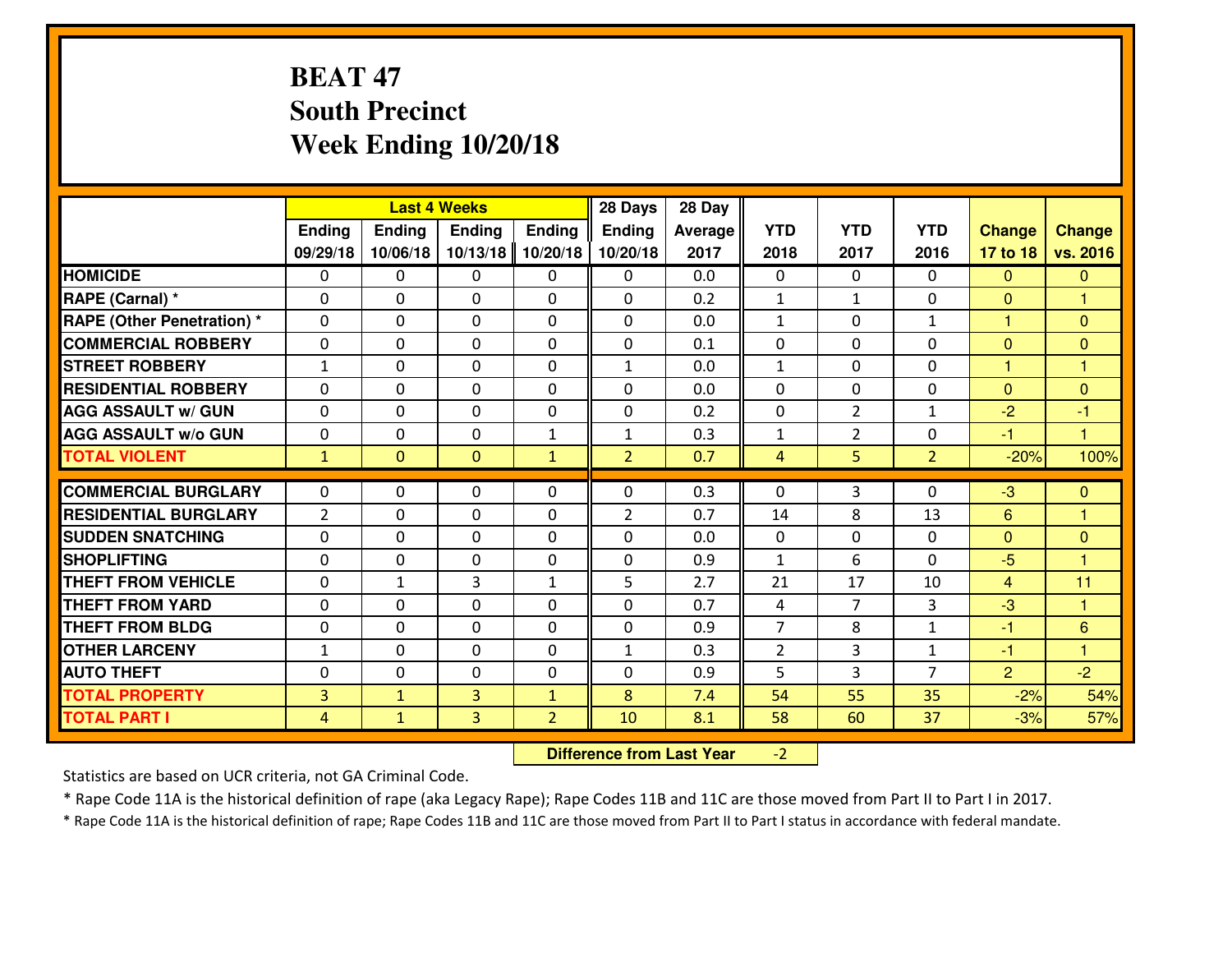

#### **COMPSTATEAST PRECINCTWeek Ending 10/15/18**

**PRECINCT COMMANDER:**

**CAPT. GEORGE GUNDICH**



|                                                                                                  | <b>Week</b><br><b>Ending</b> | <b>Week</b><br><b>Ending</b> | Weekly<br>Avg   | $28-Day$<br><b>Ending</b>               | $28-Day$<br>Ending | Avg<br>28-Day                                | <b>YTD</b>                            | <b>YTD</b>       | <b>YTD</b>       | <b>Change</b>   | <b>Change</b>          |
|--------------------------------------------------------------------------------------------------|------------------------------|------------------------------|-----------------|-----------------------------------------|--------------------|----------------------------------------------|---------------------------------------|------------------|------------------|-----------------|------------------------|
|                                                                                                  | 10/20/18                     | 10/13/18                     | 2017            | 10/20/18                                | 09/22/18           | 2017                                         | 2018                                  | 2017             | 2016             | 17 to 18        | vs. 2016               |
| <b>HOMICIDE</b>                                                                                  | 0                            | 0                            | $\mathbf 0$     | 0                                       | 0                  | $\mathbf{1}$                                 | 9                                     | $\overline{12}$  | 9                | $-3$            | $\mathbf{0}$           |
| RAPE (Carnal) *                                                                                  | 0                            | 0                            | 0               | 0                                       | 1                  | $\Omega$                                     | 9                                     | $\overline{7}$   | 6                | $\overline{2}$  | 3                      |
| <b>RAPE (Other Penetration) *</b>                                                                | 0                            | 0                            | 0               | 1.                                      | $\Omega$           | $\mathbf 1$                                  | 6                                     | 10               | 8                | $-4$            | $\overline{2}$         |
| <b>COMMERCIAL ROBBERY</b>                                                                        | $\bf{0}$                     | 0                            | $\overline{1}$  | $\bf{0}$                                | $\mathbf 0$        | $\overline{c}$                               | 5 <sup>5</sup>                        | 23               | 9                | $-18$           | $-4$                   |
| <b>STREET ROBBERY</b>                                                                            | 1                            | 0                            | $\mathbf{1}$    | 3                                       | $\overline{c}$     | 3                                            | 33                                    | 40               | 66               | $-7$            | $-33$                  |
| <b>RESIDENTIAL ROBBERY</b>                                                                       | $\overline{\mathbf{0}}$      | $\overline{0}$               | $\mathbf 0$     | $\overline{\mathbf{0}}$                 | $\overline{0}$     | $\overline{1}$                               | $\overline{2}$                        | $\overline{7}$   | $\overline{11}$  | $-5$            | $-9$                   |
| <b>AGG ASSAULT w/ GUN</b>                                                                        | $\bf{0}$                     | $\overline{4}$               | $\mathbf{1}$    | 8                                       | 11                 | $\overline{4}$                               | 65                                    | 56               | 73               | 9               | $-8$                   |
| <b>AGG ASSAULT w/o GUN</b>                                                                       | $\bf{0}$                     | 0                            | $\mathbf{1}$    | $\overline{\mathbf{4}}$                 | 8                  | 5                                            | $\overline{72}$                       | $\overline{59}$  | $\overline{44}$  | $\overline{13}$ | $\overline{28}$        |
| <b>TOTAL VIOLENT</b>                                                                             | 1                            | $\overline{4}$               | 4               | 16                                      | $\overline{22}$    | $\overline{17}$                              | $\overline{201}$                      | $\overline{214}$ | 226              | $-6%$           | $-11%$                 |
| <b>COMMERCIAL BURGLARY</b>                                                                       | 0<br>0<br>$\Omega$           |                              |                 |                                         |                    |                                              | $\overline{16}$                       | $\overline{24}$  | 54               | -8              | $-38$                  |
| <b>RESIDENTIAL BURGLARY</b>                                                                      | 6                            | $\overline{c}$               | 5               | $\overline{22}$                         | 14                 | $\overline{18}$                              | 195                                   | 230              | $\overline{373}$ | $-35$           | $-178$                 |
| <b>SUDDEN SNATCHING</b>                                                                          | $\overline{\mathbf{0}}$      | 0                            | $\mathbf 0$     | $\overline{2}$                          | 3                  | $\overline{1}$                               | $\overline{14}$                       | $\overline{14}$  | 9                | $\mathbf{0}$    | 5                      |
| <b>SHOPLIFTING</b>                                                                               | 6                            | 6                            | 5               | 16                                      | 18                 | 22                                           | 248                                   | 237              | 218              | 11              | 30                     |
| <b>THEFT FROM VEHICLE</b>                                                                        |                              | $\overline{11}$              | $\overline{7}$  | $\overline{29}$                         | $\overline{37}$    | $\overline{27}$                              | 284                                   | 325              | 272              | $-41$           | $\overline{12}$        |
| <b>THEFT FROM YARD</b>                                                                           | 4                            | $\mathbf{1}$                 | 3               | $\overline{\mathbf{8}}$                 | $\overline{11}$    | 10                                           | 119                                   | 124              | 103              | $-5$            | 16                     |
| <b>THEFT FROM BLDG</b>                                                                           | $\overline{2}$               | $\mathbf{1}$                 | 3               | $\overline{7}$                          | $\overline{7}$     | $\overline{12}$                              | 126                                   | 153              | 203              | $-27$           | $-77$                  |
| <b>OTHER LARCENY</b>                                                                             | $\overline{2}$               | $\overline{2}$               | $\overline{1}$  | 5 <sup>1</sup>                          | 5                  | $\mathbf{2}$                                 | 52                                    | $\overline{27}$  | $\overline{16}$  | $\overline{25}$ | $\overline{36}$        |
| <b>AUTO THEFT</b>                                                                                | 3                            | $\overline{c}$               | 3               | 10                                      | 13                 | 11                                           | 130                                   | 134              | 159              | $-4$            | $-29$                  |
| <b>TOTAL PROPERTY</b>                                                                            | 30                           | 25                           | $\overline{27}$ | 99                                      | 108                | 106                                          | 1184                                  | 1268             | 1407             | $-7%$           | $-16%$                 |
| <b>TOTAL PART I</b>                                                                              | $\overline{31}$              | 29                           | 31              | 115                                     | 130                | 123                                          | 1385                                  | 1482             | 1633             | $-7%$           | $-15%$                 |
| Statistics are based on UCR criteria, not GA Criminal Code, and are                              |                              |                              |                 | <b>Difference from Last Year</b><br>-97 |                    |                                              |                                       |                  |                  |                 | Last Week Year-to-Date |
| preliminary, based on RMS data at the time prepared, and are subject to change.                  |                              |                              |                 |                                         |                    | <b>At-Fault Police Vehicle Accidents</b>     |                                       |                  |                  | 0               |                        |
| Cell Shading: white is within 0.6 standard deviation of the mean; red is above; green is below.  |                              |                              |                 |                                         |                    | <b>Not At-Fault Police Vehicle Accidents</b> |                                       |                  |                  | 0               | $\overline{4}$         |
| * Code 11A is the pre-2016 definition of rape; Codes 11B and 11C are by federal mandate in 2016. |                              |                              |                 |                                         |                    |                                              | <b>Total Police Vehicle Accidents</b> |                  |                  | $\overline{0}$  | $\overline{11}$        |
|                                                                                                  | Week                         | <b>Week</b>                  | Weekly          | $28-Day$                                | $28$ -Day          | Avg                                          |                                       |                  |                  |                 |                        |
| <b>Citizen Initiated Calls</b>                                                                   | <b>Ending</b>                | Ending                       | Avg             | <b>Ending</b>                           | <b>Ending</b>      | $28-Day$                                     | <b>YTD</b>                            | <b>YTD</b>       | <b>YTD</b>       | <b>Change</b>   | <b>Change</b>          |
|                                                                                                  | 10/20/18                     | 10/13/18                     | 2017            | 10/20/18                                | 09/22/18           | 2017                                         | 2018                                  | 2017             | 2016             | 17 to 18        | vs. 2016               |
| <b>Midnight Shift</b>                                                                            | 84                           | 125                          | 114             | 400                                     | 331                | 455                                          | 3799                                  | 4120             | 4188             | $-321$          | $-389$                 |
| Day Shift                                                                                        | 216                          | 233                          | 282             | 901                                     | 894                | 1127                                         | 10224                                 | 10277            | 10442            | $-53$           | $-218$                 |
| <b>Afternoon Shift</b>                                                                           | 253                          | 246                          | 47              | 996                                     | 965                | 1177                                         | 10881                                 | 11257            | 11456            | $-376$          | $-575$                 |
| <b>TOTAL CITIZEN CFS</b>                                                                         | 553                          | 553                          | 443             | 2297                                    | 2190               | 2758                                         | 24904                                 | 25654            | 26085            | $-2.9%$         | $-4.5%$                |
| <b>53S ShotSpotter Calls</b>                                                                     | 3                            | 5                            | 8               | $\overline{19}$                         | $\overline{25}$    | 31                                           | 237                                   | 307              | 442              | $-70$           | $-205$                 |
| <b>Sig 53 Shots Fired Calls</b>                                                                  | $\overline{14}$              | $\overline{24}$              | 16              | 73                                      | $\overline{38}$    | 64                                           | $\Omega$                              | 679              | 934              | $-679$          | $-934$                 |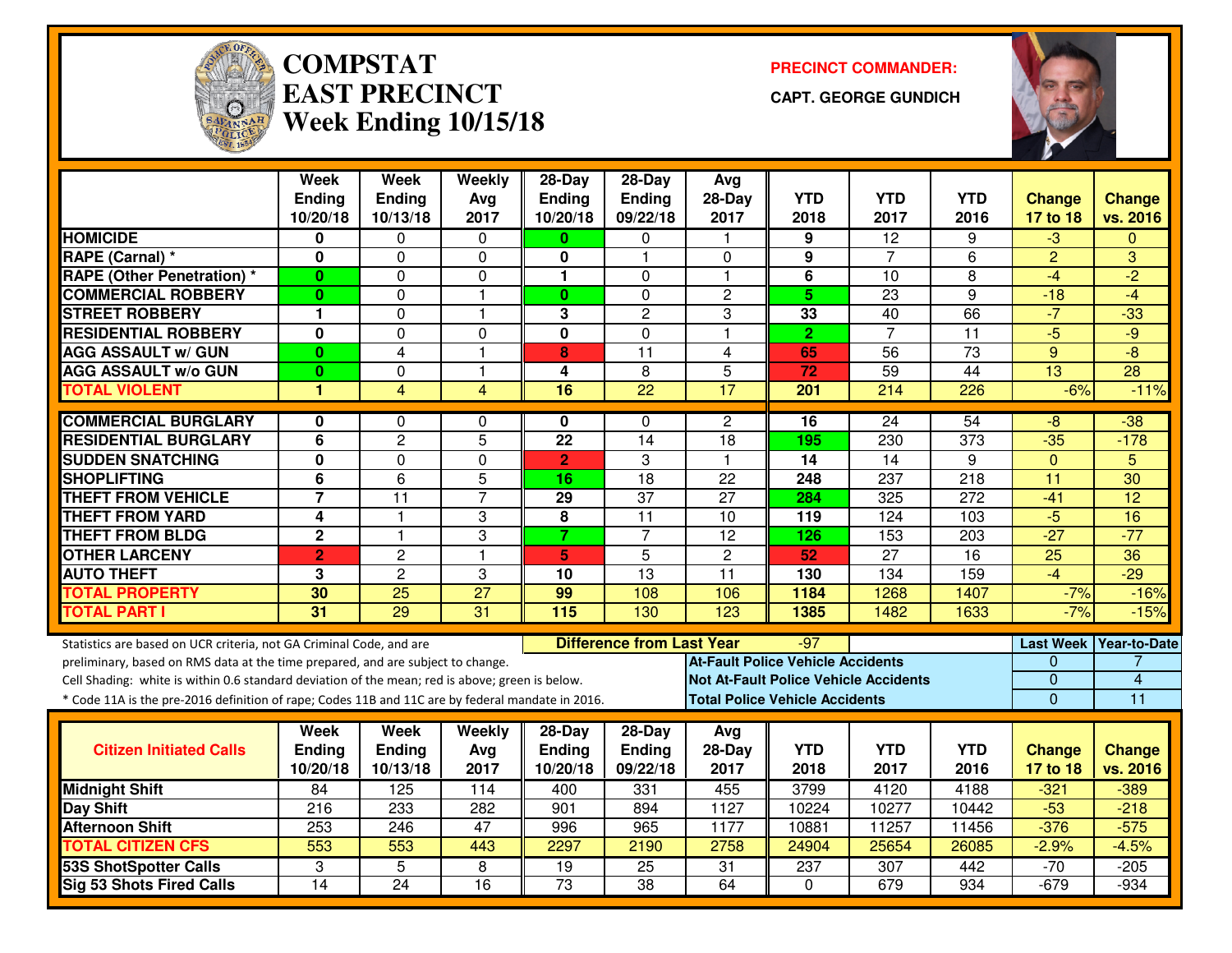### **BEAT 51 East PrecinctWeek Ending 10/20/18**

|                                   | <b>Last 4 Weeks</b> |                |                |                | 28 Days        | 28 Day  |                |                |                |                |                |
|-----------------------------------|---------------------|----------------|----------------|----------------|----------------|---------|----------------|----------------|----------------|----------------|----------------|
|                                   | Ending              | Ending         | <b>Ending</b>  | <b>Ending</b>  | Ending         | Average | <b>YTD</b>     | <b>YTD</b>     | <b>YTD</b>     | <b>Change</b>  | <b>Change</b>  |
|                                   | 09/29/18            | 10/06/18       | 10/13/18       | 10/20/18       | 10/20/18       | 2017    | 2018           | 2017           | 2016           | 17 to 18       | vs. 2016       |
| <b>HOMICIDE</b>                   | $\Omega$            | 0              | $\Omega$       | 0              | $\Omega$       | 0.0     | $\mathfrak{D}$ | $\overline{2}$ | $\mathbf{1}$   | $\mathbf{0}$   | 1.             |
| RAPE (Carnal) *                   | $\Omega$            | 0              | $\Omega$       | $\Omega$       | 0              | 0.0     | 3              | $\overline{2}$ | $\mathbf{1}$   | $\mathbf{1}$   | $\overline{2}$ |
| <b>RAPE (Other Penetration) *</b> | $\mathbf 0$         | 0              | $\mathbf 0$    | 0              | $\Omega$       | 0.0     | $\overline{2}$ | $\overline{2}$ | 0              | $\mathbf{0}$   | $\overline{2}$ |
| <b>COMMERCIAL ROBBERY</b>         | $\mathbf 0$         | 0              | $\mathbf 0$    | 0              | 0              | 0.0     | $\mathbf{1}$   | $\mathbf{1}$   | $\mathbf{1}$   | $\mathbf{0}$   | $\overline{0}$ |
| <b>STREET ROBBERY</b>             | $\mathbf 0$         | 0              | $\mathbf 0$    | 0              | 0              | 0.1     | 6              | 10             | 6              | $-4$           | $\overline{0}$ |
| <b>RESIDENTIAL ROBBERY</b>        | $\mathbf 0$         | 0              | $\mathbf 0$    | 0              | 0              | 0.0     | $\mathbf 0$    | $\mathbf{1}$   | $\mathbf{1}$   | $-1$           | $-1$           |
| <b>AGG ASSAULT W/ GUN</b>         | $\mathbf 0$         | 0              | $\mathbf 0$    | 0              | 0              | 0.1     | 15             | 11             | 21             | $\overline{4}$ | $-6$           |
| <b>AGG ASSAULT W/o GUN</b>        | $\mathbf 1$         | 0              | 0              | 0              | $\mathbf{1}$   | 0.2     | 22             | 14             | 14             | 8              | 8              |
| <b>TOTAL VIOLENT</b>              | $\mathbf{1}$        | $\overline{0}$ | $\overline{0}$ | $\mathbf{0}$   | $\mathbf{1}$   | 0.6     | 51             | 43             | 45             | 19%            | 13%            |
|                                   |                     |                |                |                |                |         |                |                |                |                |                |
| <b>COMMERCIAL BURGLARY</b>        | $\Omega$            | 0              | $\mathbf{0}$   | $\Omega$       | 0              | 0.1     | 4              | $\overline{7}$ | 12             | $-3$           | $-8$           |
| <b>RESIDENTIAL BURGLARY</b>       | 3                   | 0              | $\mathbf{0}$   | 0              | 3              | 0.5     | 20             | 31             | 40             | $-11$          | $-20$          |
| <b>SUDDEN SNATCHING</b>           | $\mathbf 0$         | 0              | $\mathbf{0}$   | 0              | 0              | 0.1     | 5              | $\overline{2}$ | $\mathbf{1}$   | 3              | $\overline{4}$ |
| <b>SHOPLIFTING</b>                | $\mathbf 0$         | $\mathbf{1}$   | $\overline{2}$ | 0              | 3              | 0.4     | 24             | 29             | 32             | $-5$           | $-8$           |
| <b>THEFT FROM VEHICLE</b>         | $\mathbf 0$         | $\overline{2}$ | 3              | $\overline{2}$ | $\overline{7}$ | 0.4     | 51             | 26             | 28             | 25             | 23             |
| <b>THEFT FROM YARD</b>            | $\mathbf 0$         | 0              | $\mathbf 0$    | $\mathbf{1}$   | $\mathbf{1}$   | 0.2     | 14             | 19             | 24             | $-5$           | $-10$          |
| <b>THEFT FROM BLDG</b>            | $\mathbf{1}$        | 0              | $\mathbf 0$    | $\mathbf{1}$   | $\overline{2}$ | 0.4     | 21             | 28             | 26             | $-7$           | $-5$           |
| <b>OTHER LARCENY</b>              | $\mathbf 0$         | 0              | $\mathbf 0$    | 0              | 0              | 0.1     | 11             | 3              | $\overline{2}$ | 8              | 9 <sup>°</sup> |
| <b>AUTO THEFT</b>                 | 0                   | $\mathbf{1}$   | $\mathbf{1}$   | $\mathbf{1}$   | 3              | 0.3     | 25             | 21             | 21             | $\overline{4}$ | $\overline{4}$ |
| <b>TOTAL PROPERTY</b>             | $\overline{4}$      | 4              | 6              | 5              | 19             | 2.5     | 175            | 166            | 186            | 5%             | $-6%$          |
| <b>TOTAL PART I</b>               | 5                   | 4              | 6              | 5              | 20             | 3.1     | 226            | 209            | 231            | 8%             | $-2%$          |

 **Difference from Last Year**<sup>17</sup>

Statistics are based on UCR criteria, not GA Criminal Code.

\* Rape Code 11A is the historical definition of rape (aka Legacy Rape); Rape Codes 11B and 11C are those moved from Part II to Part I in 2017.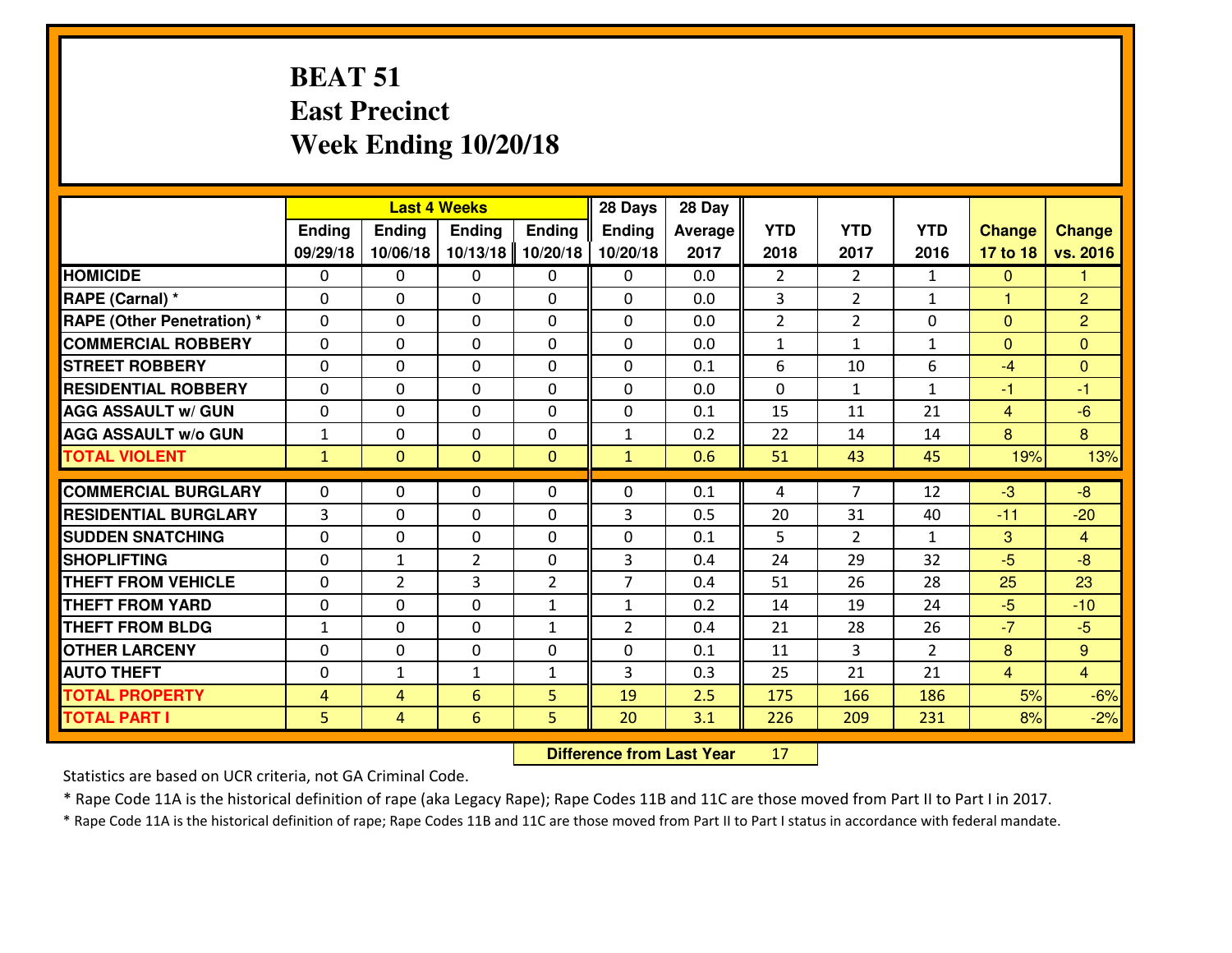#### **BEAT 52 East PrecinctWeek Ending 10/20/18**

|                                  |                | <b>Last 4 Weeks</b> |                |                |                | 28 Day  |                |                |                |                      |                      |
|----------------------------------|----------------|---------------------|----------------|----------------|----------------|---------|----------------|----------------|----------------|----------------------|----------------------|
|                                  | <b>Ending</b>  | <b>Ending</b>       | <b>Ending</b>  | <b>Ending</b>  | <b>Ending</b>  | Average | <b>YTD</b>     | <b>YTD</b>     | <b>YTD</b>     | <b>Change</b>        | <b>Change</b>        |
|                                  | 09/29/18       | 10/06/18            | 10/13/18       | 10/20/18       | 10/20/18       | 2017    | 2018           | 2017           | 2016           | 17 to 18             | vs. 2016             |
| <b>HOMICIDE</b>                  | $\Omega$       | 0                   | 0              | 0              | 0              | 0.0     | 1              | $\Omega$       | 3              | 1                    | $-2$                 |
| RAPE (Carnal) *                  | $\Omega$       | 0                   | $\mathbf{0}$   | 0              | $\Omega$       | 0.1     | 2              | $\mathbf{1}$   | 0              | $\blacktriangleleft$ | $\overline{2}$       |
| <b>RAPE (Other Penetration)*</b> | $\Omega$       | $\Omega$            | $\mathbf 0$    | $\Omega$       | $\Omega$       | 0.2     | 0              | $\overline{2}$ | $\mathbf{1}$   | $-2$                 | $-1$                 |
| <b>COMMERCIAL ROBBERY</b>        | $\Omega$       | 0                   | $\mathbf 0$    | $\Omega$       | 0              | 0.0     | $\mathbf{1}$   | $\Omega$       | 0              | $\mathbf{1}$         | $\blacktriangleleft$ |
| <b>STREET ROBBERY</b>            | $\Omega$       | $\Omega$            | $\mathbf 0$    | $\Omega$       | 0              | 1.1     | 4              | 11             | 19             | $-7$                 | $-15$                |
| <b>RESIDENTIAL ROBBERY</b>       | $\Omega$       | $\Omega$            | $\mathbf 0$    | $\Omega$       | 0              | 0.3     | $\Omega$       | 3              | $\mathbf{1}$   | $-3$                 | $-1$                 |
| <b>AGG ASSAULT w/ GUN</b>        | 0              | 0                   | $\mathbf{1}$   | $\Omega$       | $\mathbf{1}$   | 0.5     | 11             | 6              | 16             | 5                    | $-5$                 |
| <b>AGG ASSAULT w/o GUN</b>       | $\mathbf{1}$   | 0                   | $\mathbf 0$    | 0              | $\mathbf{1}$   | 1.2     | 12             | 14             | 8              | $-2$                 | $\overline{4}$       |
| <b>TOTAL VIOLENT</b>             | $\mathbf{1}$   | $\mathbf{0}$        | $\mathbf{1}$   | $\mathbf{0}$   | $\overline{2}$ | 3.4     | 31             | 37             | 48             | $-16%$               | $-35%$               |
| <b>COMMERCIAL BURGLARY</b>       | $\Omega$       | 0                   | 0              | 0              | $\Omega$       | 0.2     | $\overline{2}$ | $\mathbf{1}$   | 6              | $\blacktriangleleft$ | $-4$                 |
| <b>RESIDENTIAL BURGLARY</b>      | 0              | 0                   | 1              | $\overline{2}$ | 3              | 2.6     | 42             | 29             | 53             | 13                   | $-11$                |
| <b>SUDDEN SNATCHING</b>          | 0              | 0                   | $\mathbf 0$    | $\Omega$       | 0              | 0.3     | $\mathbf{1}$   | 4              | 0              | $-3$                 | 1                    |
| <b>SHOPLIFTING</b>               | 0              | 0                   | $\mathbf 0$    | 0              | 0              | 0.3     | $\overline{2}$ | 3              | $\overline{2}$ | $-1$                 | $\overline{0}$       |
| <b>THEFT FROM VEHICLE</b>        | 0              | 0                   | $\overline{2}$ | $\overline{2}$ | 4              | 7.2     | 43             | 84             | 42             | $-41$                | $\overline{1}$       |
| <b>THEFT FROM YARD</b>           | $\mathbf{1}$   | 0                   | $\mathbf 0$    | 0              | $\mathbf{1}$   | 1.8     | 15             | 20             | 16             | $-5$                 | $-1$                 |
| <b>THEFT FROM BLDG</b>           | 0              | 1                   | $\mathbf 0$    | $\mathbf 0$    | $\mathbf{1}$   | 1.3     | 17             | 15             | 28             | $\overline{2}$       | $-11$                |
| <b>OTHER LARCENY</b>             | 0              | 0                   | $\mathbf 0$    | $\mathbf{1}$   | $\mathbf{1}$   | 0.5     | 9              | 5              | 6              | $\overline{4}$       | 3                    |
| <b>AUTO THEFT</b>                | 0              | $\mathbf{1}$        | $\mathbf 0$    | $\mathbf{1}$   | $\overline{2}$ | 2.5     | 25             | 24             | 24             | $\mathbf{1}$         | $\overline{1}$       |
| <b>TOTAL PROPERTY</b>            | $\mathbf{1}$   | $\overline{2}$      | 3              | 6              | 12             | 16.6    | 156            | 185            | 177            | $-16%$               | $-12%$               |
| <b>TOTAL PART I</b>              | $\overline{2}$ | 2 <sup>1</sup>      | $\overline{4}$ | 6              | 14             | 20.0    | 187            | 222            | 225            | $-16%$               |                      |
|                                  |                |                     |                |                |                |         |                |                |                |                      | $-17%$               |

 **Difference from Last Year**-35

Statistics are based on UCR criteria, not GA Criminal Code.

\* Rape Code 11A is the historical definition of rape (aka Legacy Rape); Rape Codes 11B and 11C are those moved from Part II to Part I in 2017.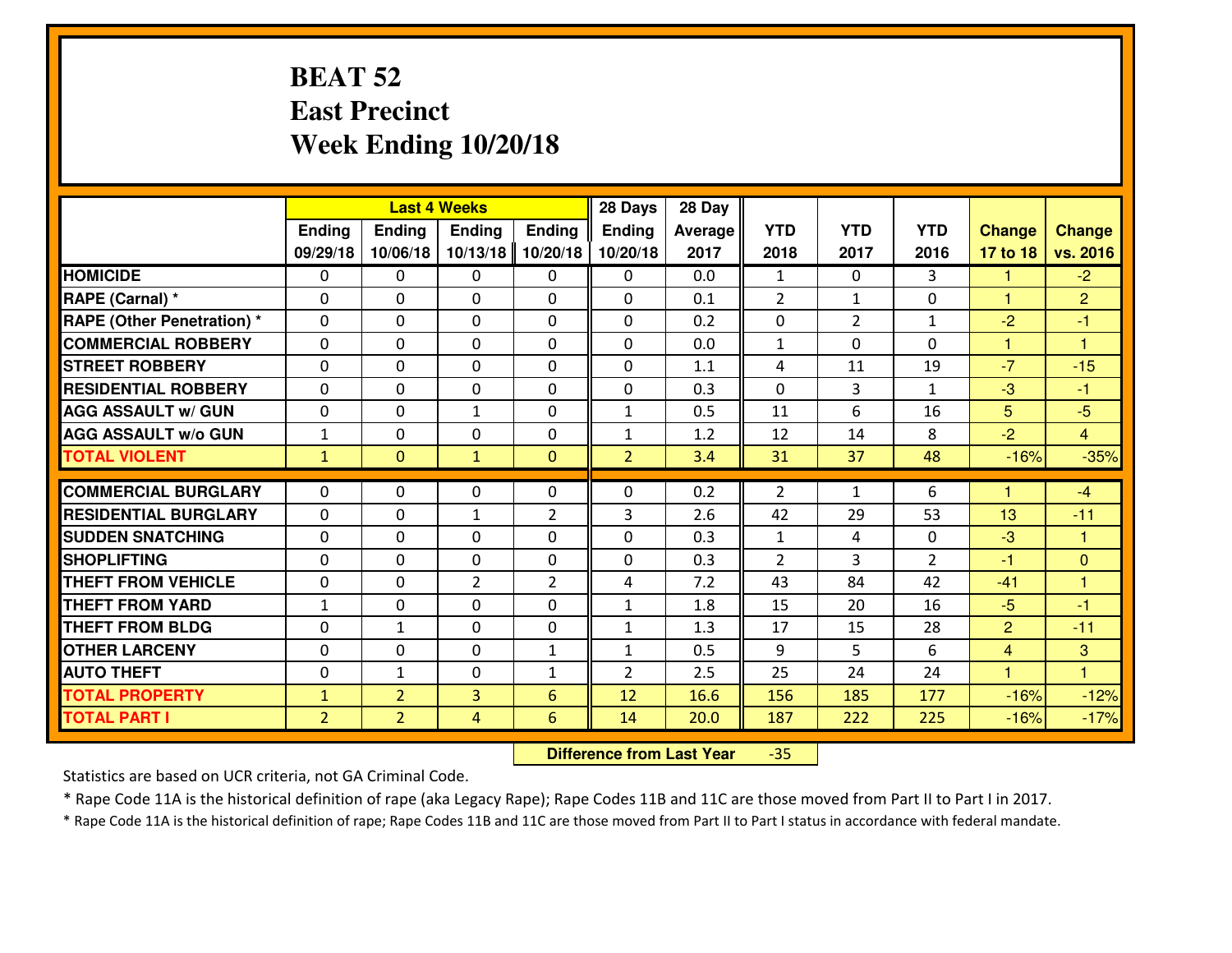### **BEAT 53 East PrecinctWeek Ending 10/20/18**

|                                   | <b>Last 4 Weeks</b>        |                  |               |                  | 28 Days        | 28 Day  |             |                            |                |                      |                   |
|-----------------------------------|----------------------------|------------------|---------------|------------------|----------------|---------|-------------|----------------------------|----------------|----------------------|-------------------|
|                                   | <b>Ending</b>              | Ending           | <b>Ending</b> | <b>Ending</b>    | <b>Ending</b>  | Average | <b>YTD</b>  | <b>YTD</b>                 | <b>YTD</b>     | <b>Change</b>        | <b>Change</b>     |
|                                   | 09/29/18                   | 10/06/18         | 10/13/18      | 10/20/18         | 10/20/18       | 2017    | 2018        | 2017                       | 2016           | 17 to 18             | vs. 2016          |
| <b>HOMICIDE</b>                   | $\Omega$                   | 0                | $\Omega$      | 0                | $\Omega$       | 0.5     | $\Omega$    | 6                          | $\mathbf{1}$   | $-6$                 | $-1$              |
| RAPE (Carnal) *                   | $\Omega$                   | 0                | $\Omega$      | $\Omega$         | 0              | 0.1     | 2           | $\mathbf{1}$               | $\overline{2}$ | $\blacktriangleleft$ | $\Omega$          |
| <b>RAPE (Other Penetration) *</b> | $\Omega$                   | 0                | $\Omega$      | $\Omega$         | $\Omega$       | 0.2     | $\Omega$    | 3                          | 3              | $-3$                 | $-3$              |
| <b>COMMERCIAL ROBBERY</b>         | $\Omega$                   | 0                | $\mathbf 0$   | 0                | $\Omega$       | 0.1     | $\mathbf 0$ | $\mathbf{1}$               | 0              | $-1$                 | $\Omega$          |
| <b>STREET ROBBERY</b>             | $\Omega$                   | 0                | $\Omega$      | $\Omega$         | $\Omega$       | 0.3     | 6           | 4                          | 11             | $\overline{2}$       | $-5$              |
| <b>RESIDENTIAL ROBBERY</b>        | $\mathbf{0}$               | 0                | $\Omega$      | 0                | $\Omega$       | 0.2     | $\Omega$    | $\overline{2}$             | 3              | $-2$                 | $-3$              |
| <b>AGG ASSAULT w/ GUN</b>         | $\mathbf{0}$               | $\mathbf{1}$     | $\mathbf{1}$  | 0                | $\overline{2}$ | 1.7     | 16          | 19                         | 10             | $-3$                 | 6                 |
| <b>AGG ASSAULT W/o GUN</b>        | $\mathbf 0$                | 0                | $\mathbf 0$   | 0                | 0              | 1.2     | 13          | 15                         | 5              | $-2$                 | 8                 |
| <b>TOTAL VIOLENT</b>              | $\overline{0}$             | $\mathbf{1}$     | $\mathbf{1}$  | $\mathbf{0}$     | $\overline{2}$ | 4.3     | 37          | 51                         | 35             | $-27%$               | 6%                |
| <b>COMMERCIAL BURGLARY</b>        | $\mathbf{0}$               | 0                | $\mathbf{0}$  | 0                | $\Omega$       | 0.1     | 3           | $\mathbf{1}$               | 3              | $\overline{2}$       | $\Omega$          |
| <b>RESIDENTIAL BURGLARY</b>       |                            | $\overline{2}$   |               | $\overline{2}$   |                | 2.5     | 38          | 30                         | 79             |                      | $-41$             |
| <b>SUDDEN SNATCHING</b>           | $\mathbf 0$<br>$\mathbf 0$ |                  | $\mathbf 0$   |                  | 4              | 0.2     | 3           |                            |                | 8<br>$\mathbf{1}$    |                   |
| <b>SHOPLIFTING</b>                | $\mathbf 0$                | 0<br>$\mathbf 0$ | $\mathbf 0$   | 0<br>$\mathbf 0$ | 0              | 0.1     | 10          | $\overline{2}$<br>$\Omega$ | 3<br>4         | 10                   | $\mathbf{0}$<br>6 |
|                                   |                            |                  | $\mathbf 0$   |                  | 0              |         |             |                            |                |                      |                   |
| <b>THEFT FROM VEHICLE</b>         | $\Omega$                   | 0                | 3             | $\mathbf{1}$     | 4              | 6.3     | 52          | 66                         | 54             | $-14$                | $-2$              |
| <b>THEFT FROM YARD</b>            | $\mathbf 0$                | 0                | $\mathbf{1}$  | $\mathbf{1}$     | $\overline{2}$ | 2.2     | 26          | 24                         | 18             | 2                    | 8                 |
| <b>THEFT FROM BLDG</b>            | $\mathbf 0$                | 0                | $\mathbf 0$   | 0                | 0              | 4.4     | 28          | 47                         | 58             | $-19$                | $-30$             |
| <b>OTHER LARCENY</b>              | $\mathbf 0$                | 0                | $\mathbf 0$   | 0                | 0              | 0.3     | 10          | 3                          | $\mathbf{1}$   | $\overline{7}$       | $9^{\circ}$       |
| <b>AUTO THEFT</b>                 | $\mathbf 0$                | $\mathbf{1}$     | $\mathbf{1}$  | $\mathbf{1}$     | 3              | 2.7     | 25          | 22                         | 29             | 3                    | $-4$              |
| <b>TOTAL PROPERTY</b>             | $\mathbf{0}$               | 3                | 5             | 5                | 13             | 18.7    | 195         | 195                        | 249            | 0%                   | $-22%$            |
| <b>TOTAL PART I</b>               | $\mathbf{0}$               | $\overline{4}$   | 6             | 5                | 15             | 23.0    | 232         | 246                        | 284            | $-6%$                | $-18%$            |

 **Difference from Last Year**-14

Statistics are based on UCR criteria, not GA Criminal Code.

\* Rape Code 11A is the historical definition of rape (aka Legacy Rape); Rape Codes 11B and 11C are those moved from Part II to Part I in 2017.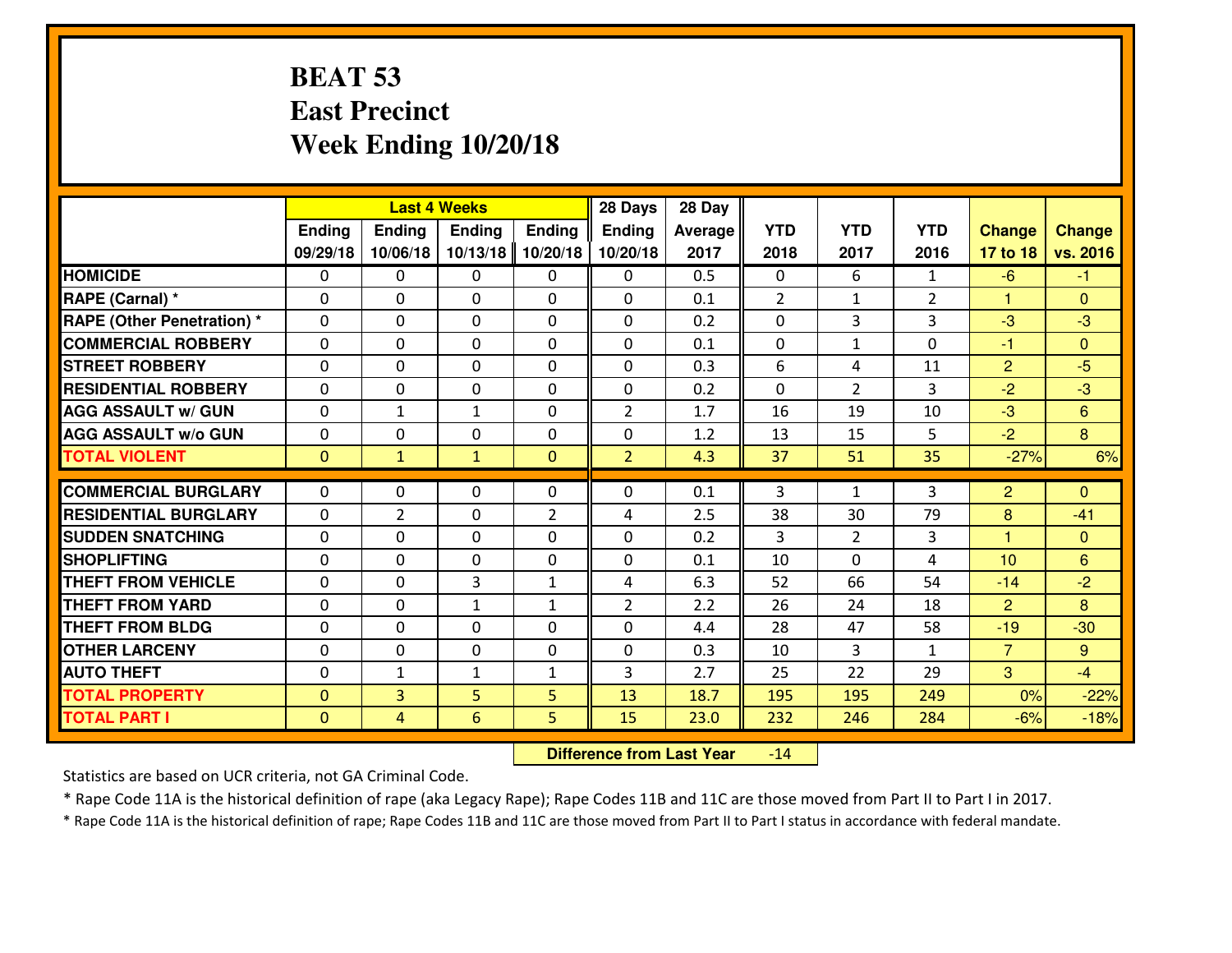### **BEAT 54 East PrecinctWeek Ending 10/20/18**

|                                   |                |                | <b>Last 4 Weeks</b> |                |                |         |                |                |               |                |               |
|-----------------------------------|----------------|----------------|---------------------|----------------|----------------|---------|----------------|----------------|---------------|----------------|---------------|
|                                   | <b>Ending</b>  | Ending         | <b>Endina</b>       | <b>Ending</b>  | <b>Ending</b>  | Average | <b>YTD</b>     | <b>YTD</b>     | <b>YTD</b>    | <b>Change</b>  | <b>Change</b> |
|                                   | 09/29/18       | 10/06/18       | 10/13/18            | 10/20/18       | 10/20/18       | 2017    | 2018           | 2017           | 2016          | 17 to 18       | vs. 2016      |
| <b>HOMICIDE</b>                   | $\Omega$       | 0              | $\mathbf{0}$        | 0              | 0              | 0.2     | 4              | 3              | $\mathbf{1}$  | -1             | 3             |
| RAPE (Carnal) *                   | $\Omega$       | 0              | $\mathbf{0}$        | 0              | $\Omega$       | 0.1     | $\mathbf{0}$   | $\mathbf{1}$   | $\mathbf{1}$  | $-1$           | -1            |
| <b>RAPE (Other Penetration) *</b> | $\Omega$       | 0              | $\mathbf 0$         | $\Omega$       | 0              | 0.1     | 1              | $\Omega$       | $\mathbf{1}$  | $\mathbf{1}$   | $\Omega$      |
| <b>COMMERCIAL ROBBERY</b>         | 0              | 0              | $\mathbf 0$         | 0              | 0              | 0.9     | $\overline{3}$ | 11             | 4             | $-8$           | $-1$          |
| <b>STREET ROBBERY</b>             | $\mathbf{1}$   | $\mathbf{1}$   | $\mathbf 0$         | $\mathbf{1}$   | 3              | 0.8     | 10             | 11             | 20            | $-1$           | $-10$         |
| <b>RESIDENTIAL ROBBERY</b>        | 0              | 0              | $\mathbf 0$         | $\Omega$       | 0              | 0.0     | $\overline{2}$ | $\Omega$       | 3             | $\overline{2}$ | $-1$          |
| <b>AGG ASSAULT W/ GUN</b>         | $\mathbf{1}$   | 0              | $\overline{2}$      | 0              | 3              | 1.1     | 12             | 13             | 18            | $-1$           | $-6$          |
| <b>AGG ASSAULT W/o GUN</b>        | $\mathbf{1}$   | 0              | $\mathbf 0$         | $\mathbf{0}$   | 1              | 0.8     | 14             | 10             | 6             | $\overline{4}$ | 8             |
| <b>TOTAL VIOLENT</b>              | $\overline{3}$ | $\mathbf{1}$   | $\overline{2}$      | $\mathbf{1}$   | $\overline{7}$ | 4.0     | 46             | 49             | 54            | $-6%$          | $-15%$        |
| <b>COMMERCIAL BURGLARY</b>        | $\Omega$       | $\Omega$       | 0                   | $\Omega$       | 0              | 0.7     | 2              | 9              | 11            | $-7$           | $-9$          |
| <b>RESIDENTIAL BURGLARY</b>       | $1\,$          | 3              | 1                   | $\mathbf{1}$   | 6              | 5.1     | 48             | 56             | 90            | $-8$           | $-42$         |
| <b>SUDDEN SNATCHING</b>           | 0              | 0              | $\mathbf 0$         | $\Omega$       | 0              | 0.1     | $\Omega$       | $\mathbf{1}$   | $\mathcal{P}$ | $-1$           | $-2$          |
| <b>SHOPLIFTING</b>                | $\mathbf{1}$   | $\Omega$       | $\mathbf{1}$        | $\mathbf{1}$   | 3              | 5.0     | 55             | 45             | 63            | 10             | $-8$          |
| <b>THEFT FROM VEHICLE</b>         | 0              | 4              | $\overline{2}$      | $\mathbf{1}$   | $\overline{7}$ | 5.3     | 50             | 61             | 57            | $-11$          | $-7$          |
| <b>THEFT FROM YARD</b>            | $\mathbf 0$    | $\overline{2}$ | $\mathbf 0$         | $\overline{2}$ | 4              | 2.3     | 29             | 24             | 18            | 5              | 11            |
| <b>THEFT FROM BLDG</b>            | 0              | 0              | $\mathbf{1}$        | $\mathbf{1}$   | $\overline{2}$ | 2.3     | 26             | 30             | 41            | $-4$           | $-15$         |
| <b>OTHER LARCENY</b>              | $1\,$          | 0              | $\mathbf{1}$        | $\mathbf{1}$   | 3              | 0.2     | 13             | $\overline{2}$ | 5             | 11             | 8             |
| <b>AUTO THEFT</b>                 | $\mathbf{1}$   | $\Omega$       | $\mathbf 0$         | $\Omega$       | $\mathbf{1}$   | 1.9     | 26             | 30             | 34            | $-4$           | $-8$          |
| <b>TOTAL PROPERTY</b>             | $\overline{4}$ | 9              | 6                   | $\overline{7}$ | 26             | 22.9    | 249            | 258            | 321           | $-3%$          | $-22%$        |
| <b>TOTAL PART I</b>               | $\overline{7}$ | 10             | 8                   | 8              | 33             | 26.8    | 295            | 307            | 375           | $-4%$          | $-21%$        |
|                                   |                |                |                     |                |                |         |                |                |               |                |               |

 **Difference from Last Year** $-12$ 

Statistics are based on UCR criteria, not GA Criminal Code.

\* Rape Code 11A is the historical definition of rape (aka Legacy Rape); Rape Codes 11B and 11C are those moved from Part II to Part I in 2017.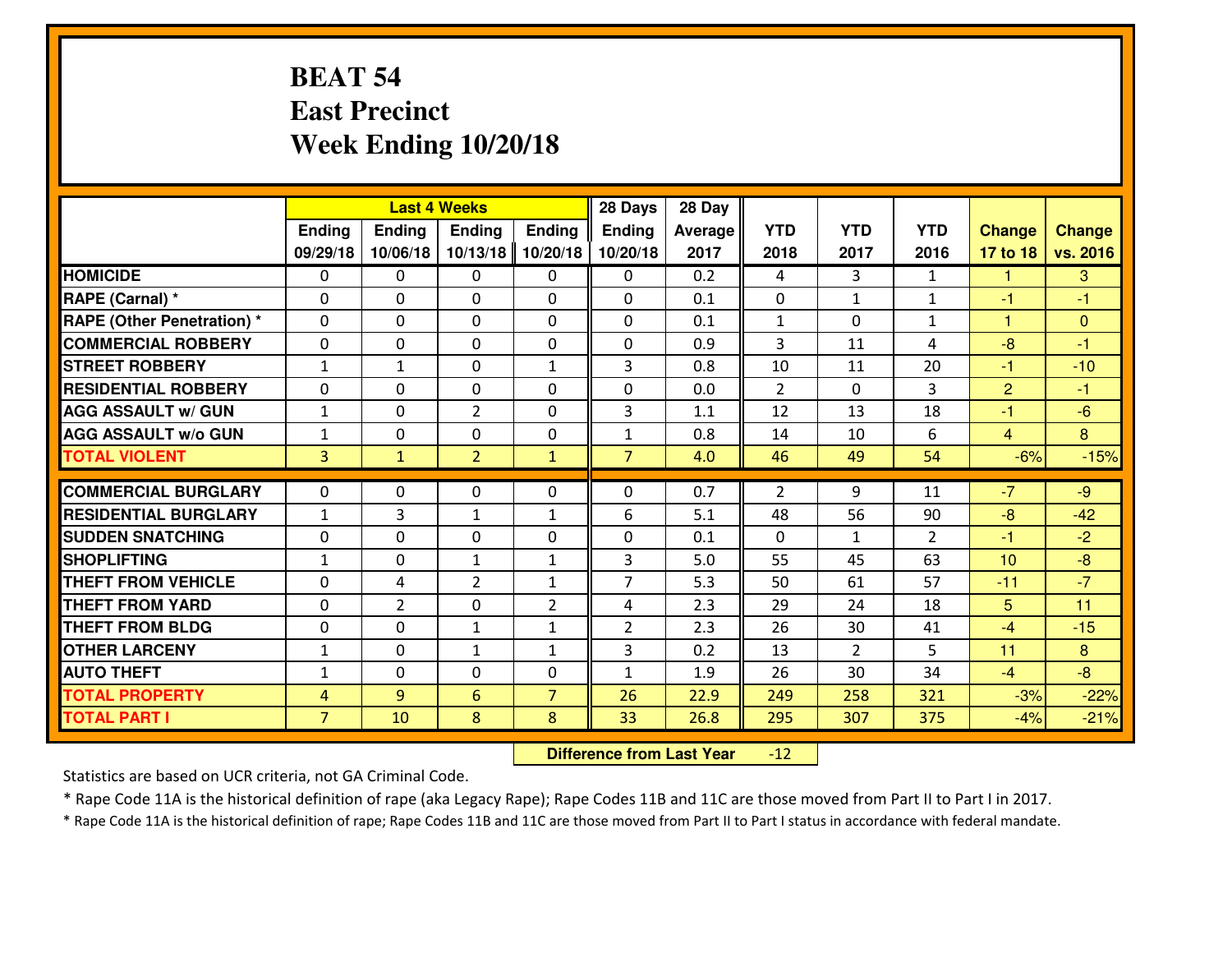#### **BEAT 55 East PrecinctWeek Ending 10/20/18**

|                                  |                | <b>Last 4 Weeks</b> |                |              |                | 28 Day  |              |                |                |                |                |
|----------------------------------|----------------|---------------------|----------------|--------------|----------------|---------|--------------|----------------|----------------|----------------|----------------|
|                                  | Ending         | Ending              | <b>Ending</b>  | Ending       | <b>Ending</b>  | Average | <b>YTD</b>   | <b>YTD</b>     | <b>YTD</b>     | <b>Change</b>  | <b>Change</b>  |
|                                  | 09/29/18       | 10/06/18            | 10/13/18       | 10/20/18     | 10/20/18       | 2017    | 2018         | 2017           | 2016           | 17 to 18       | vs. 2016       |
| <b>HOMICIDE</b>                  | $\Omega$       | 0                   | 0              | 0            | $\Omega$       | 0.0     | $\mathbf{1}$ | $\Omega$       | 0              | 1              | 1              |
| RAPE (Carnal) *                  | $\Omega$       | 0                   | $\Omega$       | $\Omega$     | $\Omega$       | 0.0     | $\Omega$     | $\Omega$       | $\mathbf{1}$   | $\Omega$       | -1             |
| <b>RAPE (Other Penetration)*</b> | 0              | 0                   | $\mathbf 0$    | 0            | 0              | 0.0     | 0            | $\Omega$       | $\mathbf{1}$   | $\overline{0}$ | $-1$           |
| <b>COMMERCIAL ROBBERY</b>        | 0              | 0                   | $\mathbf 0$    | 0            | 0              | 1.0     | 0            | 10             | $\overline{2}$ | $-10$          | $-2$           |
| <b>STREET ROBBERY</b>            | 0              | 0                   | $\mathbf 0$    | 0            | 0              | 0.2     | 4            | $\mathbf{1}$   | 5              | 3              | $-1$           |
| <b>RESIDENTIAL ROBBERY</b>       | 0              | 0                   | $\mathbf 0$    | 0            | 0              | 0.0     | 0            | $\mathbf{1}$   | 0              | $-1$           | $\mathbf{0}$   |
| <b>AGG ASSAULT W/ GUN</b>        | 0              | $\mathbf{1}$        | $\mathbf 0$    | 0            | $\mathbf{1}$   | 0.5     | 8            | 5              | 5              | 3              | 3              |
| <b>AGG ASSAULT W/o GUN</b>       | 0              | 1                   | 0              | 0            | $\mathbf{1}$   | 0.5     | 4            | $\overline{2}$ | 5              | $\overline{2}$ | $-1$           |
| <b>TOTAL VIOLENT</b>             | $\mathbf{0}$   | $\overline{2}$      | $\overline{0}$ | $\mathbf{0}$ | $\overline{2}$ | 2.2     | 17           | 19             | 19             | $-11%$         | $-11%$         |
| <b>COMMERCIAL BURGLARY</b>       | $\Omega$       | 0                   | $\mathbf{0}$   | 0            | $\Omega$       | 0.3     | 3            | 4              | 13             | $-1$           | $-10$          |
| <b>RESIDENTIAL BURGLARY</b>      | $\overline{2}$ | 0                   | 0              | 0            | $\overline{2}$ | 3.4     | 17           | 43             | 46             | $-26$          | $-29$          |
| <b>SUDDEN SNATCHING</b>          | $\mathbf{1}$   | 0                   | $\mathbf 0$    | 0            | $\mathbf{1}$   | 0.2     | 2            | 4              | 0              | $-2$           | $\overline{2}$ |
| <b>SHOPLIFTING</b>               | $\mathbf{1}$   | $\mathbf{1}$        | 3              | 5            | 10             | 13.8    | 153          | 153            | 107            | $\Omega$       | 46             |
| <b>THEFT FROM VEHICLE</b>        | $\mathbf{1}$   | $\mathbf{1}$        | $\mathbf 0$    | $\Omega$     | $\overline{2}$ | 4.1     | 44           | 47             | 60             | $-3$           | $-16$          |
| <b>THEFT FROM YARD</b>           | 0              | 0                   | $\mathbf 0$    | 0            | 0              | 1.5     | 19           | 17             | 13             | $\overline{2}$ | 6              |
| <b>THEFT FROM BLDG</b>           | 0              | $\mathbf{1}$        | $\mathbf 0$    | $\mathbf{0}$ | $\mathbf{1}$   | 1.5     | 16           | 13             | 31             | 3              | $-15$          |
| <b>OTHER LARCENY</b>             | 0              | 0                   | $\mathbf{1}$   | 0            | $\mathbf{1}$   | 0.6     | 5            | $\overline{7}$ | $\mathbf{1}$   | $-2$           | $\overline{4}$ |
| <b>AUTO THEFT</b>                | $\mathbf{1}$   | 0                   | $\mathbf 0$    | 0            | $\mathbf{1}$   | 1.7     | 15           | 13             | 28             | $\overline{2}$ | $-13$          |
| <b>TOTAL PROPERTY</b>            | 6              | 3                   | 4              | 5            | 18             | 27.2    | 274          | 301            | 299            | $-9%$          | $-8%$          |
| <b>TOTAL PART I</b>              | 6              | 5                   | $\overline{4}$ | 5            | 20             | 29.4    | 291          | 320            | 318            | $-9%$          | $-8%$          |

 **Difference from Last Year**-29

Statistics are based on UCR criteria, not GA Criminal Code.

\* Rape Code 11A is the historical definition of rape (aka Legacy Rape); Rape Codes 11B and 11C are those moved from Part II to Part I in 2017.